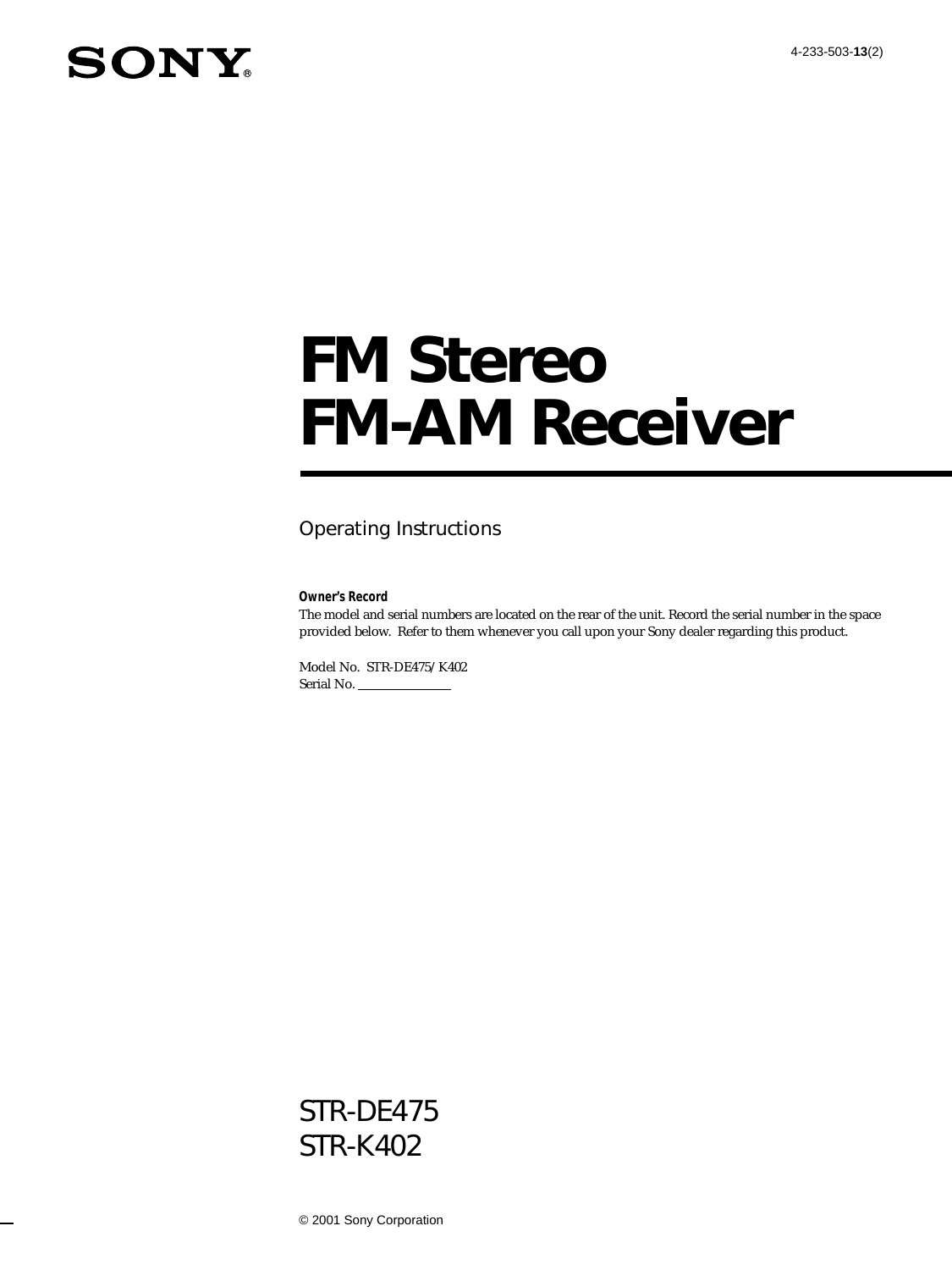## **WARNING**

#### **To prevent fire or shock hazard, do not expose the unit to rain or moisture.**

**For customers in the United States**





This symbol is intended to alert the user to the presence of uninsulated "dangerous voltage" within the product's enclosure that may be of sufficient magnitude to constitute a risk of electric shock to persons.

This symbol is intended to alert the user to the presence of important operating and maintenance (servicing) instructions in the literature accompanying the appliance.

#### **INFORMATION**

This equipment has been tested and found to comply with the limits for a Class B digital device, pursuant to Part 15 of the FCC Rules.

These limits are designed to provide reasonable protection against harmful interference in a residential installation. This equipment generates, uses, and can radiate radio frequency energy and, if not installed and used in accordance with the instructions, may cause harmful interference to radio communications. However, there is no guarantee that interference will not occur in a particular installation. If this equipment does cause harmful interference to radio or television reception, which can be determined by turning the equipment off and on, the user is encouraged to try to correct the interference by one or more of the following measures:

– Reorient or relocate the receiving antenna.

- Increase the separation between the equipment and receiver.
- Connect the equipment into an outlet on a circuit different from that to which the receiver is connected.
- Consult the dealer or an experienced radio/ TV technician for help.

#### **CAUTION**

You are cautioned that any changes or modification not expressly approved in this manual could void your authority to operate this equipment.

**Note to CATV system installer:** This reminder is provided to call CATV system installer's attention to Article 820- 40 of the NEC that provides guidelines for proper grounding and, in particular, specifies that the cable ground shall be connected to the grounding system of the building, as close to the point of cable entry as practical.

#### **Owner's Record**

The model and serial numbers are located on the rear of the unit. Record the serial number in the space provided below. Refer to them whenever you call upon your Sony dealer regarding this product.

Model No. STR-DE475/K402 Serial No.

#### **For customers in Canada**

#### **CAUTION**

TO PREVENT ELECTRIC SHOCK, DO NOT USE THIS POLARIZED AC PLUG WITH AN EXTENSION CORD, RECEPTACLE OR OTHER OUTLET UNLESS THE BLADES CAN BE FULLY INSERTED TO PREVENT BLADE EXPOSURE.

**For customers in the United States and Canada**



ENERGY STAR® is a U.S. registered mark.

As an ENERGY STAR<sup>®</sup> partner. Sony Corporation has determined that this product meets the ENERGY STAR® guidelines for energy efficiency

**For customers in other countries**

**To avoid electrical shock, do not open the cabinet. Refer servicing to qualified personnel only.**

**Do not install the appliance in a confined space, such as a bookcase or built-in cabinet.**

### **Precautions**

#### **On safety**

- Should any solid object or liquid fall into the cabinet, unplug the receiver and have it checked by qualified personnel before operating it any further.
- To prevent fire, do not cover the ventilation of the receiver with newspapers, table cloths, curtains, etc. And don't place lighted candles on the receiver.
- To prevent fire or shock hazards, do not place vases on the receiver.
- **On power sources**
- Before operating the receiver, check that the operating voltage is identical with your local power supply. The operating voltage is indicated on the nameplate at the rear of the receiver.
- The unit is not disconnected from the AC power source (mains) as long as it is connected to the wall outlet, even if the unit itself has been turned off.
- If you are not going to use the receiver for a long time, be sure to disconnect the receiver from the wall outlet. To disconnect the AC power cord, grasp the plug itself; never pull the cord.
- One blade of the plug is wider than the other for the purpose of safety and will fit into the wall outlet only one way. If you are unable to insert the plug fully into the outlet, contact your dealer. (for customers in the United States and Canada only)
- AC power cord must be changed only at the qualified service shop.

#### **On placement**

- Place the receiver in a location with adequate ventilation to prevent heat buildup and prolong the life of the receiver.
- Do not place the receiver near heat sources, or in a place subject to direct sunlight, excessive dust or mechanical shock.
- Do not place anything on top of the cabinet that might block the ventilation holes and cause malfunctions.
- Although the receiver heats up during operation, this is not a malfunction. If you continuously use this receiver at a large volume, the cabinet temperature of the top, side and bottom rises accordingly. To avoid burning yourself, do not touch the cabinet.

#### **On operation**

Before connecting other components, be sure to turn off and unplug the receiver.

#### **On cleaning**

Clean the cabinet, panel and controls with a soft cloth slightly moistened with a mild detergent solution. Do not use any type of abrasive pad, scouring powder or solvent such as alcohol or benzine.

If you have any question or problem concerning your receiver, please consult your nearest Sony dealer.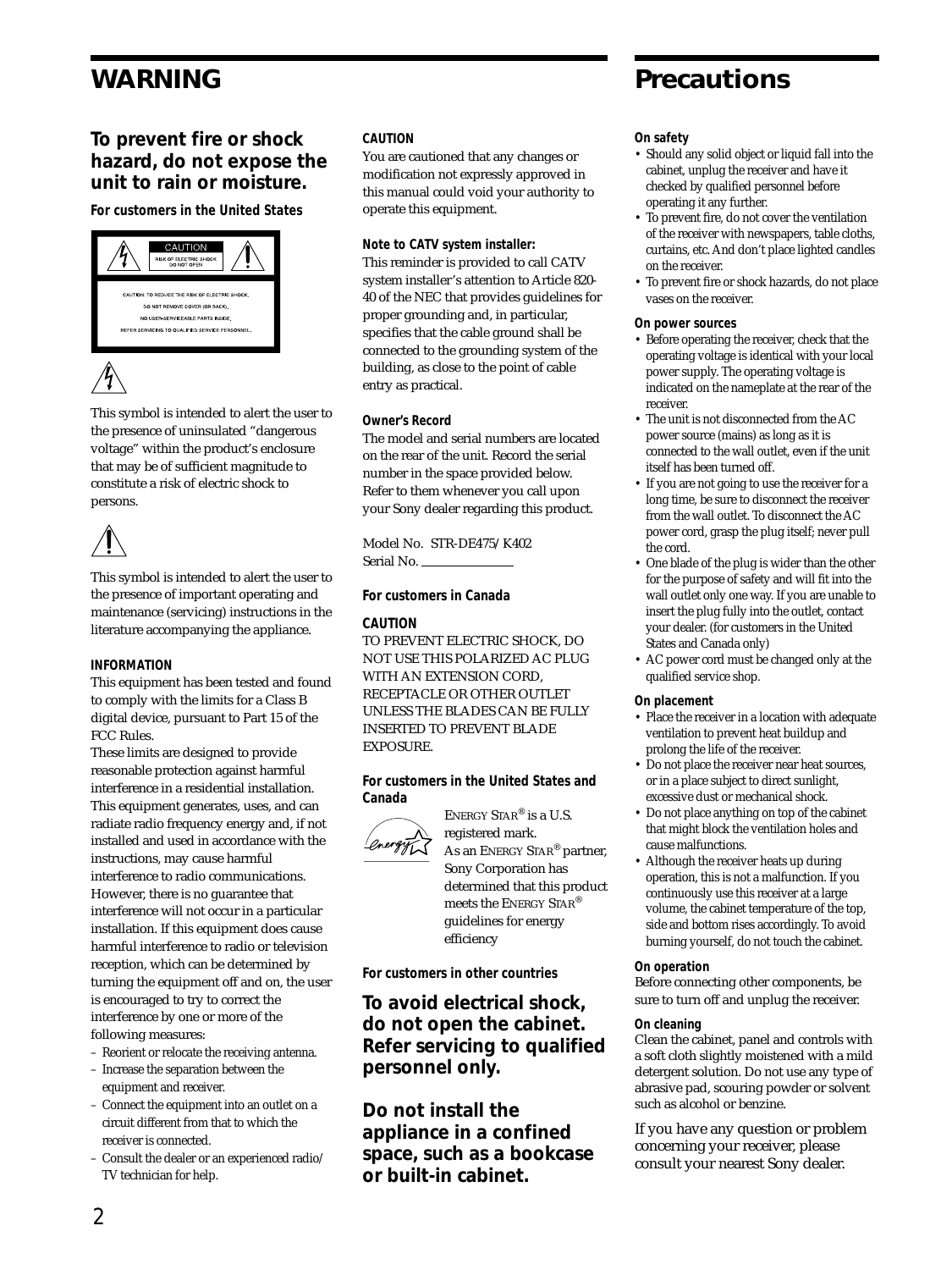## **About This Manual**

The instructions in this manual are for models STR-DE475 and STR-K402. Check your model number by looking at the lower right corner of the front panel.

#### **About area codes**

The area code of the player you purchased is shown on the lower portion of the rear panel (see the illustration below).



Any differences in operation, according to the area code, are clearly indicated in the text, for example, "Models of area code AA only".

#### **Conventions**

- The instructions in this manual describe the controls on the receiver. You can also use the controls on the supplied remote if they have the same or similar names as those on the receiver.
- The following icon is used in this manual:  $\ddot{Q}$  Indicates hints and tips for making the task easier.

This receiver incorporates Dolby\* Digital and Pro Logic Surround and the DTS\*\* Digital Surround System.

- *\* Manufactured under license from Dolby Laboratories. "Dolby", "AC-3", "Pro Logic" and the double-D symbol*  $\Box$  are *trademarks of Dolby Laboratories. Confidential unpublished Works. © 1992-1997 Dolby Laboratories. All rights reserved.*
- *\*\*Manufactured under license from Digital Theater Systems, Inc. US Pat. No. 5,451,942, 5,956,674, 5,974,380, 5,978,762 and other world-wide patents issued and pending. "DTS" and "DTS Digital Surround" are registered trademarks of Digital Theater Systems, Inc. Copyright 1996, 2000 Digital Theater Systems, Inc. All Rights Reserved.*

## **TABLE OF CONTENTS**

#### **[Hooking Up the Components 4](#page-3-0)**

[Unpacking 4](#page-3-0) [Antenna Hookups 5](#page-4-0) [Audio Component Hookups 6](#page-5-0) [Video Component Hookups 7](#page-6-0) [Digital Component Hookups 8](#page-7-0) [MULTI CH IN Hookups 9](#page-8-0) [Other Hookups 10](#page-9-0)

### **[Hooking Up and Setting Up the](#page-10-0) Speaker System 11**

[Speaker System Hookup 12](#page-11-0) [Performing Initial Setup Operations 14](#page-13-0) [Multi Channel Surround Setup 15](#page-14-0) [Before You Use Your Receiver 19](#page-18-0)

### **[Location of Parts and Basic](#page-20-0) [Operations 21](#page-20-0)**

[Front Panel Parts Descriptions 21](#page-20-0)

#### **[Enjoying Surround Sound 24](#page-23-0)**

[Selecting a Sound Field 25](#page-24-0) [Understanding the Multi-Channel Surround Displays 28](#page-27-0) [Customizing Sound Fields 30](#page-29-0)

#### **[Receiving Broadcasts 34](#page-33-0)**

[Direct Tuning 36](#page-35-0) [Automatic Tuning 36](#page-35-0) [Preset Tuning 37](#page-36-0)

#### **[Other Operations 38](#page-37-0)**

[Naming Preset Stations and Program Sources 39](#page-38-0) [Recording 39](#page-38-0) [Using the Sleep Timer 40](#page-39-0) [Adjustment Using the SET UP Button 41](#page-40-0)

#### **[Additional Information 42](#page-41-0)**

[Troubleshooting 42](#page-41-0) [Specifications 44](#page-43-0) [Glossary 46](#page-45-0) [Settings Using SURR, LEVEL, and SET UP buttons 47](#page-46-0) [Remote Button Description 48](#page-47-0) [Index 51](#page-50-0)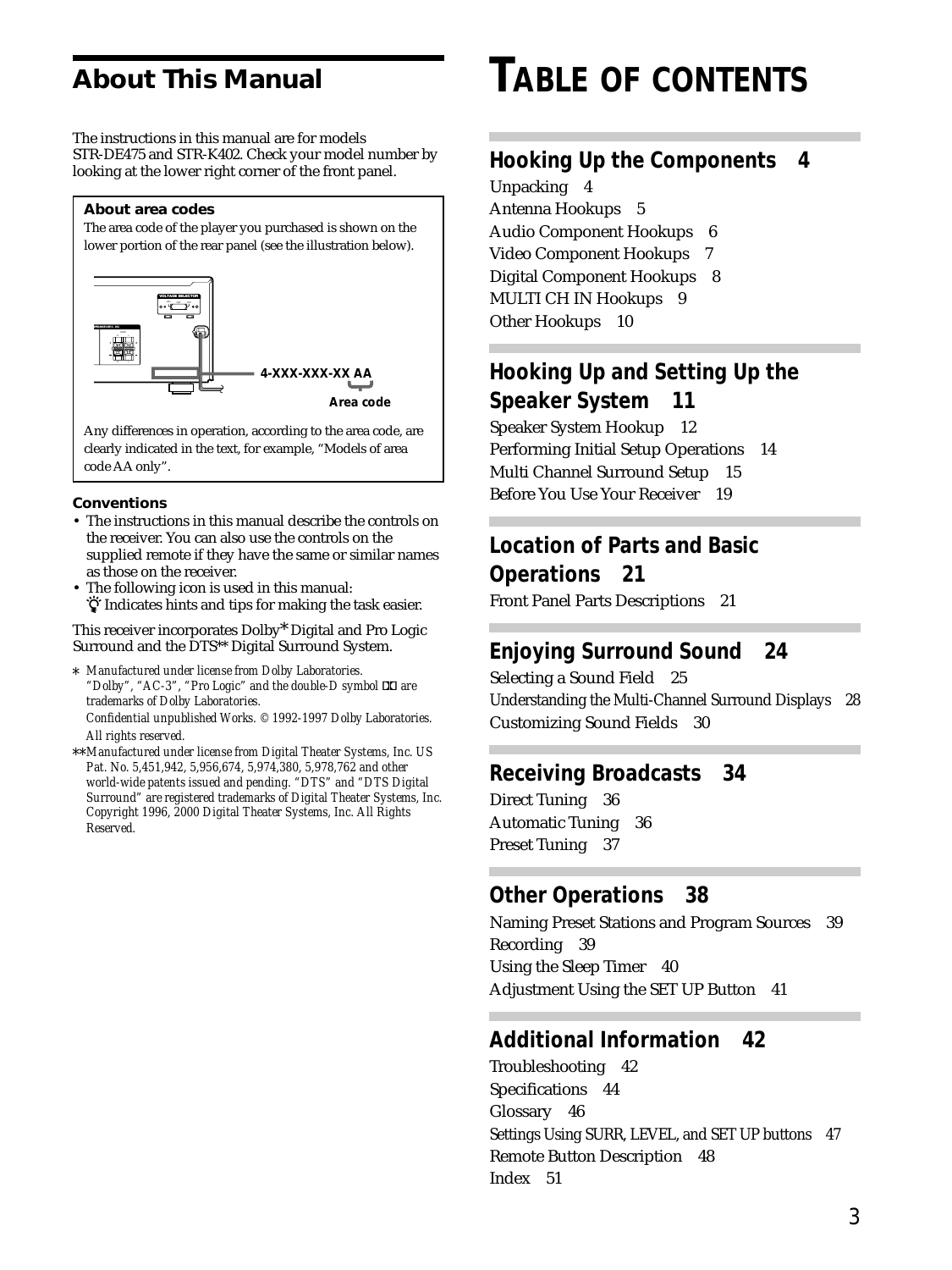## <span id="page-3-0"></span>**Hooking Up the Components**

This chapter describes how to connect various audio and video components to the receiver. Be sure to read the sections for the components you have before you actually connect them to the receiver.

## **Unpacking**

Check that you received the following items with the receiver:

- FM wire antenna (1)
- AM loop antenna (1)
- R6 (size-AA) batteries (2)
- Remote Commander (remote) (1)

#### **Inserting batteries into the remote**

Insert R6 (size-AA) batteries with the + and – properly oriented in the battery compartment. When using the remote, point it at the remote sensor  $\blacksquare$  on the receiver.



#### z **When to replace batteries**

Under normal conditions, the batteries should last for about 6 months. When the remote no longer operates the receiver, replace all batteries with new ones.

#### **Notes**

- Do not leave the remote in an extremely hot or humid place.
- Do not use a new battery with an old one.
- Do not expose the remote sensor to direct sunlight or lighting apparatuses. Doing so may cause a malfunction.
- If you don't use the remote for an extended period of time, remove the batteries to avoid possible damage from battery leakage and corrosion.

#### **Before you get started**

- Turn off the power to all components before making any connections.
- Do not connect the AC power cords until all of the connections are completed.
- Be sure to make connections firmly to avoid hum and noise.
- When connecting an audio/video cord, be sure to match the color-coded pins to the appropriate jacks on the components: yellow (video) to yellow; white (left, audio) to white; and red (right, audio) to red.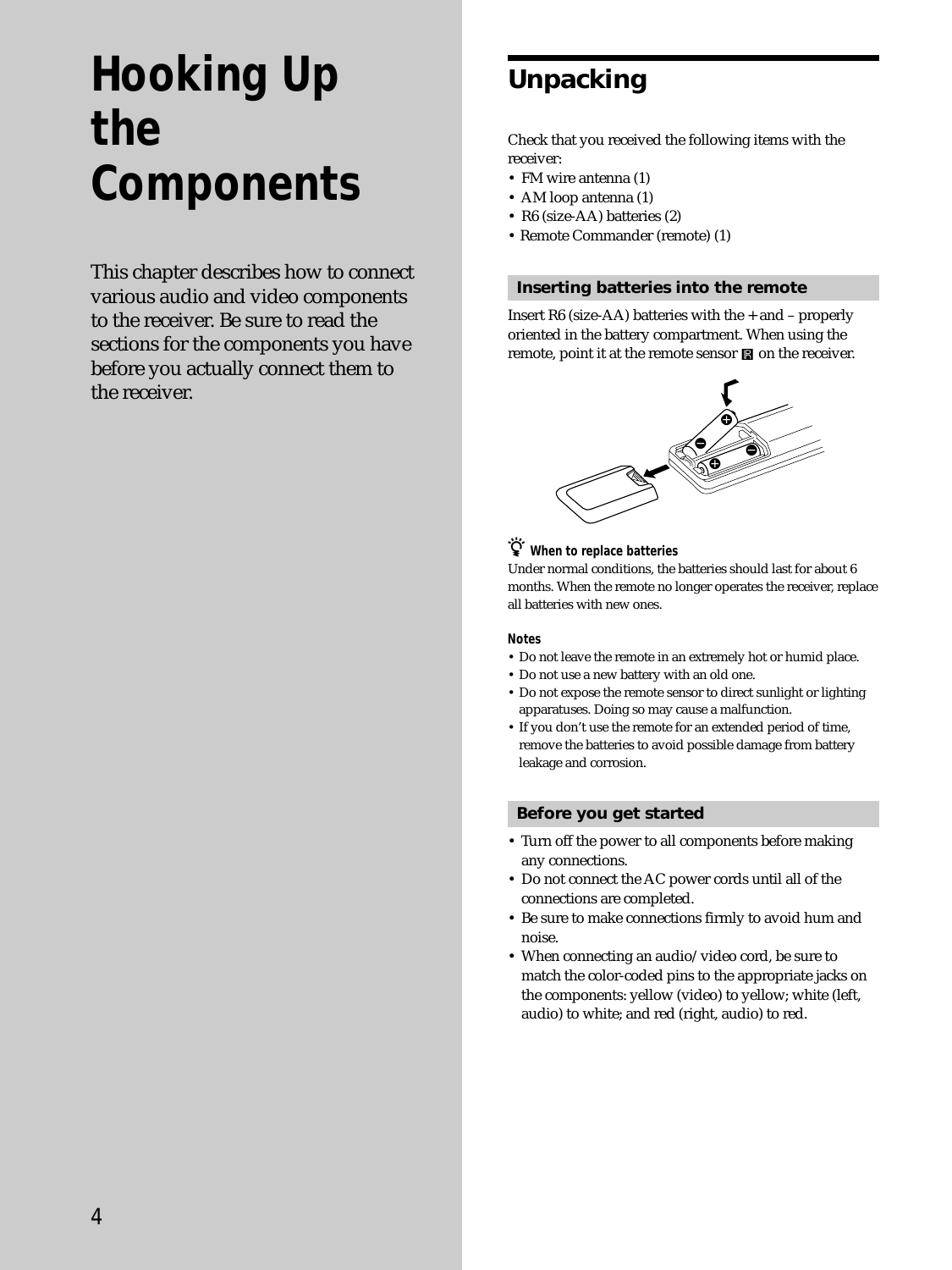## <span id="page-4-0"></span>**Antenna Hookups**



#### **Terminals for connecting the antennas**

| Connect the     | To the                  |
|-----------------|-------------------------|
| AM loop antenna | AM terminals            |
| FM wire antenna | FM 750 COAXIAL terminal |

#### **Notes on antenna hookups**

- To prevent noise pickup, keep the AM loop antenna away from the receiver and other components.
- Be sure to fully extend the FM wire antenna.
- After connecting the FM wire antenna, keep it as

#### z **If you have poor FM reception**

Use a 75-ohm coaxial cable (not supplied) to connect the receiver to an outdoor FM antenna as shown below.

#### **Outdoor FM antenna**



#### **Important**

If you connect the receiver to an outdoor antenna, ground it against lightning. To prevent a gas explosion, do not connect the ground wire to a gas pipe.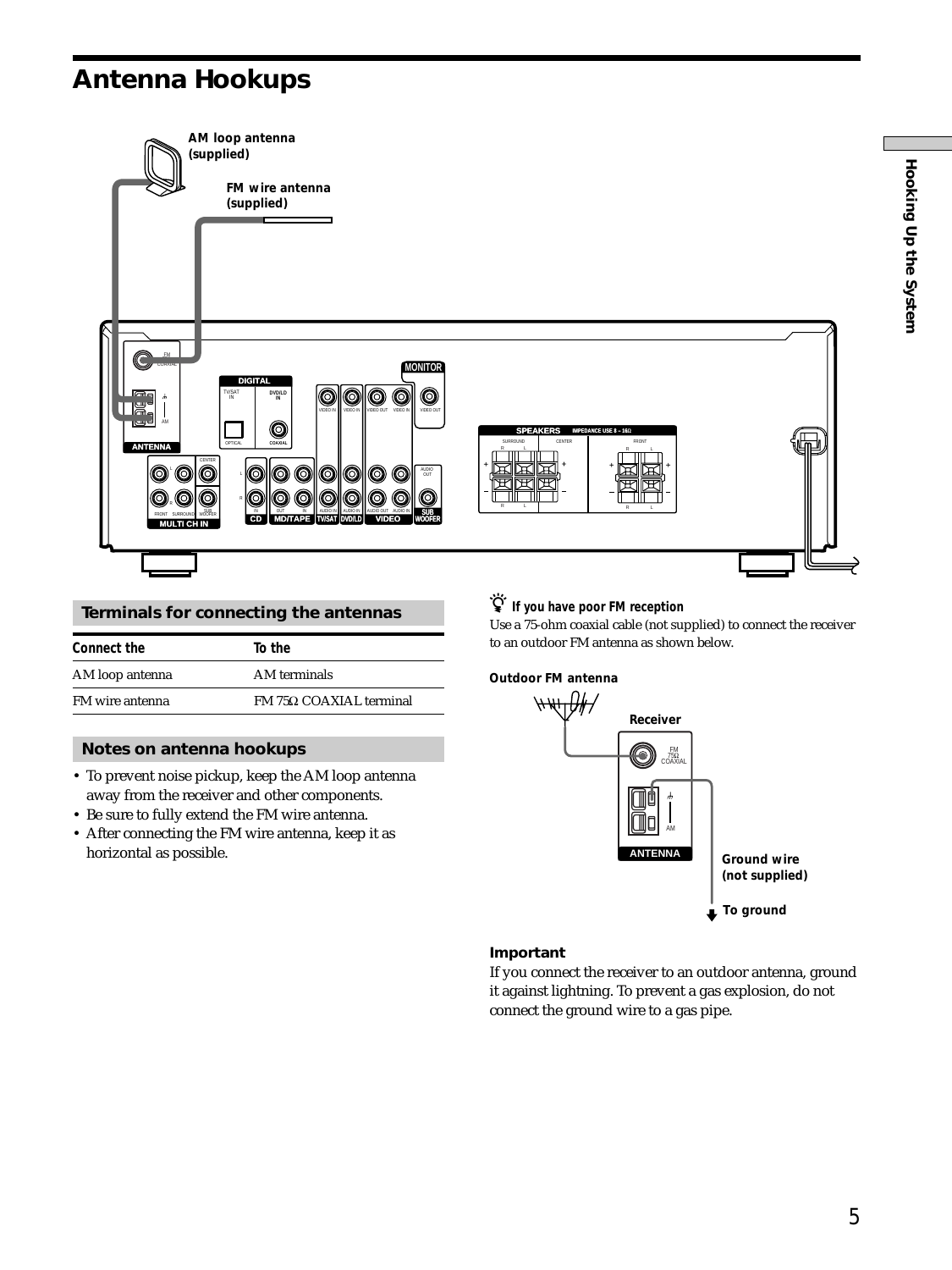## <span id="page-5-0"></span>**Audio Component Hookups**



#### **Jacks for connecting audio components**

| Connect a            | To the        |
|----------------------|---------------|
| CD player            | CD jacks      |
| MD deck or Tape deck | MD/TAPE jacks |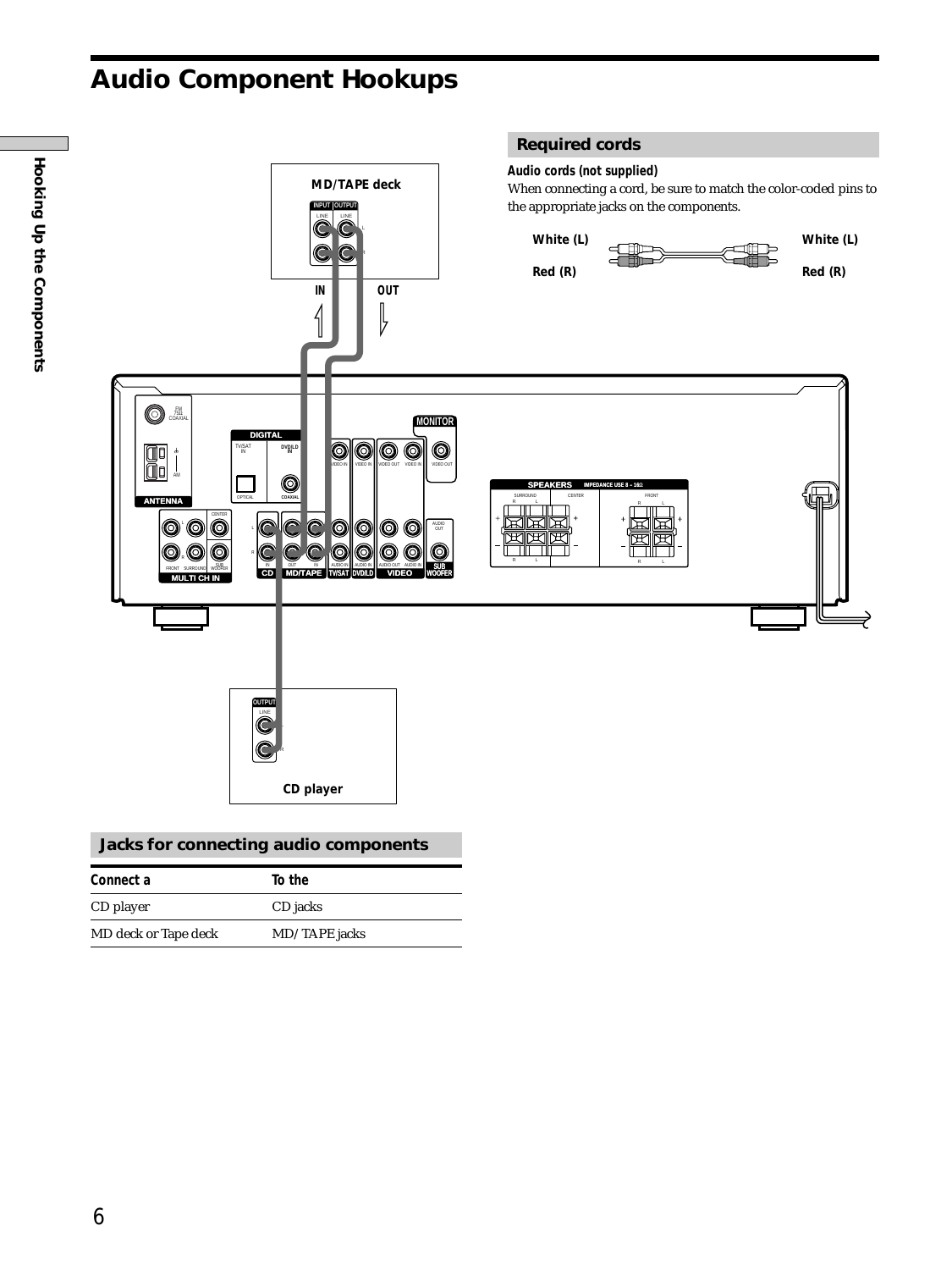## <span id="page-6-0"></span>**Video Component Hookups**



| <b>SUCKS TOP CONTROLLING VIGCO CONTROLLONGS</b> |              |  |
|-------------------------------------------------|--------------|--|
| Connect a                                       | To the       |  |
| TV or satellite tuner                           | TV/SAT jacks |  |
|                                                 |              |  |

| <b>VCR</b>                                  | VIDEO jacks  |
|---------------------------------------------|--------------|
| DVD or LD player                            | DVD/LD jacks |
| <b>MONITOR VIDEO OUT jack</b><br>TV monitor |              |

#### **Note on video component hookups**

You can connect your TV's audio output jacks to the TV/ SAT AUDIO IN jacks on the receiver and apply sound effects to the audio from the TV. In this case, do not connect the TV's video output jack to the TV/SAT VIDEO IN jack on the receiver. If you are connecting a separate TV tuner (or satellite tuner), connect both the audio and video output jacks to the receiver as shown above.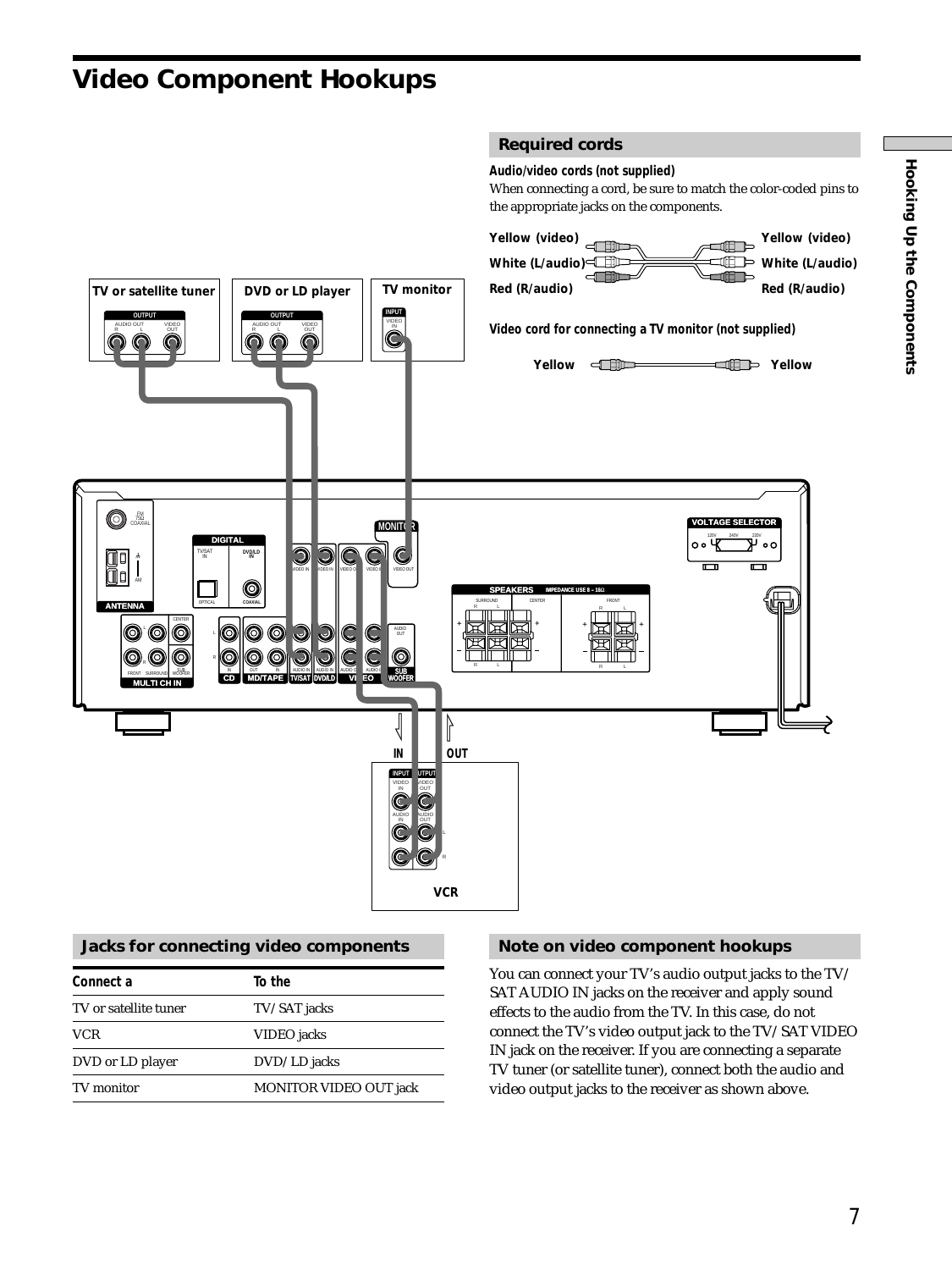## <span id="page-7-0"></span>**Digital Component Hookups**

Connect the digital output jacks of your DVD player and satellite tuner (etc.) to the receiver's digital input jacks to bring the multi channel surround sound of a movie theater into your home. To enjoy full effect of multi channel surround sound, five speakers (two front speakers, two surround speakers, and a center speaker) and a sub woofer are required. You can also connect an LD player with an RF OUT jack via an RF demodulator, such as the Sony MOD-RF1 (not supplied).

> VIDEO OUT AUDIO OUT

DIGITAL OPTICAL **OUTPUT**

 $\overline{C}$ 

**MULTI CH IN**

SURROUND R

FRONT

**ANTENNA** AM

FM 75Ω COAXIAL

O)

Mia

l∏n

**OUTPUT**

**TV or Satellite tuner**



FRONT

R L

R L

SURROUND CENTER

R L

R L

#### **Example of LD player connected via an RF demodulator**

**CD MD/TAPE MD/TAPE VIDEO**

**TV/SAT**

WOOFER IN OUT IN AUDIO IN AUDIO IN AUDIO OUT

6 วิ F 6

6 6

**DIGITAL**

ි

 $\widehat{\circ}$ 

**DVD/LD IN**

**COAXIAL**

TV/SAT

OPTICAL

CENTER

DIGITAL COAXIAL **OUTPUT**

Ĉ

วิ

**(etc.)**

Please note that you cannot connect an LD player's AC-3 RF OUT jack directly to the receiver's digital input jacks. You must first convert the RF signal to coaxial digital signal. Connect the LD player to the RF demodulator, then connect the RF demodulator's coaxial digital output to the receiver's COAXIAL DVD/LD IN jack. Refer to the instruction manual supplied with your RF Demodulator for details on AC-3 RF hookups.

AUDIO OUT

AUDIO IN

**DVD/LD VIDEO** WOOFER



**Note**

When making connections as shown above, be sure to set INPUT MODE  $(1)$  on page 23) manually. The receiver may not operate correctly if INPUT MODE is set to "AUTO."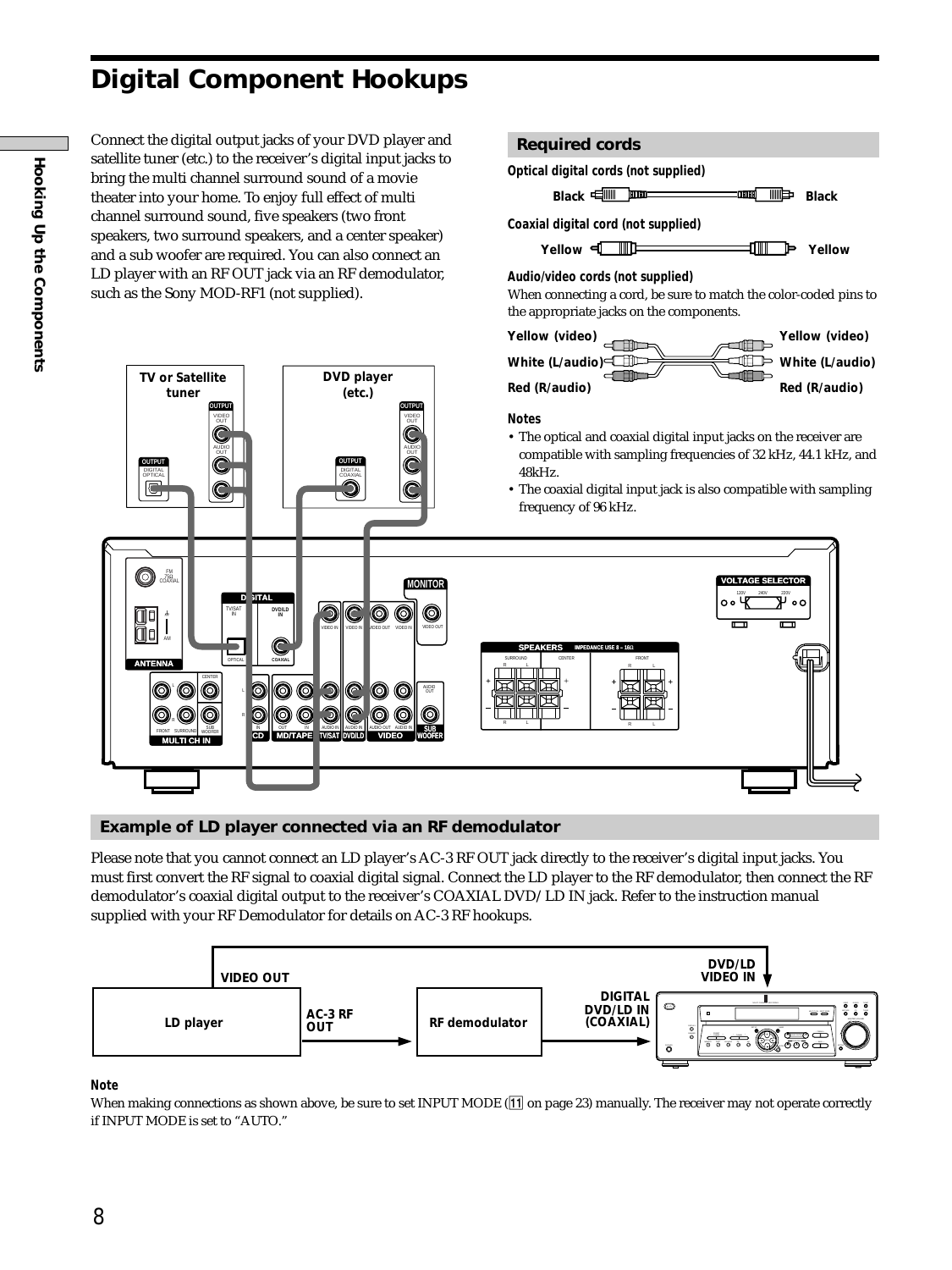# **Hooking Up the Components Hooking Up the Components**

## <span id="page-8-0"></span>**MULTI CH IN Hookups**

Although this receiver incorporates a multi channel decoder, it is also equipped with MULTI CH IN jacks. These connections allow you to enjoy multichannel software encoded in formats other than Dolby Digital and DTS. If your DVD player is equipped with MULTI CH OUTPUT jacks, you can connect them directly to the receiver to enjoy the sound of the DVD player's multi channel decoder. Alternatively, the MULTI CH IN jacks can be used to connect an external multi channel decoder. To fully enjoy multi channel surround sound, you will need five speakers (two front speakers, two surround speakers, and a center speaker) and a sub woofer. Refer to the instruction manual supplied with your DVD player, multi channel decoder, etc., for details on the Multi Channel input hookups.

SURROUND

FRONT

**MULTI CH OUTPUT**

CENTER

**DVD player, Multichannel decoder, etc.**

SUB

### **Required cords Audio cords (not supplied)** Two for the MULTI CH IN FRONT and SURROUND jacks **White (L) White (L)** Red (R) Red (R) **Monaural audio cords (not supplied)** Two for the MULTI CH IN CENTER and SUB WOOFER jacks **Black Black Video cord (not supplied)** One for the DVD/LD VIDEO IN jacks (etc.) **Yellow Yellow**

#### **Note**

When using the connections described below, adjust the level of your surround speakers and sub woofer from the DVD player or multichannel decoder.



#### **Example of a DVD player hookup using the MULTI CH IN jacks**



#### **Note**

See page 12 for details on speaker system hookup.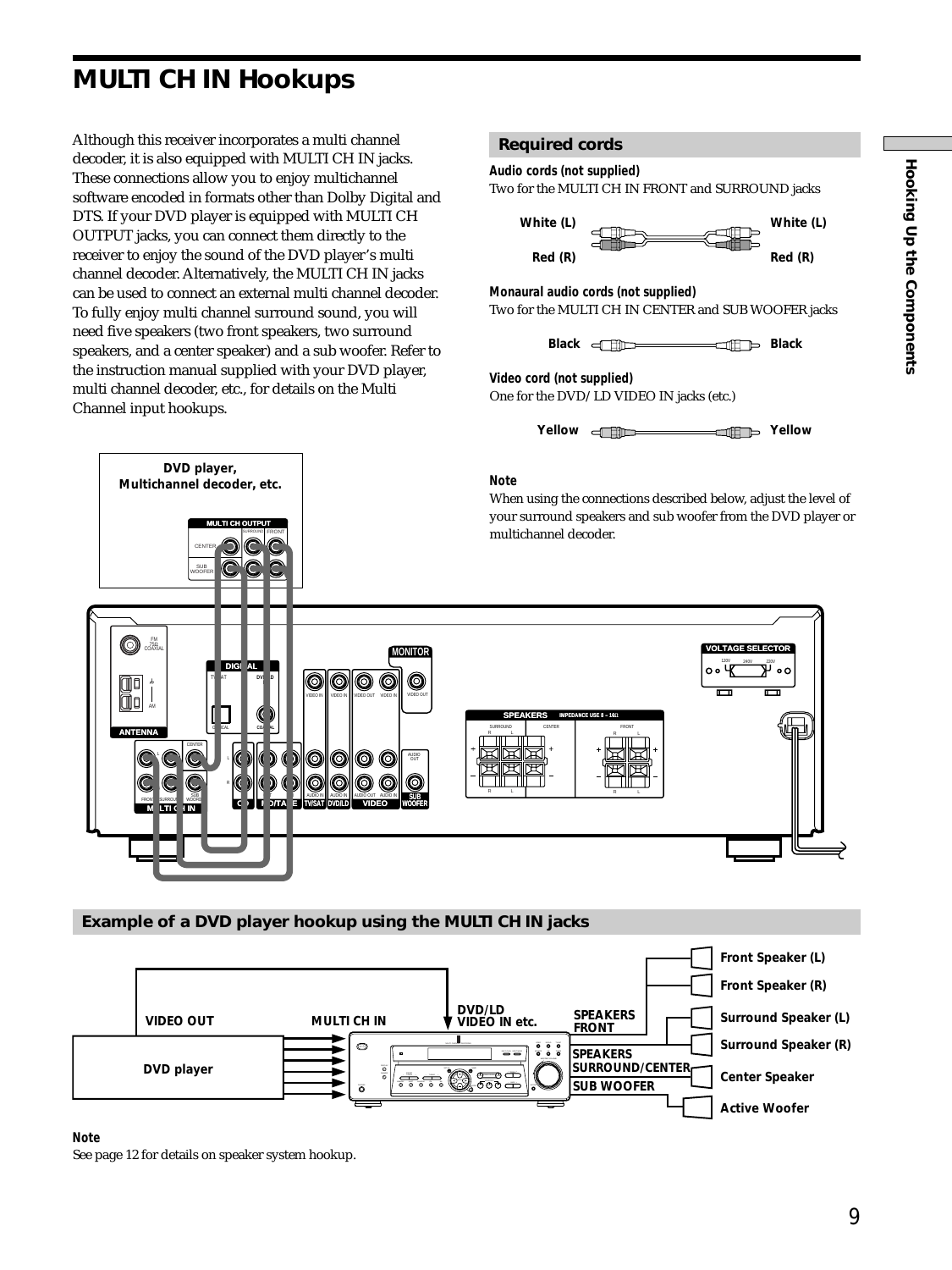## <span id="page-9-0"></span>**Other Hookups**



**AC power cord**

*\* Models of area code E2, E3 only.*

#### **Setting the VOLTAGE SELECTOR (models of area code E2, E3 only)**

Check that the voltage selector on the rear panel of the player is set to the local power line voltage. If not, set the selector to the correct position using a screwdriver before connecting the AC power cord to a wall outlet.



#### **Connecting the AC power cord**

Before connecting the AC power cord of this receiver to a wall outlet:

• Connect the speaker system to the receiver (see page 12).

Connect the AC power cord(s) of your audio/video components to a wall outlet.

#### **Note**

If the AC power cord is disconnected for about one week, the receiver's entire memory will be cleared and the demonstration will start.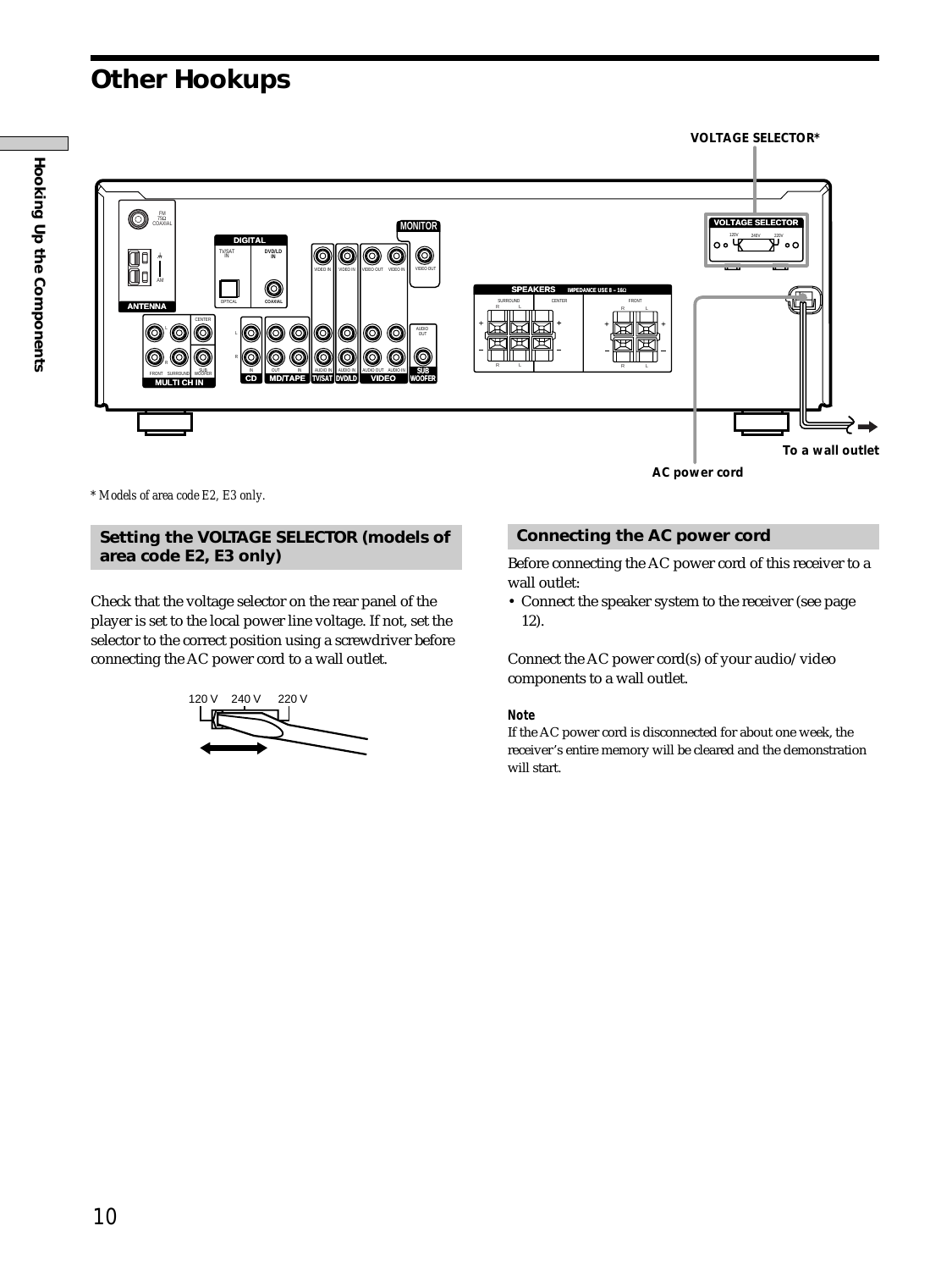## <span id="page-10-0"></span>**Hooking Up and Setting Up the Speaker System**

This chapter describes how to hook up your speaker system to the receiver, how to position each speaker, and how to set up your speakers to enjoy multi channel surround sound.



#### **Brief descriptions of buttons and control used to set up the speaker system**

**SET UP button:** Press to enter the setup mode when specifying speaker types and distances.

**MENU </>>** buttons: Use to select parameters after pressing the SET UP button.

**MENU +/– buttons:** Use to adjust the setting of each parameter.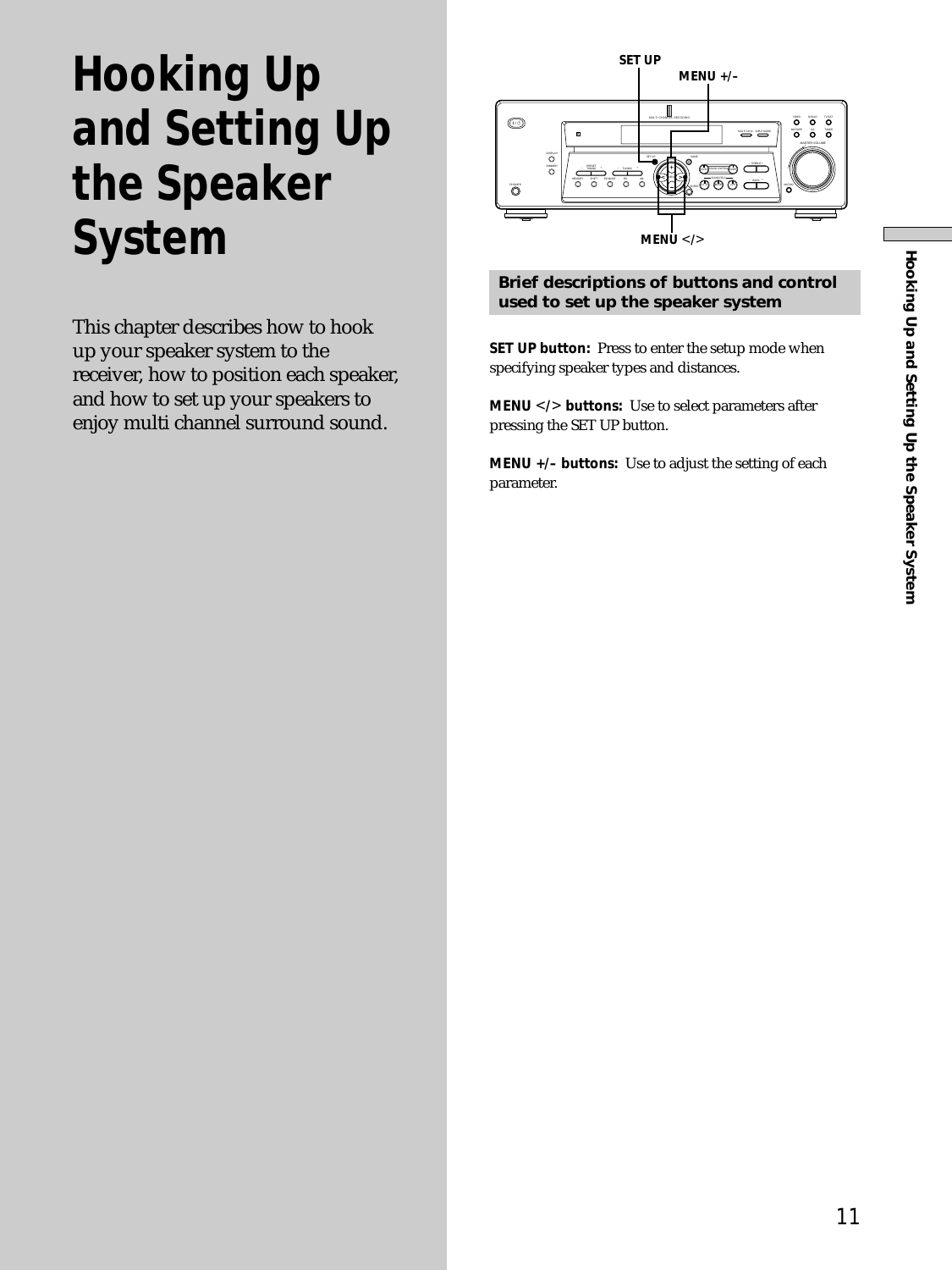## <span id="page-11-0"></span>**Speaker System Hookup**



#### **Terminals for connecting the speakers**

| To the                             |
|------------------------------------|
| <b>SPEAKERS FRONT terminals</b>    |
| <b>SPEAKERS SURROUND terminals</b> |
| <b>SPEAKERS CENTER terminals</b>   |
| SUBWOOFER AUDIO OUT jack           |
|                                    |

#### **Notes on speaker system hookup**

- Twist the stripped ends of the speaker cords about 2/3 inch (10 mm). Be sure to match the speaker cord to the appropriate terminal on the components:  $+$  to  $+$  and  $$ to –. If the cords are reversed, the sound will be distorted and will lack bass.
- If you use speakers with low maximum input rating, adjust the volume carefully to avoid excessive output on the speakers.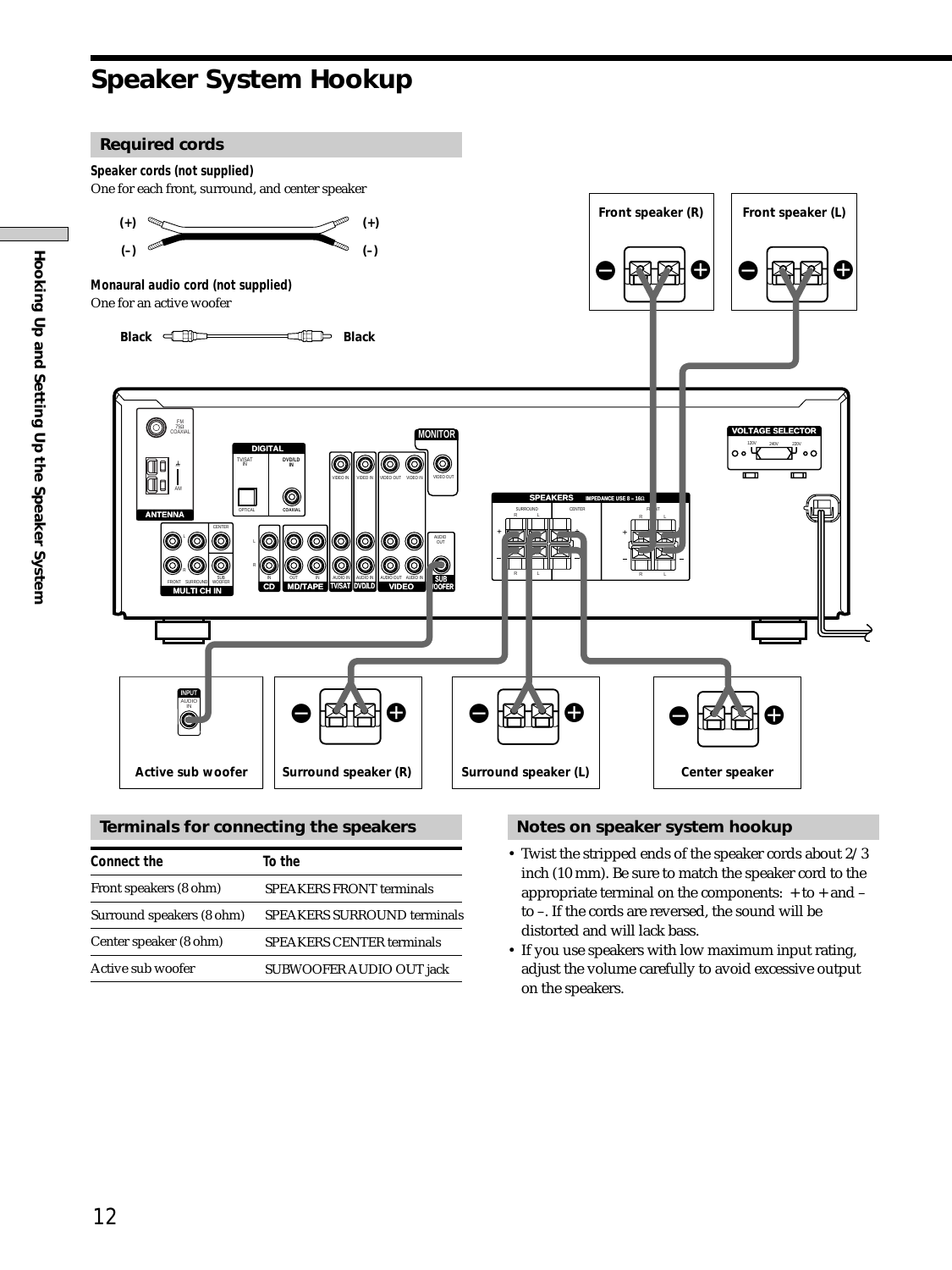#### **To avoid short-circuiting the speakers**

Short-circuiting of the speakers may damage the receiver. To prevent this, make sure to take the following precautions when connecting the speakers.

**Make sure the stripped ends of each speaker cord does not touch another speaker terminal or the stripped end of another speaker cord.**

**Examples of poor conditions of the speaker cord**



**Stripped speaker cord is touching another speaker terminal.**



**Stripped cords are touching each other due to excessive removal of insulation.**

**After connecting all the components, speakers, and AC power cord, output a test tone to check that all the speakers are connected correctly. For details on outputting a test tone, see page 18.**

If no sound is heard from a speaker while outputting a test tone or a test tone is output from a speaker other than the one whose name is currently displayed on the receiver, the speaker may be short-circuited. If this happens, check the speaker connection again.

#### **To avoid damaging your speakers**

Make sure that you turn down the volume before you turn off the receiver. When you turn on the receiver, the volume remains at the level you turn off the receiver.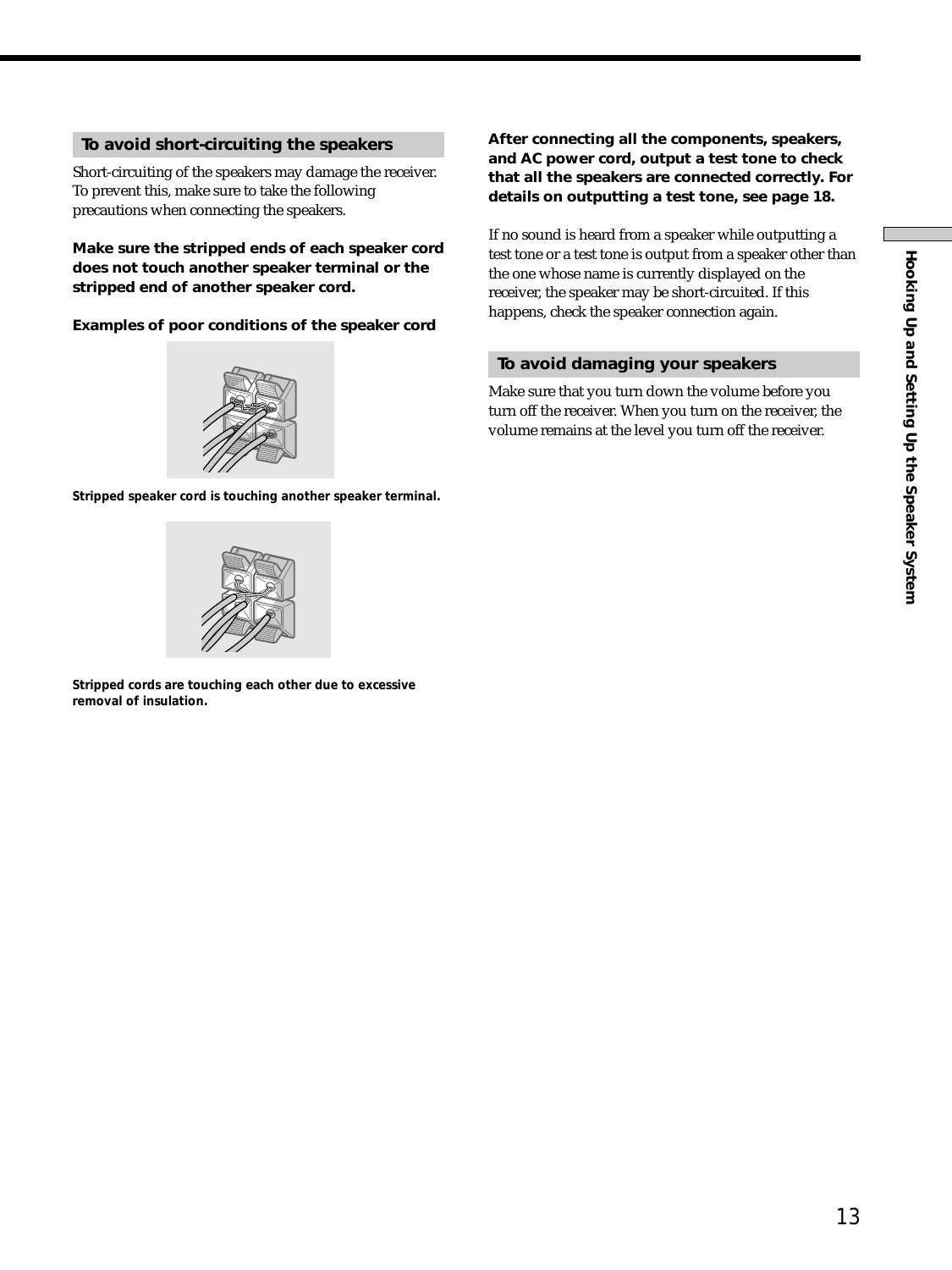## <span id="page-13-0"></span>**Performing Initial Setup Operations**

Once you have hooked up the speakers and turned on the power, clear the receiver's memory. Then specify the speaker parameters (size, position, etc.) and perform any other initial setup operations necessary for your system.

#### **Clearing the receiver's memory**

Before you use your receiver for the first time or when you want to clear the receiver's memory, do the following. This procedure is not necessary if the demonstration activates when you turn the power on.



- **1 Turn off the receiver.**
- **2 Hold down I/** $\bigcup$  **for four seconds.** The currently selected function, then the demonstration message appears in the display and the items including the following are reset or cleared:
	- All preset stations are reset or cleared.
	- All sound field parameters are reset to their factory settings.
	- All index names (of preset stations and program sources) are cleared.
	- All adjustments made with the SET UP button are reset to their factory settings.
	- The sound field memorized for each program source and preset stations are cleared.

#### **Performing initial setup operations**

Before you use your receiver for the first time, use the SET UP button to adjust settings to correspond to your system. You can set the following items. For details on how to adjust each setting, see the page in parentheses.

- Speaker size and placement (page 15).
- Speaker distance (page 17).
- Select the MULTI CH IN video signal (page 41).
- Whether the display turns off or not when you press DIMMER (page 41).

#### **Demonstration Mode**

The demonstration will activate the first time you turn on the power. When the demonstration starts, the following message appears in the display:

"NOW DEMONSTRATION MODE IF YOU FINISH DEMONSTRATION PLEASE PRESS POWER KEY WHILE THIS MESSAGE APPEARS IN THE DISPLAY THANK YOU"

#### **To cancel the demonstration**

Press  $\frac{1}{1}$  to turn the receiver off while the above message is being displayed. The next time you turn the receiver on, the demonstration will not appear.

**To view the demonstration**

Hold down SET UP and press  $I/\bigcup$  to turn on the power. **Notes**

- Running the demonstration will clear the receiver's memory. For details on what will be cleared, see "Clearing the receiver's memory" on this page.
- There will be no sound when the demonstration mode is activated.
- You cannot cancel demonstration if you did not press  $1/\sqrt{1}$  while the above message is being displayed. To cancel demonstration after the above message appears, press  $I/\bigcup$  twice to activate the demonstration again. Then, press  $I/\bigcirc$  while the above message is being displayed.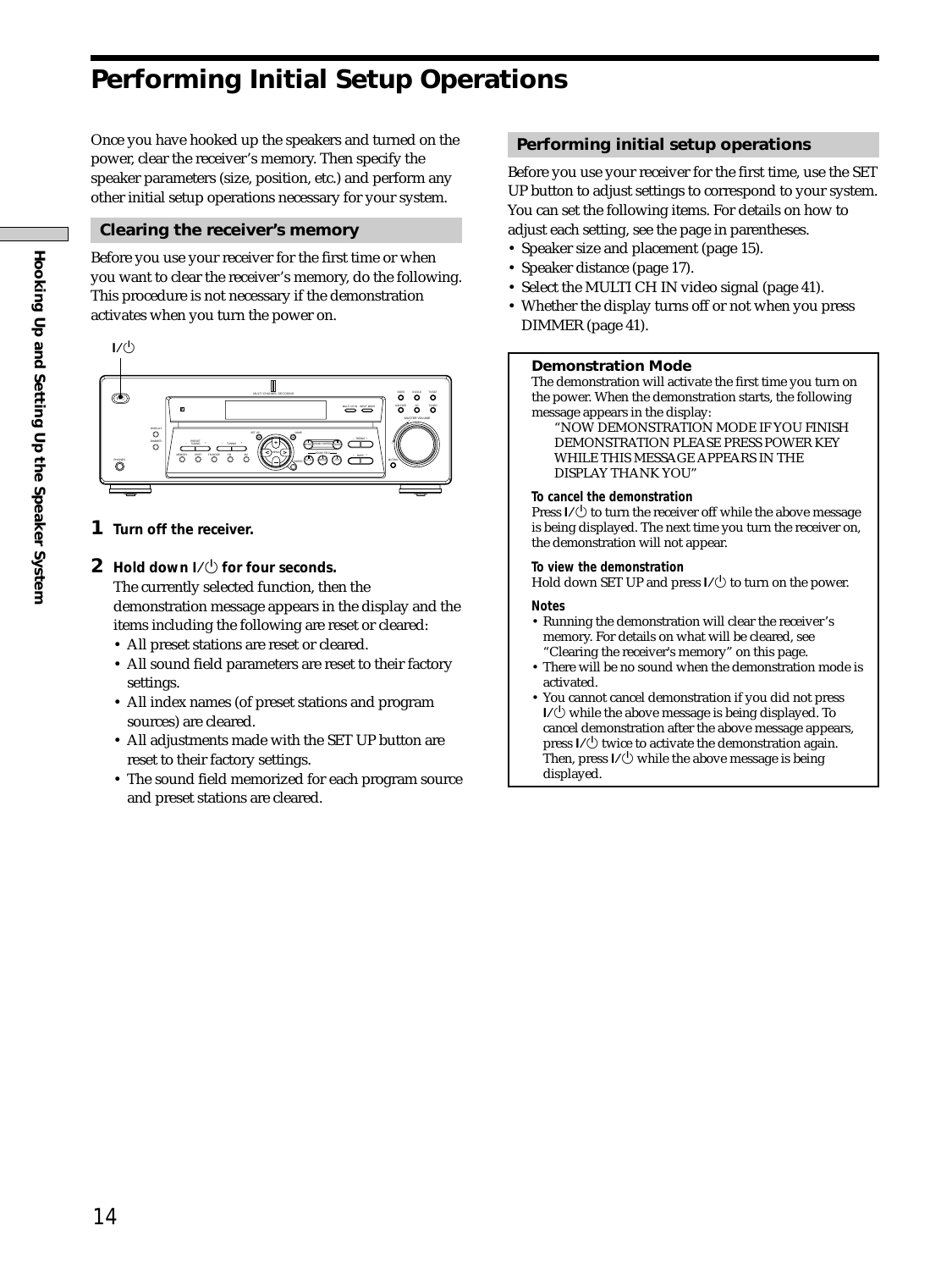## <span id="page-14-0"></span>**Multi Channel Surround Setup**

For the best possible surround sound all speakers should be the same distance from the listening position  $\mathbf{\odot}$ . (However, this unit lets you to place the center speaker up to 5 feet (1.5 meters) closer  $\Theta$ ) and the surround speakers up to 15 feet (4.5 meters) closer  $\left( \bigodot \right)$  to the listening position.

The front speakers can be placed from 3 to 40 feet (1.0 to 12.0 meters) from the listening position  $(\bigcirc$ .)

You can place the surround speakers either behind you or to the side, depending on the shape of your room (etc.).

**When placing surround speakers to your side**



**When placing the surround speakers behind you**



#### **Note**

Do not place the center speaker farther away from the listening position than the front speakers.

#### **Specifying the speaker parameters**

- **1** Press  $I/\psi$  to turn on the receiver.
- **2 Press SET UP.**
- **3** Press MENU </> to select the parameter you want **to adjust.**
- **4 Press MENU +/– to select the setting you want.** The setting is stored automatically.
- **5 Repeat steps 3 and 4 until you have set all of the parameters that follow.**

#### $\widetilde{Q}'$  Normal speaker and Micro Satellite speaker

Choose NORM. SP. if you're using normal speakers and MICRO SP. if you're using Micro Satellite speakers. If you choose NORM. SP., you can adjust the speaker size and the sub woofer selection as mentioned below. However, if you choose MICRO SP., the speaker size and the sub woofer selection has been configurated as follows:

| <b>Speakers</b> | Settings     |  |
|-----------------|--------------|--|
| Front           | <b>SMALL</b> |  |
| Center          | SMALL.       |  |
| Surround        | <b>SMALL</b> |  |
| Sub Woofer      | <b>YES</b>   |  |

You cannot change the configuration if you choose MICRO SP.

For STR-K402, the speaker size and sub woofer selection has been preset to MICRO SP. according to the supplied speaker system. If you change the speaker system, choose NORM. SP. to adjust the speaker size and sub woofer selection.

The setting for Micro Satellite speaker (MICRO SP.) has been programmed to optimize the sound balance. If you use Sony's Micro Satellite speakers, select MICRO SP. When you use Micro Satellite speaker and the speaker size is set to LARGE, you may not obtain the correct soundstage. The speaker may also be damaged at high volume position.

For STR-DE475, the speaker size and sub woofer selection has been preset to NORM. SP.

The following speaker size setup is applicable for NORM. SP.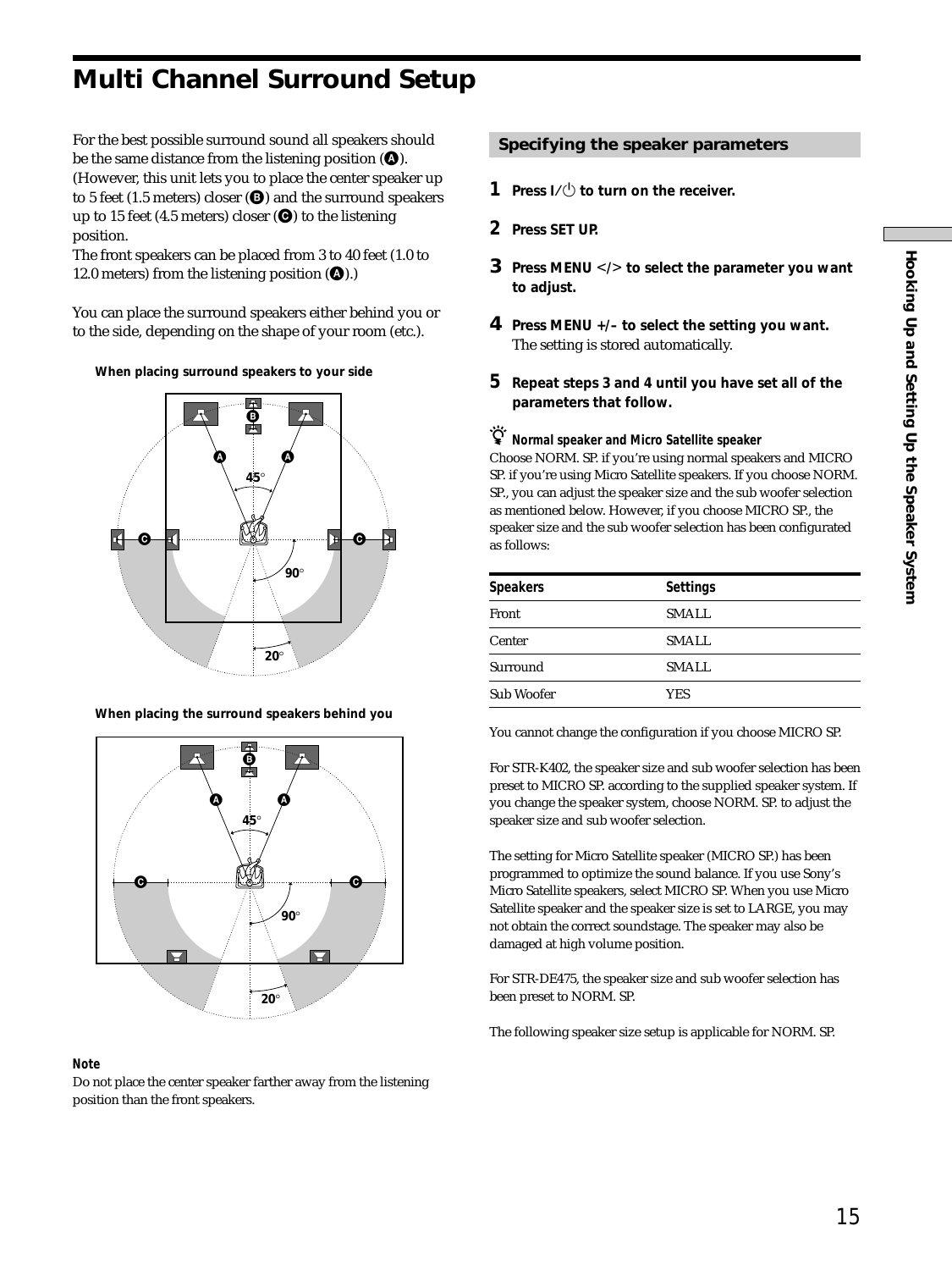#### $\blacksquare$  Front speaker size  $(\mathbb{R}^n)^{\mathbb{R}}$

Initial setting : LARGE

- If you connect large speakers that will effectively reproduce bass frequencies, select "LARGE". Normally, select "LARGE".
- If the sound is distorted, or you feel a lack of surround effects when using multi channel surround sound, select "SMALL" to activate the bass redirection circuitry and output the front channel bass frequencies from the sub woofer.
- When the front speaker is set to "SMALL", the center and surround speakers are also automatically set to "SMALL" (unless previously set to "NO").

#### ■ Center speaker size (

Initial setting : LARGE

- If you connect a large speaker that will effectively reproduce bass frequencies, select "LARGE". Normally, select "LARGE". However, if the front speakers are set to "SMALL", you cannot set the center speaker to "LARGE".
- If the sound is distorted, or you feel a lack of surround effects when using multi channel surround sound, select "SMALL" to activate the bass redirection circuitry and output the center channel bass frequencies from the front speakers (if set to "LARGE") or sub woofer. \*1
- If you do not connect the center speaker, select "NO". The sound of the center channel will be output from the front speakers.\*2

#### $\blacksquare$  **Surround speaker size (** $\frac{\sqrt{|\mathbf{S}\mathbf{L}|}}{\sqrt{|\mathbf{S}\mathbf{R}|}}$ **)**

Initial setting : LARGE

- If you connect large speakers that will effectively reproduce bass frequencies, select "LARGE". Normally, select "LARGE". However, if the front speakers are set to "SMALL", you cannot set the surround speakers to "LARGE".
- If the sound is distorted, or you feel a lack of surround effects when using multi channel surround sound, select "SMALL" to activate the bass redirection circuitry and output the surround channel bass frequencies from the sub woofer or other "LARGE" speakers.
- If you do not connect surround speakers, select "NO".\*3

z **\*1~\*3 correspond to the following Dolby Pro Logic modes**  $*$ <sup>1</sup> NORMAL

- \* 2 PHANTOM
- \* 3 3 STEREO

#### $\ddot{Q}$  About speaker sizes (LARGE and SMALL)

Internally, the LARGE and SMALL settings for each speaker determine whether or not the internal sound processor will cut the bass signal from that channel. When the bass is cut from a channel the bass redirection circuitry sends the corresponding bass frequencies to the sub woofer or other "LARGE" speaker. However, since bass sounds have a certain amount of directionality it best not to cut them, if possible. Therefore, even when using small speakers, you can set them to "LARGE" if you want to output the bass frequencies from that speaker. On the other hand, if you are using a large speaker, but prefer not to have bass frequencies output from that speaker, set it to "SMALL".

If the overall sound level is lower than you prefer, set all speakers to "LARGE". If there is not enough bass, you can use  $BASS + /$ to boost the bass levels. To adjust the bass, see page 32.

#### $\blacksquare$  **Surround speaker position (** $\frac{\sqrt{|\mathbf{S}_L|}}{\sqrt{|\mathbf{S}_L|}}$ **)\*** Initial setting : PL. BEHD.

This parameter lets you specify the location of your surround speakers for proper implementation of the Digital Cinema Sound surround modes in the

- "VIRTUAL" sound fields. Refer to the illustration below.
- Select "PL. SIDE" if the location of your surround speakers corresponds to section  $\bullet$ .
- Select "PL. BEHD." if the location of your surround speakers corresponds to section  $\mathbf{\Theta}$ .

This setting only effects the surround modes in the "VIRTUAL" sound fields.



\* These parameters are not available when "Surround speaker size" is set to "NO".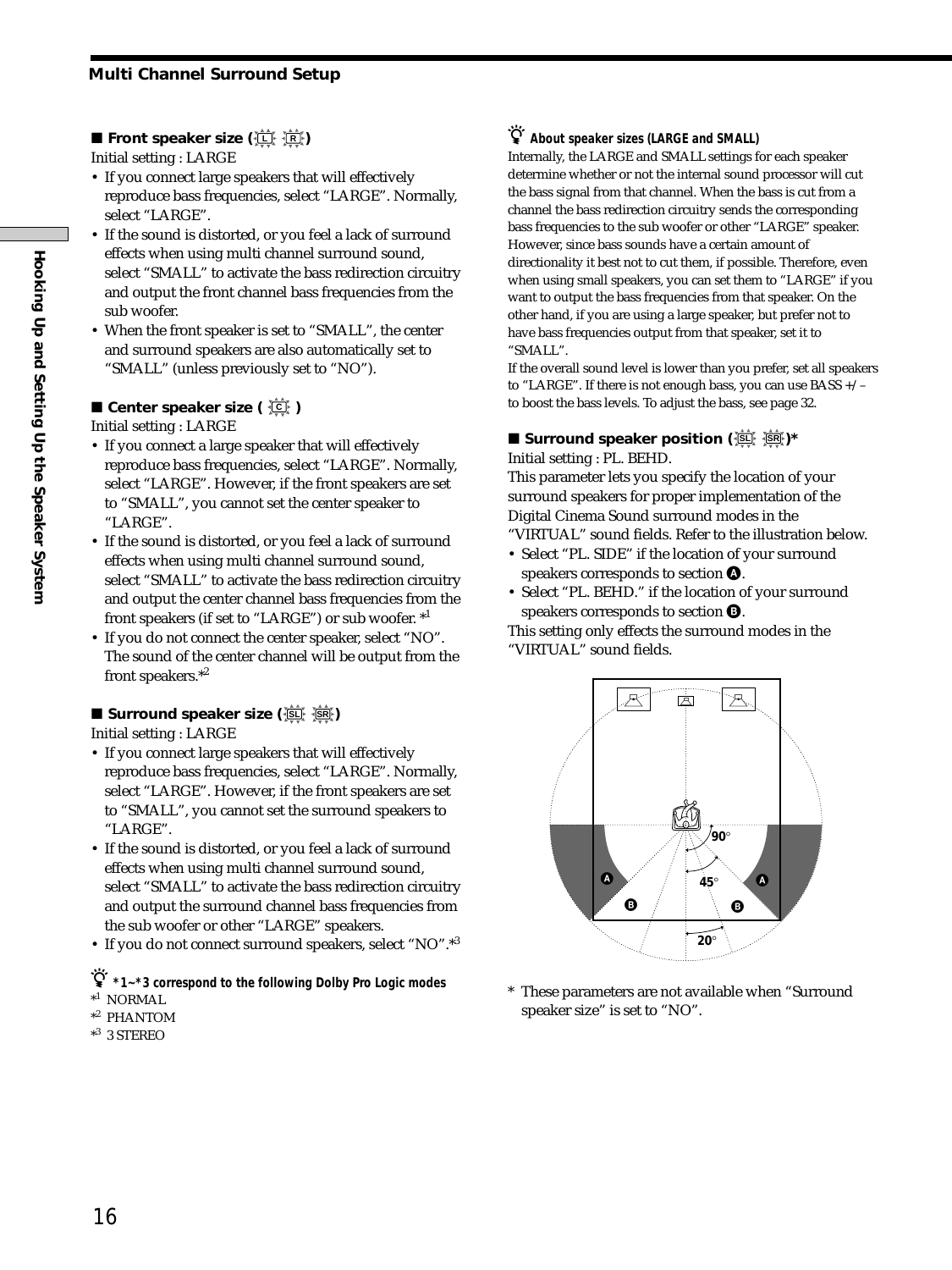#### ■ Surround speaker height  $(\frac{\hat{\mathbf{S}}\hat{\mathbf{S}}}{\hat{\mathbf{S}}})^*$

Initial setting : HGT. LOW

This parameter lets you specify the height of your surround speakers for proper implementation of the Digital Cinema Sound surround modes in the "VIRTUAL" sound fields. Refer to the illustration below.

- Select "HGT. LOW" if the location of your surround speakers corresponds to section A.
- Select "HGT. HIGH" if the location of your surround speakers corresponds to section B.

This setting only affects the surround modes in the "VIRTUAL" sound fields.



\* These parameters are not available when "Surround speaker size" is set to "NO".

 $\overleftrightarrow{\mathbf{F}}$  About the surround speaker position (PL. SIDE, and PL. BEHD.) This setting is designed specifically for implementation of the Digital Cinema Sound modes in the "VIRTUAL" sound fields. With the Digital Cinema Sound modes, speaker position is not as critical as other modes. All of the modes in the "VIRTUAL" sound fields were designed under the premise that the surround speaker would be located behind the listening position, but presentation remains fairly consistent even with the surround speakers positioned at a rather wide angle. However, if the speakers are pointing toward the listener from the immediate left and right of the listening position, the "VIRTUAL" sound fields will not be effective unless the surround speaker position parameter is set to "PL. SIDE".

Nevertheless, each listening environment has many variables, such as wall reflections, and you may obtain better results using "PL. BEHD." if your speakers are located high above the listening position, even if they are to the immediate left and right. Therefore, although it may result in a setting contrary to the "Surround speaker position" explanation, we recommend that you play back multi channel surround encoded software and listen to the effect each setting has on your listening environment. Choose the setting that provides a good sense of spaciousness and that best succeeds in forming a cohesive space between the surround sound from the surround speakers and the sound from the front speakers. If you are not sure which sounds best, select "PL. BEHD." and then use the speaker distance parameter and speaker level adjustments to obtain proper balance.

#### ■ Sub woofer selection

Initial setting : S.W. YES

- If you connect a sub woofer, select "S.W. YES".
- If you do not connect a sub woofer, select "S.W. NO". This activates the bass redirection circuitry and outputs the LFE signals from other speakers.
- In order to take full advantage of the Dolby Digital (AC-3) bass redirection circuitry, we recommend setting the sub woofer's cut off frequency as high as possible.

#### **E** Front speaker distance  $(\mathbf{R} \setminus \mathbf{R})$

Initial setting : DIST. 5.0 m (5.0 meter) 16 feet Set the distance from your listening position to the front (left or right) speaker ( $\bullet$  on page 15).

- Front speaker distance can be set in 1 foot (0.1 meter) steps from 3 to 40 feet (1.0 to 12.0 meters).
- If both speakers are not placed an equal distance from your listening position, set the distance to the closest speaker.

#### $\blacksquare$  Center speaker distance ( $\frac{\uparrow \uparrow \downarrow}{\downarrow \downarrow \downarrow}$ )

Initial setting : DIST. 5.0 m (5.0 meter) 16 feet Set the distance from your listening position to the center speaker.

- Center speaker distance can be set in 1 foot (0.1 meter) steps from a distance equal to the front speaker distance  $\overline{Q}$  on page 15) to a distance 5 feet (1.5 meters) closer to your listening position  $\Theta$  on page 15).
- Do not place the center speaker farther away from your listening position than the front speakers.

#### $\blacksquare$  **Surround speaker distance (** $\frac{\sqrt{|\mathbf{\hat{S}}\mathbf{L}|}}{\sqrt{|\mathbf{\hat{S}}\mathbf{R}|}}$ **)**

Initial setting : DIST. 3.5 m (3.5 meter) 11 feet Set the distance from your listening position to the surround (left or right) speaker.

- Surround speaker distance can be set in 1 foot (0.1 meter) steps from a distance equal to the front speaker distance ( $\Omega$  on page 15) to a distance 15 feet (4.5 meters) closer to your listening position  $(\bigcirc$  on page 15).
- Do not place the surround speakers farther away from your listening position than the front speakers.
- If both speakers are not placed an equal distance from your listening position, set the distance to the closest speaker.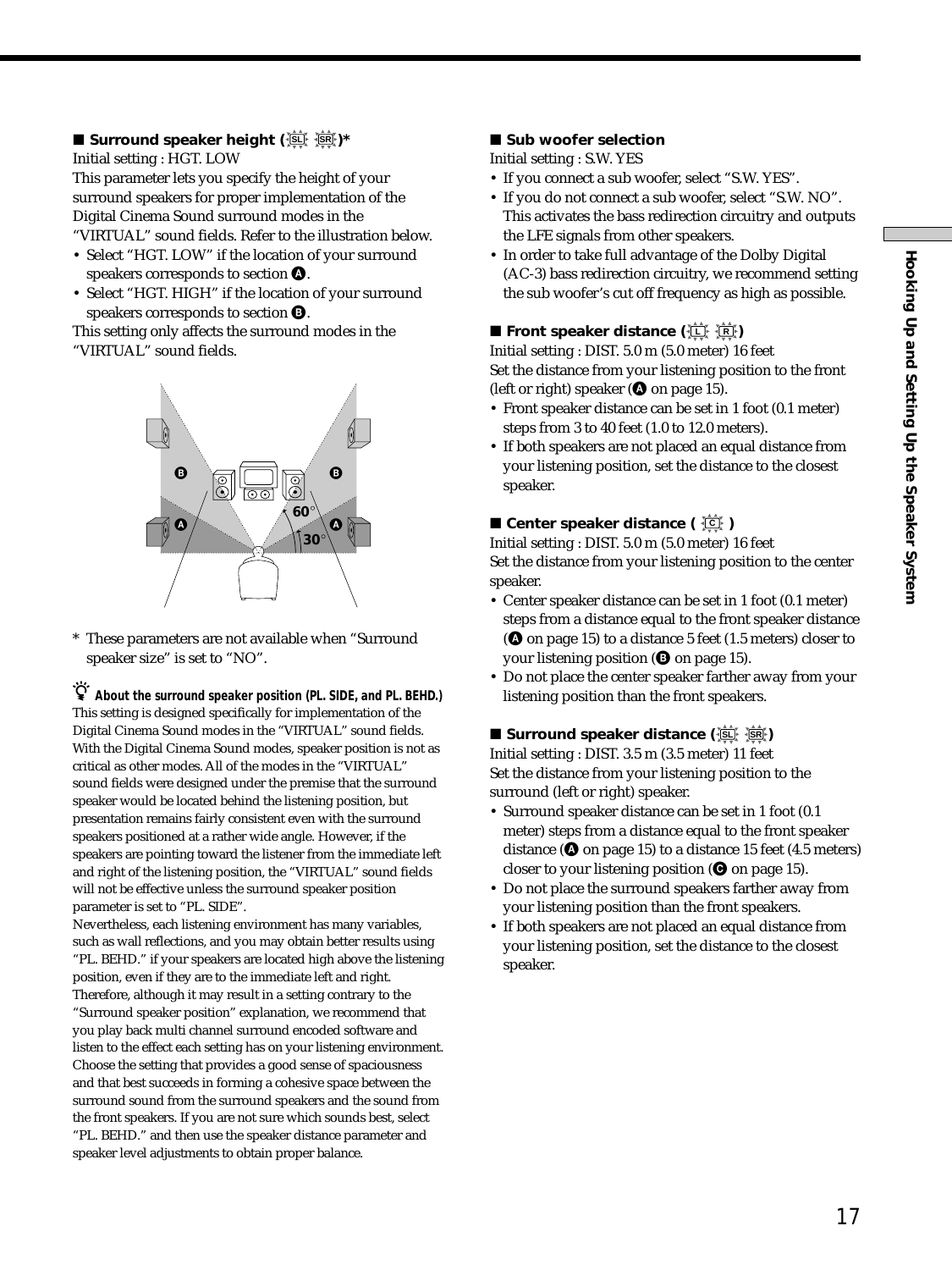#### z **About speaker distances**

This receiver allows you to input the speaker position in terms of distance. However, it is not possible to set the center speaker farther away than the front speakers. Also, the center speaker can not be set more that 5 feet (1.5 meters) closer than the front speakers.

Likewise, the surround speakers cannot be set farther away from the listening position than the front speakers. And they can be no more than 15 feet (4.5 meters) closer.

This is because incorrect speaker placement is not conducive to enjoy the surround sound.

Please note that, setting the speaker distance closer than the actual location of the speakers will cause a delay in the output of the sound from that speaker. In other words, the speaker will sound like it is farther away.

For example, setting the center speaker distance  $3~6$  feet  $(1~2~\text{m})$ closer than the actual speaker position will create a fairly realistic sensation of being "inside" the screen. If you cannot obtain a satisfactory surround effect because the surround speakers are too close, setting the surround speaker distance closer (shorter) than the actual distance will create a larger soundstage. (1 foot corresponds to a 1 ms difference.)

Adjusting these parameters while listening to the sound often results in much better surround sound. Give it a try!

#### **Adjusting the speaker volume**

Use the remote while seated in your listening position to adjust the volume of each speaker.

#### **Note**

This receiver incorporates a new test tone with a frequency centered at 800 Hz for easier speaker volume adjustment.

- **1** Press  $I/(1)$  to turn on the receiver.
- **2 Press TEST TONE on the supplied remote.** You will hear the test tone from each speaker in sequence.
- **3 Adjust the volume level so that the volume of the test tone from each speaker sounds the same when you are in your main listening position.**
	- To adjust the balance of the front right and front left speakers, use the front balance parameter in the LEVEL menu (see page 31).
	- To adjust the balance of the surround right and surround left speakers, use the surround balance parameter in the LEVEL menu (see page 31).
	- To adjust the volume level of the center speaker, press MENU </> to select the center parameter. Use MENU  $+/-$  on the remote to adjust the level.
	- To adjust the volume level of the surround speaker, press MENU </> to select the surround parameter. Use MENU  $+/-$  on the remote to adjust the level.
- **4 Press TEST TONE on the remote again to turn off the test tone.**

#### **Note**

The test tone cannot be output when the receiver is set to MULTI CH IN.

Y<sup>'</sup> You can adjust the volume level of all speakers at the same **time**

Rotate MASTER VOLUME on the receiver or press MASTER VOL +/– on the remote.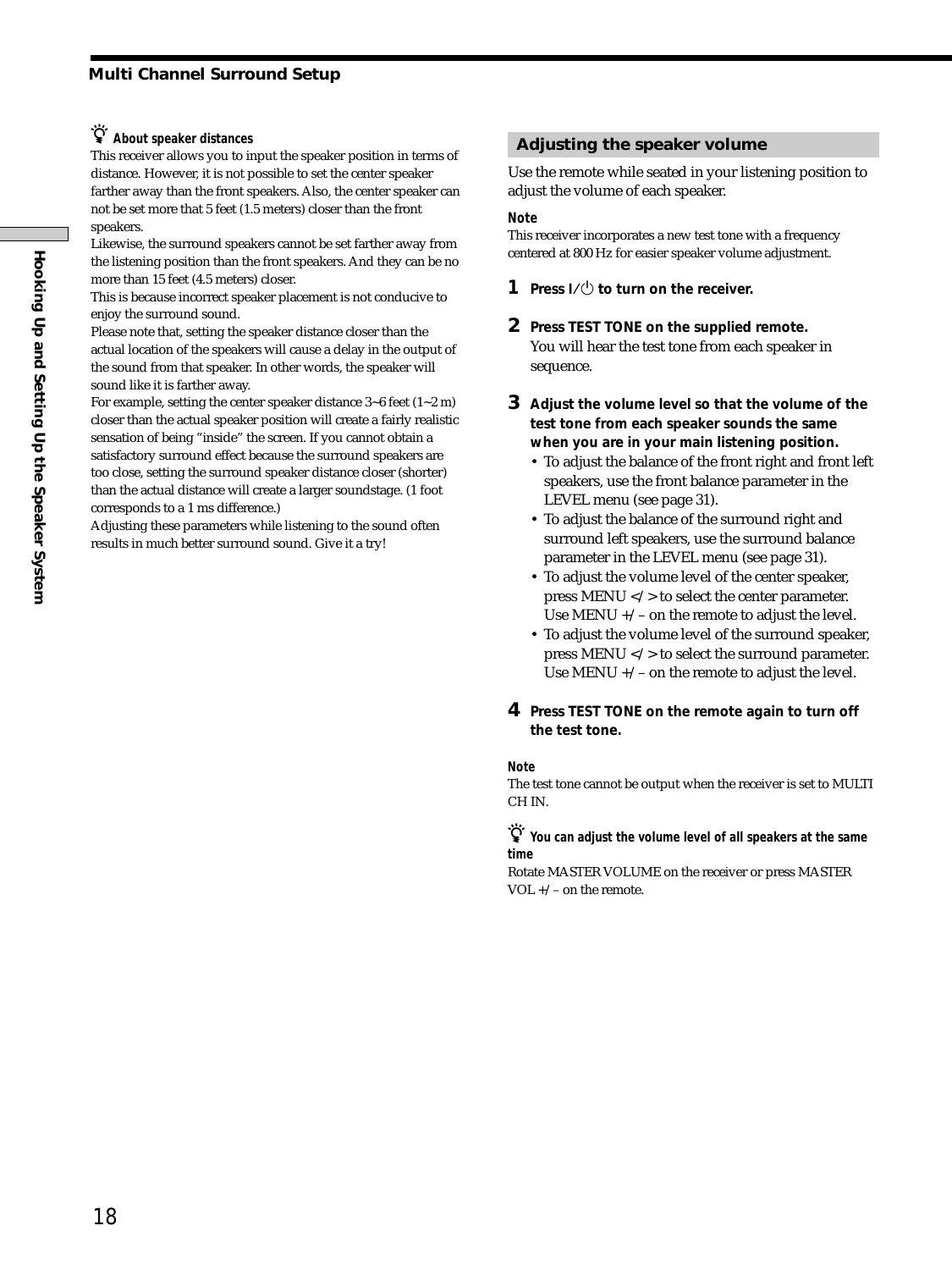#### <span id="page-18-0"></span>**Notes**

- The front balance, surround balance, center level, and surround level are shown in the display during adjustment.
- Although these adjustments can also be made via the front panel using the LEVEL menu (when the test tone is output, the receiver switches to the LEVEL menu automatically), we recommend you follow the procedure previously described in this section and adjust the speaker levels from your listening position using the remote control.

 $\overleftrightarrow{\mathbf{F}}$  When setting the volume levels for each speaker Let's assume that you have matched the sound levels of all the speakers using the test tone. Although this lays the foundation for high quality surround sound, it may be necessary to make further adjustments while listening to playback of actual software. This is because most software contains center and surround channels recorded at slightly lower levels than the two front channels.

When you actually play back software recorded in multi channel surround, you will notice that increasing the center and surround speaker levels produces a better blend between the front and center speakers and greater cohesion between the front and surround speakers. Increasing the level of the center speaker about 1 dB, and the surround speakers about 1~2 dB is likely to produce better results.

In other words, in order to create a more cohesive soundstage with balanced dialog, we recommend that you make some adjustments while playing your software. Changes of only 1 dB can make a huge difference in the character of the soundstage.

### **Before You Use Your Receiver**

#### **Checking the connections**

After connecting all of your components to the receiver, do the following to verify that the connections were made correctly.



**MASTER VOLUME**

- **1** Press  $I/(1)$  to turn on the receiver.
- **2 Press a function button to select a component (program source) that you connected (e.g., CD player or tape deck).**
- **3 Turn on the component and start playing it.**
- **4 Rotate MASTER VOLUME to turn up the volume.**

If you do not obtain normal sound output after performing this procedure, look for the reason in the following checklist and take the appropriate measures to correct the problem.

#### **There is no sound no matter which component is selected.**

- $\rightarrow$  Check that both the receiver and all components are turned on.
- $\rightarrow$  Check that the volume level on the display is not set to VOL MIN by turning the MASTER VOLUME.
- $\rightarrow$  Check that all speaker cords are connected correctly.
- $\rightarrow$  Press MUTING if MUTING appears on the display.
- $\rightarrow$  Check that the headphones are not connected to the PHONES jack. No sound will come from the speakers if the headphones are connected.
- → Check that the receiver is not in "Demonstration Mode" (see page 14).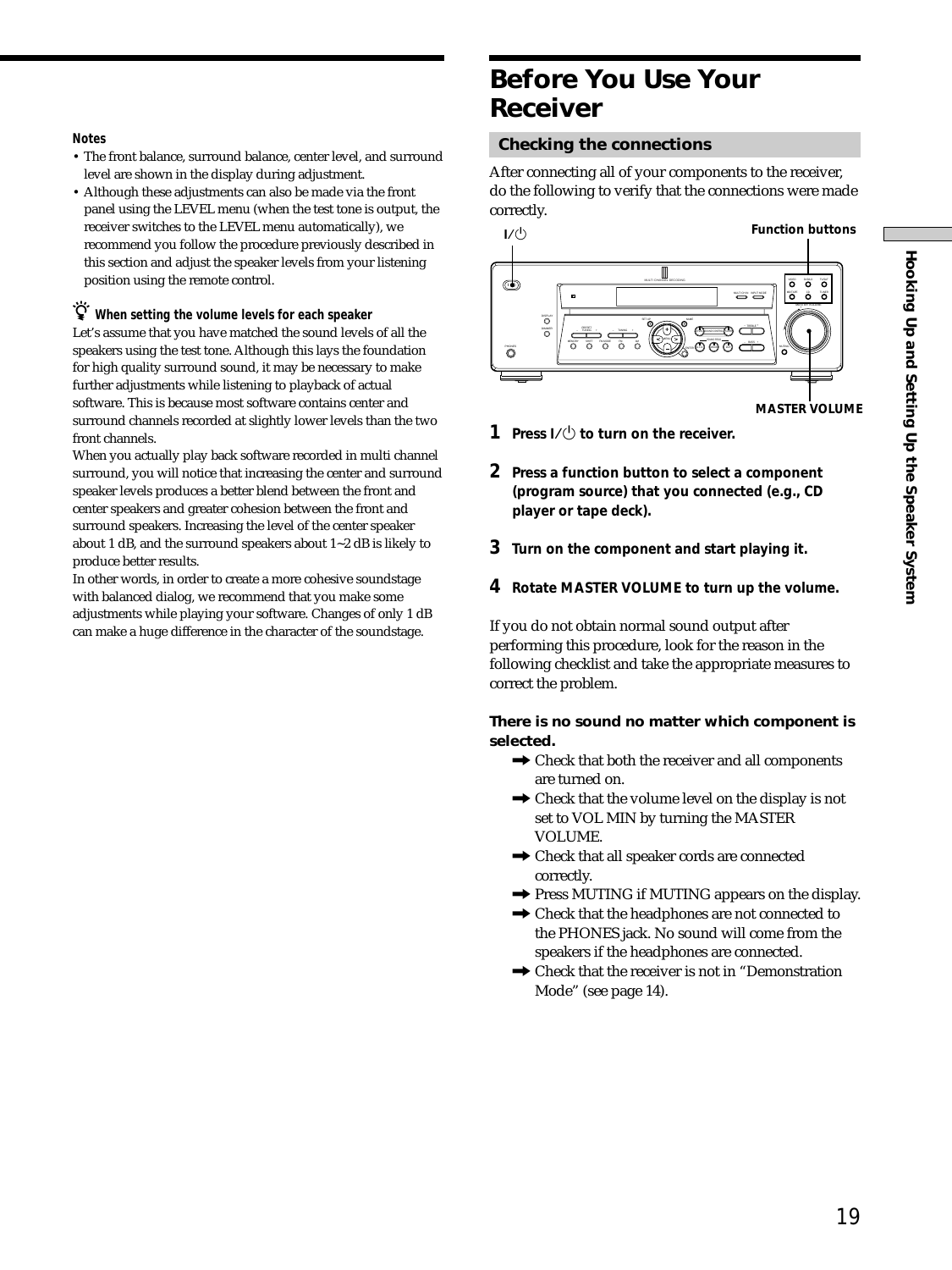#### **There's no sound from a specific component.**

- $\rightarrow$  Check that the component is connected correctly to the audio input jacks for that component.
- $\rightarrow$  Check that the cord(s) used for the connection is (are) fully inserted into the jacks on both the receiver and the component.

#### **No sound is heard from one of the front speakers.**

**→ Connect a pair of headphones to the PHONES jack** to verify that sound is output from the headphones (see " $\overline{20}$  PHONES jack" on page 23).

If only one channel is output from the headphones, the component may not be connected to the receiver correctly. Check that all the cords are fully inserted into the jacks on both the receiver and the component.

If both channels are output from the headphones, the front speaker may not be connected to the receiver correctly. Check the connection of the front speaker which is not outputting any sound.

If you encounter a problem that is not included above, see "Troubleshooting" on page 42.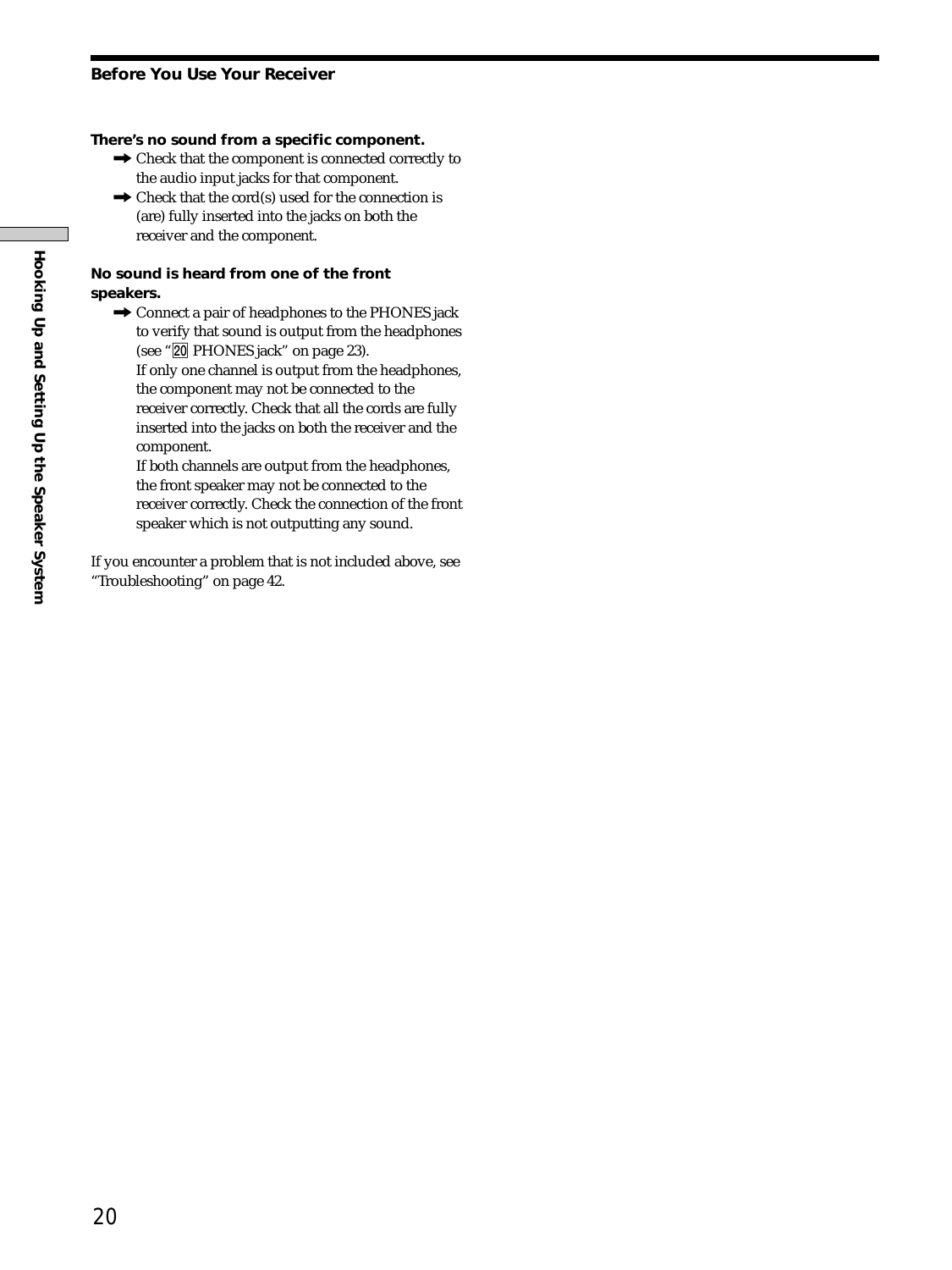## <span id="page-20-0"></span>**Location of Parts and Basic Operations**

This chapter provides information about the locations and functions of the buttons and controls on the front panel. It also explains basic operations.

### **Front Panel Parts Descriptions**

#### 1 I/ $\uparrow$  switch

Press to turn the receiver on and off.

#### 2 **DISPLAY button**

Press repeatedly to change the information on the display window as follows:

v

v

Index name of the component or the preset station\* v

FUNCTION button indication or frequency\*\*

Sound field applied to the program source

- *\* Index name appears only when you have assigned one to the component or preset station (see page 39). Index name does not appear when only blank spaces have been entered, or it is the same as the function button.*
- *\*\* Frequency appears only when the tuner is selected.*

#### 3 **DIMMER button**

Press repeatedly to adjust the brightness of the display. When you want to turn off the display, set in the "DIM.RANGE" parameter in the SET UP menu (page 47).

4 The following buttons operate the built-in tuner. For details, see "Receiving Broadcasts" starting from page 34.

**PRESET TUNING +/– buttons** Scan all preset stations.

**TUNING +/– buttons** Scan all the available radio stations.

**MEMORY button** Press to memorize a preset station.

**SHIFT button** Selects a memory page for preset stations.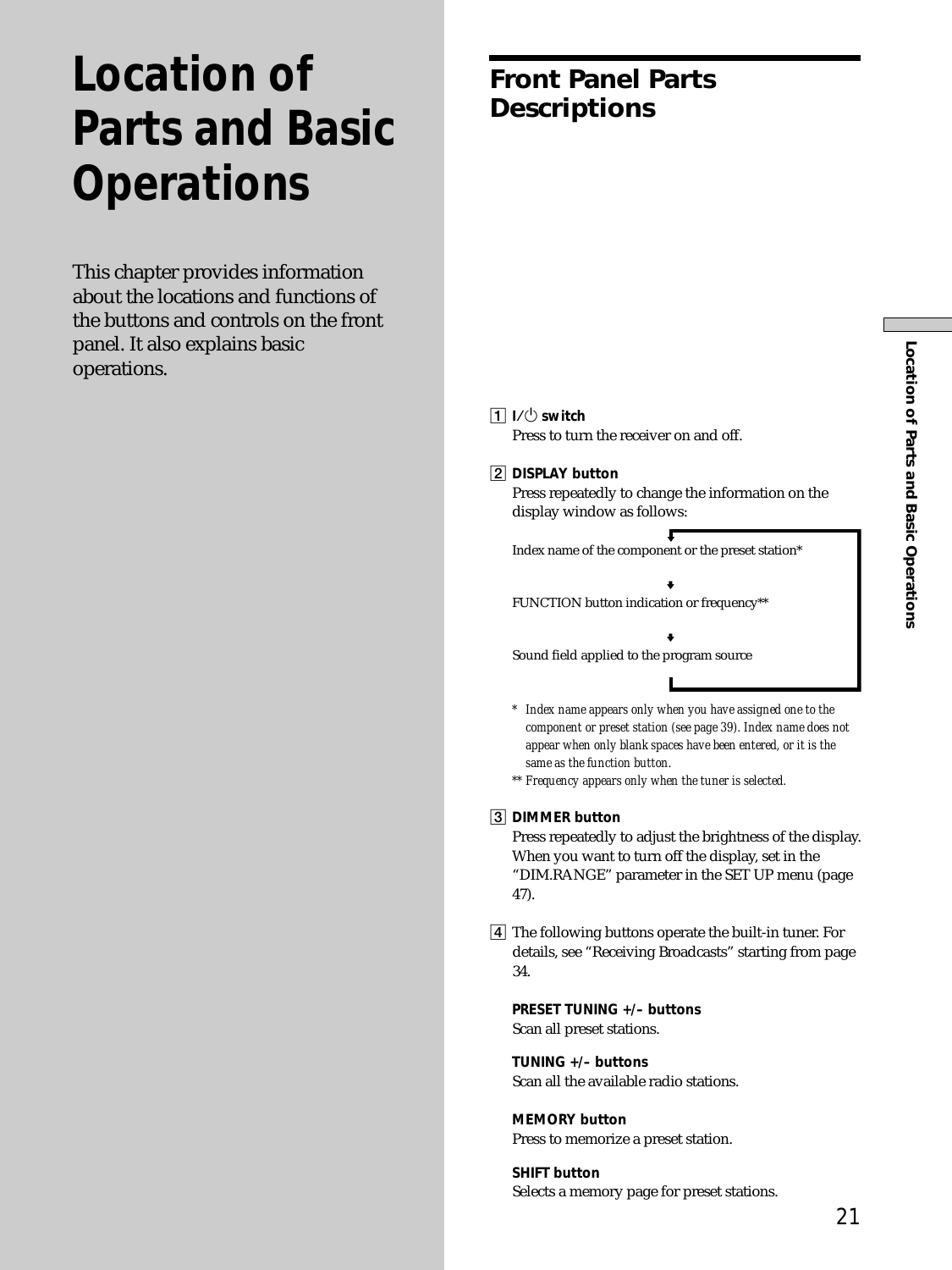#### **Front Panel Parts Description**



#### **FM MODE button**

If "STEREO" flashes in the display and the FM stereo reception is poor, press this button. You will not have the stereo effect but the sound is improved.

#### **FM button**

Selects the FM band.

#### **AM button**

Selects the AM band.

#### 5 **SET UP button/indicator**

Press to activate the setup mode, then use the MENU  $\langle \rangle$  buttons (19) to select any of the following indications. You can then make various settings using the MENU  $+/-$  buttons (18).

| When you select            | You can                                                                                                                                                |  |
|----------------------------|--------------------------------------------------------------------------------------------------------------------------------------------------------|--|
| Speaker type               | Specify the type of speakers.<br>(page 15)                                                                                                             |  |
| Speaker setup              | Specify the front, center,<br>surround speaker sizes, the<br>surround speaker position, and<br>whether or not you are using a<br>sub woofer. (page 15) |  |
| <b>Speaker Distance</b>    | Specify the front, center, and<br>surround speaker distances.<br>(page 17)                                                                             |  |
| Dimmer range               | Specify the display to turn off<br>when you press the DIMMER<br>button several times. (page 47)                                                        |  |
| MULTI CH IN<br>video input | Specify the video input to be.<br>used with the audio signals from<br>the MULTI CH IN jacks.<br>(page 47)                                              |  |

6 **MULTI CHANNEL DECODING indicator** This indicator lights up when the unit is decoding signals recorded in a Multi Channel format.

#### 7 **LEVEL button / indicator**

Press to activate the speaker level parameters (page 31). The indicator on the button lights up and you can adjust the various speaker level parameters (front balance, surround balance, etc.).

#### 8 **SURR button / indicator**

Press to activate the surround parameters (page 30). The indicator on the button lights up and you can adjust the various surround parameters (effect level, wall type, etc.).

#### 9 **MULTI CH IN button**

Press to enjoy the audio source connected to the MULTI CH IN jacks with the video from the selected component. Press again to cancel MULTI CH IN.

• When the MULTI CH IN is selected, the tone, sound field and surround parameters do not function.

#### 0 **Tone buttons**

#### **TREBLE +/– button**

Press this button to adjust the tone (treble) (page 32).

#### **BASS +/– button**

Press this button to adjust the tone (bass) (page 32).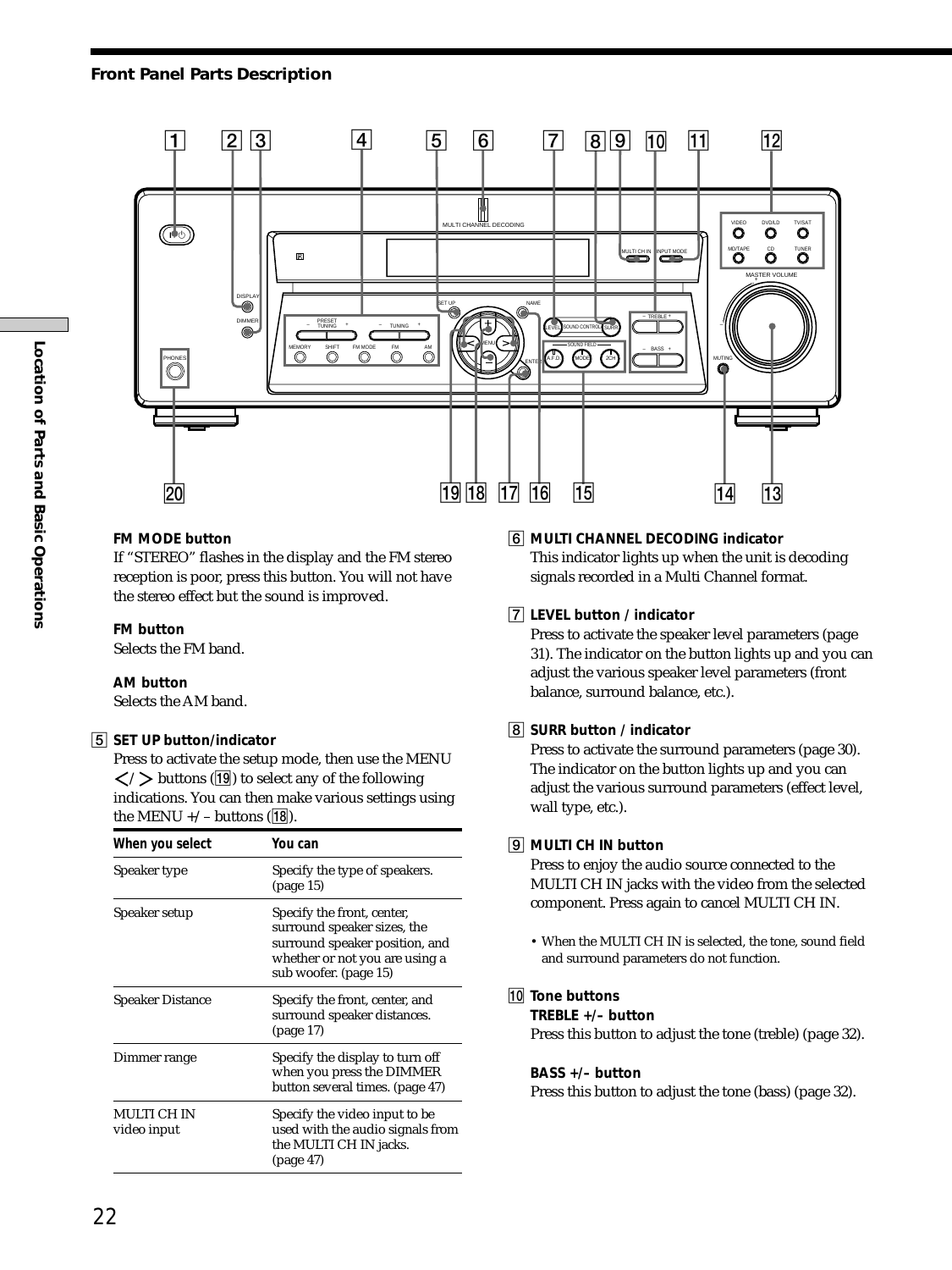#### qa **INPUT MODE button**

Press to select the input mode for your digital components (DVD/LD and TV/SAT). Each press switches the input mode of the currently selected component.

| Select            | Tο                                                                                                                                                   |
|-------------------|------------------------------------------------------------------------------------------------------------------------------------------------------|
| <b>AUTO</b>       | Give priority to digital signals<br>when there are both digital and<br>analog connections. If there are<br>no digital signals, analog is<br>selected |
| DIGITAL (OPTICAL) | Specify the digital audio signals<br>input to the DIGITAL OPTICAL<br>input jacks (TV/SAT only)                                                       |
| DIGITAL (COAXIAL) | Specify the digital audio signals<br>input to the DIGITAL COAXIAL<br>input jacks (DVD/LD only)                                                       |
| ANALOG            | Specify the analog audio signals<br>input to the AUDIO IN (L and R)<br>jack                                                                          |

#### **Note**

If 96 kHz digital signal is input, the tone, sound field and surround parameters do not function.

#### **12 Function buttons**

Press one of the buttons to select the component you want to use.

| To select             | Press   |
|-----------------------|---------|
| <b>VCR</b>            | VIDEO   |
| DVD or LD player      | DVD/LD  |
| TV or satellite tuner | TV/SAT  |
| MD or Tape deck       | MD/TAPE |
| CD player             | CD      |
| <b>Built in tuner</b> | TUNER   |

After selecting the component, turn on the component you selected and play the program source.

• After selecting VCR, DVD player, or LD player, turn on the TV and set the TV's video input to match the component you selected.

#### **13 MASTER VOLUME control**

After turning on the component you selected, rotate to adjust the volume.

#### **14 MUTING button**

Press to mute the sound. MUTING appears on the display when the sound is muted.

#### **15 SOUND FIELD**

Use the SOUND FIELD buttons to enjoy surround sound. For details, see "Enjoying Surround Sound" starting from page 24.

#### **A.F.D button / indicator**

Press to set the receiver to automatically detect the type of audio signal being input and perform proper decoding (if necessary).

#### **MODE button / indicator**

Press to activate the sound field selection mode (page 25).

#### **2CH button / indicator**

Press to output sound from only the front (left and right) speakers.

#### **16 NAME button / indicator**

Press to activate the name function and enter names for preset stations and program sources (page 39).

#### **17 ENTER button**

Press to enter individual characters for the preset stations and program source names.

#### qk **MENU +/– buttons**

Turn to adjust the selected speaker level and surround parameters (etc.).

19 MENU  $\lt/$  buttons

Press to select various speaker level and surround parameters (etc.).

#### 20 PHONES jack

Connects headphones.

• When you connect the headphones, no sound will come from the speakers.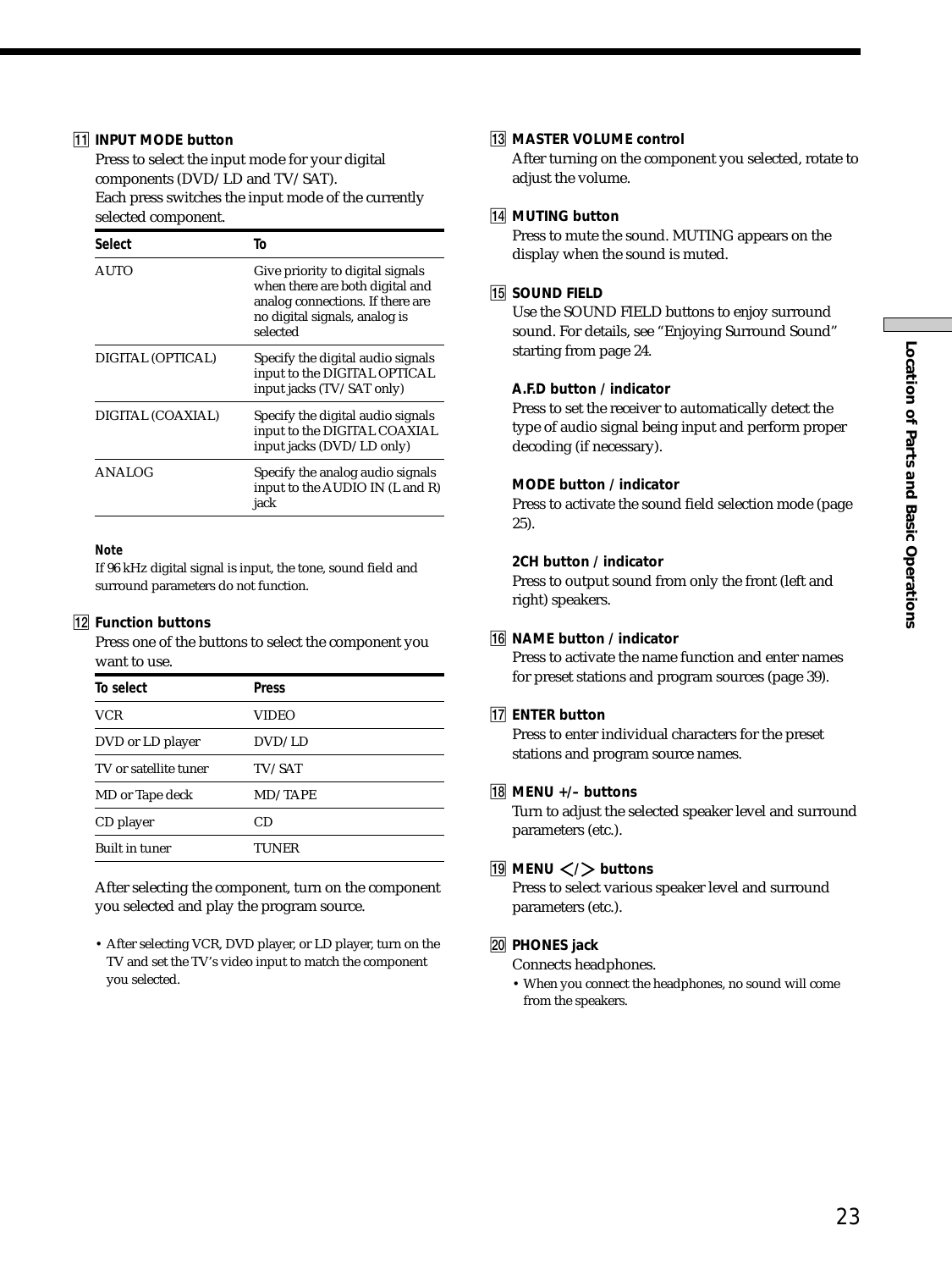## <span id="page-23-0"></span>**Enjoying Surround Sound**

This chapter describes how to set up the receiver to enjoy surround sound. You can enjoy multi channel surround when playing back software encoded with Dolby Digital or DTS.

You can take advantage of surround sound simply by selecting one of the receiver's pre-programmed sound modes. They bring the exciting and powerful sound of movie theaters and concert halls into your home. You can also customize the sound modes to obtain the sound you desire by changing the various surround parameters. The receiver contains a variety of different sound modes. The cinema sound modes are designed for use when playing back movie software (DVD, LD, etc.) encoded with multi channel surround sound or Dolby Pro Logic. In addition to decoding the surround sound, some of these modes also provide sound effects commonly found in movie theaters.

The virtual sound modes contain compelling applications of the Sony Digital Cinema Sound digital signal processing technology. They shift the sound away from the actual speaker locations to simulate the presence of several "virtual" speakers.

The music (etc.) sound modes are designed for use with standard audio sources and TV broadcasts. They add reverberation to the source signal to make you feel as if you were in a concert hall or stadium (etc.). Use these sound modes with two-channel sources like CD and stereo broadcasts of sports programs or musical concerts. For more information about the sound modes, see pages  $26 - 27.$ 

#### **A.F.D.**

The "Auto Format Decoding" sound mode prÂsents the sound exactly as it was encoded, without adding any reverberation (etc.).

To fully enjoy surround sound, you must register the number and location of your speakers. See "Multi-Channel Surround setup" starting on page 15 to set the speaker parameters before enjoying surround sound.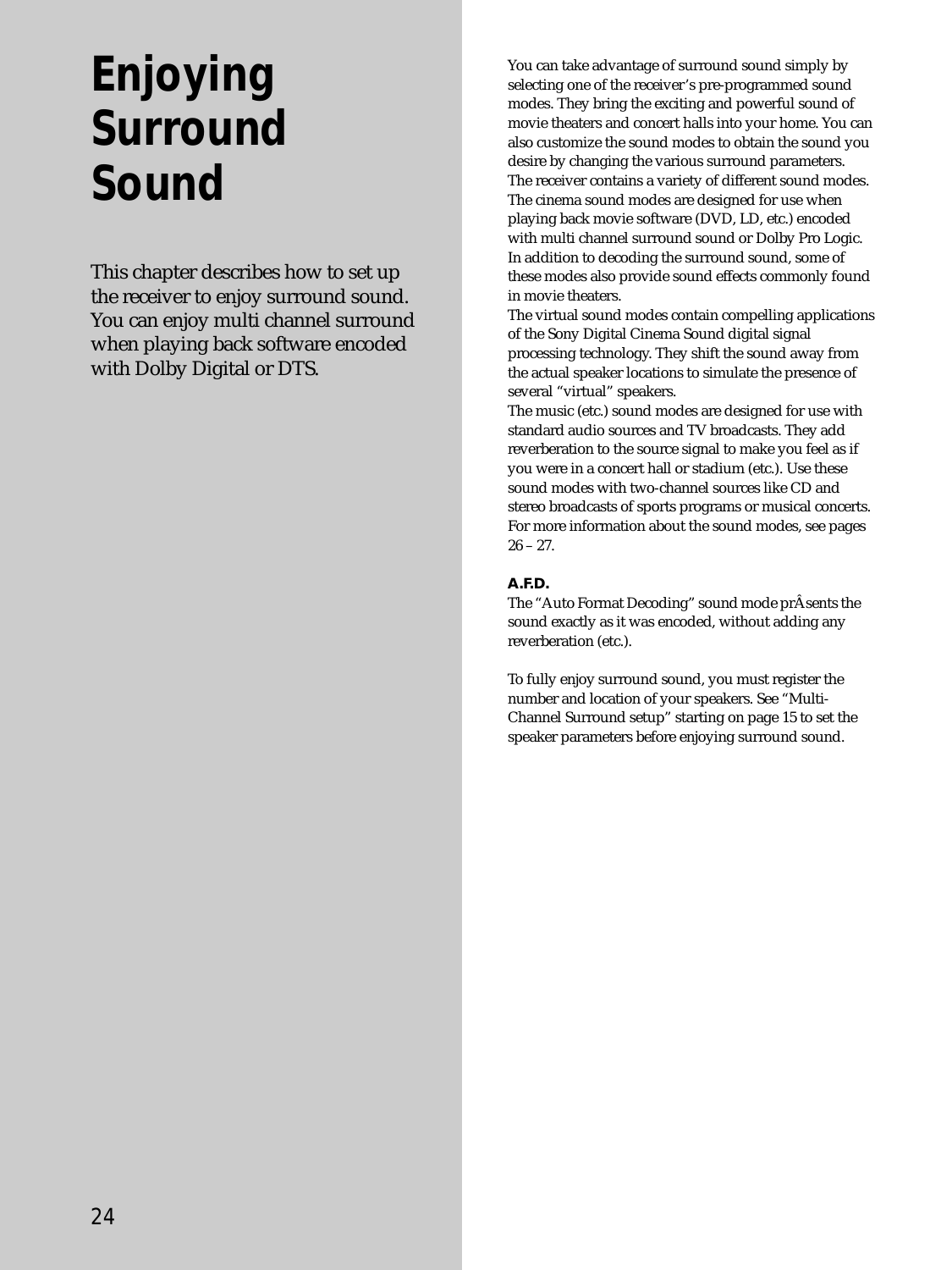<span id="page-24-0"></span>

#### **Brief descriptions of buttons used to enjoy surround sound**

**LEVEL button:** Press to customize the level parameters.

**SURR button:** Press to customize the surround parameters in the current sound field.

**BASS +/– buttons:** Press to adjust the tone (bass).

**TREBLE +/– buttons:** Press to adjust the tone (treble).

**MENU**  $\langle \rangle$  buttons: Use to select parameters after pressing the LEVEL, SURR or SET UP buttons.

**MENU +/– buttons:** Use to adjust parameters and select sound fields (etc.).

#### **SOUND FIELD buttons:**

**A.F.D. button:** Press to set the receiver to automatically detect the type of audio signal being input and perform proper decoding (if necessary).

**MODE button:** Press to activate the sound field selection mode.

**2CH button:** Press to output sound from only the front (left and right) speakers.

### **Selecting a Sound Field**

You can enjoy surround sound simply by selecting one of the pre-programmed sound fields according to the program you want to listen to.

**1 Press MODE.**

The current sound field is indicated in the display.

**2** Press MENU  $\lt/$  or MENU +/- buttons to select **the sound field you want.** See the table starting on page 26 for information on each sound field.

#### **To turn the sound field off**

Press A.F.D. or 2CH (page 23).

 $\ddot{Q}$  The receiver memorizes the last sound field selected for each **program source (Sound Field Link)**

Whenever you select a program source, the sound field that was last applied is automatically applied again. For example, if you listen to CD with HALL as the sound field, change to a different program source, then return to CD, HALL will be applied again. With the tuner, sound fields are memorized separately for AM, FM, and all preset stations.

Y<sup>'</sup> You can identify Dolby Surround-encoded software by **looking at the packaging**

Dolby Digital discs are labeled with the  $\frac{D\left[\text{D}_0\text{total}\right]}{D\left(\text{D}_0\text{total}\right)}$  logo, and Dolby Surround encoded programs are labeled with the DO **DRIG OCLEV SURROUND** logo.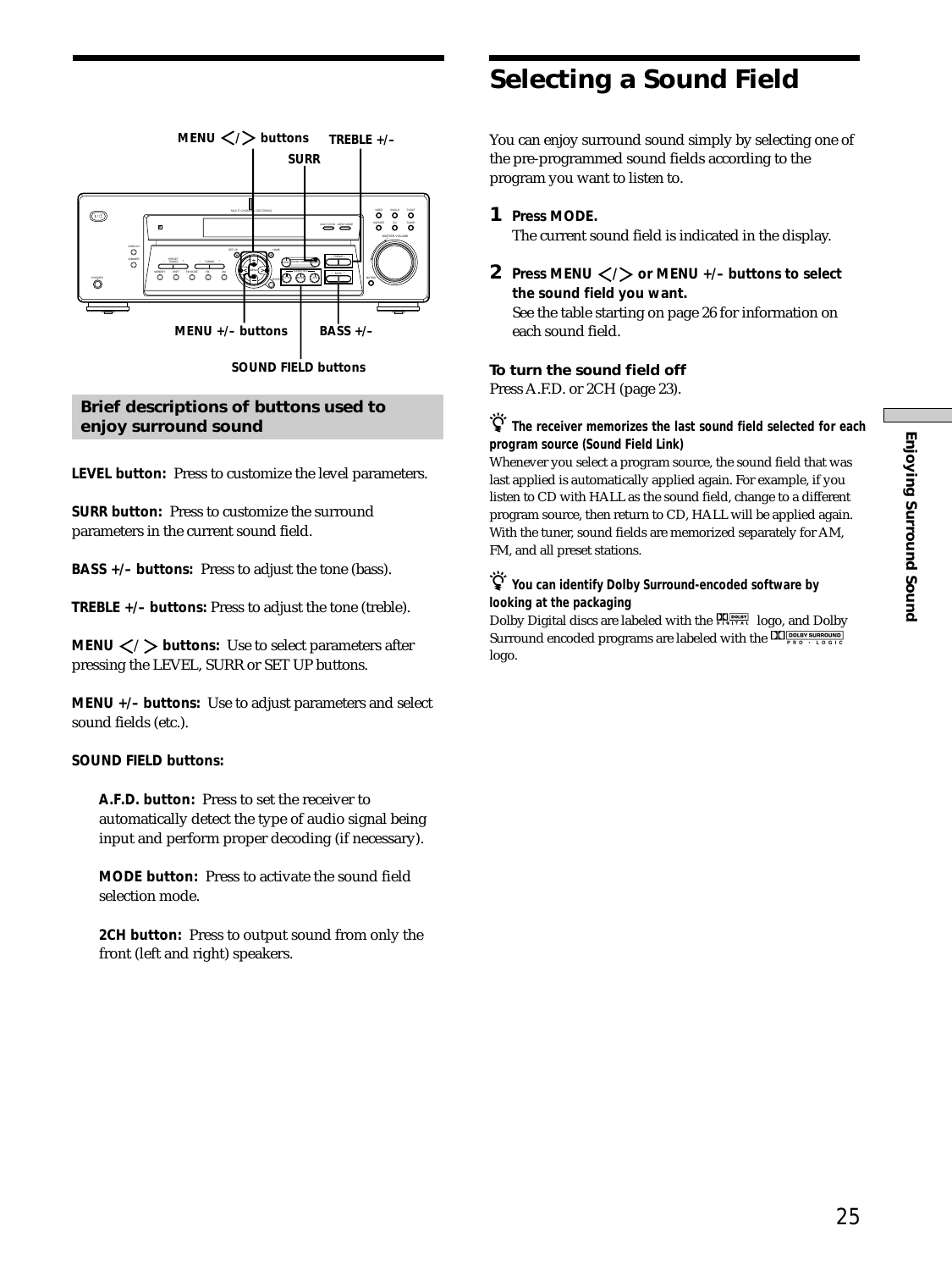#### **Sound field information**

| Sound field                                                | <b>Effect</b>                                                                                                                                                                                                                                                                             | <b>Notes</b>                                                                                               |
|------------------------------------------------------------|-------------------------------------------------------------------------------------------------------------------------------------------------------------------------------------------------------------------------------------------------------------------------------------------|------------------------------------------------------------------------------------------------------------|
| NORM. SURR.<br>(NORMAL SURROUND)                           | Software with multi channel surround audio signals is<br>played according to the way it was recorded.<br>Software with two channel audio signals, is decoded<br>with Dolby Pro Logic to create surround effects.                                                                          |                                                                                                            |
| <b>STUDIO A</b><br>(CINEMA STUDIO A)                       | Reproduces the sound characteristics of Sony Pictures<br>Entertainment's classic editing studio.                                                                                                                                                                                          | This is a standard mode, great for<br>watching most type of movie.                                         |
| <b>STUDIO B</b><br>(CINEMA STUDIO B)                       | Reproduces the sound characteristics of Sony Pictures<br>Entertainment's mixing studio which is one of the most<br>up-to-date facilities in Hollywood.                                                                                                                                    | This mode is ideal for watching science-<br>fiction or action movies with lots of sound<br>effects.        |
| <b>STUDIO C</b><br>(CINEMA STUDIO C)                       | Reproduces the sound characteristics of Sony Pictures<br>Entertainment's BGM recording studio.                                                                                                                                                                                            | This mode is ideal for watching musicals<br>or classic films where music is featured in<br>the soundtrack. |
| V.M.DIMENS.*<br>(VIRTUAL MULTI DIMENSION)                  | Uses 3D sound imaging to create an array of virtual<br>surround speakers positioned higher than the listener<br>from a single pair of actual surround speakers. This<br>mode creates four sets of virtual speakers surrounding<br>the listener at approximately a 30° angle of elevation. | SIDE**                                                                                                     |
|                                                            |                                                                                                                                                                                                                                                                                           | <b>BEHIND**</b><br>See<br>page 16                                                                          |
| V. SEMI M.D.*<br>(VIRTUAL SEMI-MULTI<br><b>DIMENSION</b> ) | Uses 3D sound imaging to create virtual surround<br>speakers from the sound of the front speakers without<br>using actual surround speakers. This mode creates five<br>sets of virtual speakers surrounding the listener at a 30°<br>angle of elevation.                                  |                                                                                                            |

\* "VIRTUAL" sound field: Sound field with virtual speakers.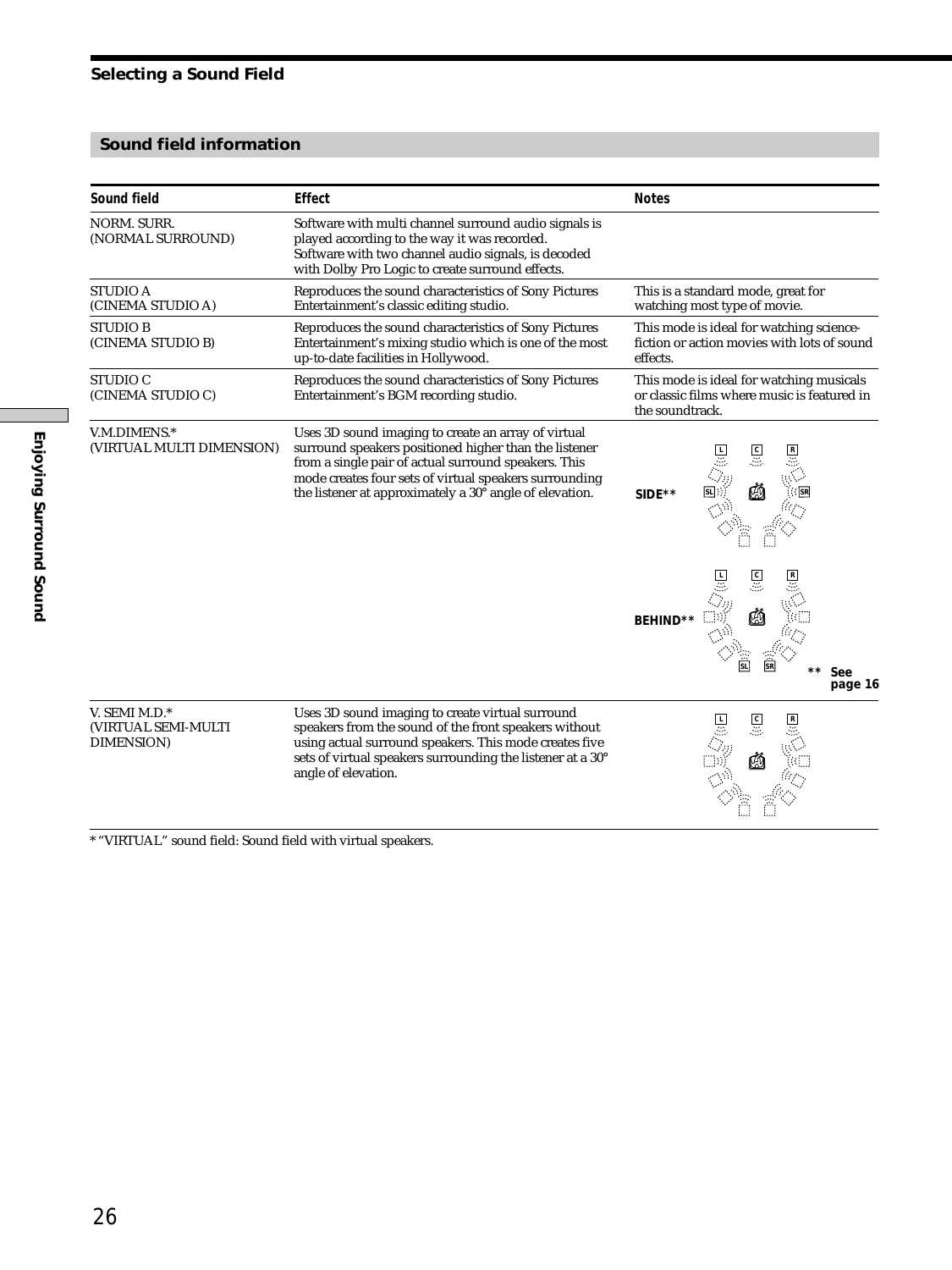#### **Sound field information**

| Sound field              | Effect                                                    | <b>Notes</b>                                                                                                  |
|--------------------------|-----------------------------------------------------------|---------------------------------------------------------------------------------------------------------------|
| HALL                     | Reproduces the acoustics of a rectangular concert hall.   | Ideal for soft acoustic sounds.                                                                               |
| JAZZ<br>(JAZZ CLUB)      | Reproduces the acoustics of a jazz club.                  |                                                                                                               |
| L. HOUSE<br>(LIVE HOUSE) | Reproduces the acoustics of a 300-seat live house.        | Great for rock or pop music.                                                                                  |
| GAME                     | Obtains maximum audio impact from video game<br>software. | Be sure to set the game machine to stereo<br>mode when using game software with<br>stereo sound capabilities. |

**Notes**

• The effects provided by the virtual speakers may cause increased noise in the play back signal.

• When listening to sound fields that employ the virtual speakers, you will not be able to hear any sound coming directly from the surround speakers.

| Use the buttons on the front panel to operate the following modes |                                                                                                                                                                                                                                                                             |                                                                                     |
|-------------------------------------------------------------------|-----------------------------------------------------------------------------------------------------------------------------------------------------------------------------------------------------------------------------------------------------------------------------|-------------------------------------------------------------------------------------|
| A.F.D.<br>AUTO FORMAT DECODING<br>(Press the A.F.D. button)       | Automatically detects the type of audio signal being<br>input (Dolby Digital, Dolby Pro Logic, or standard two<br>channel stereo) and performs the proper decoding if<br>necessary. This mode presents the sound as it was<br>recorded/encoded, without adding any effects. | You can use this mode as a reference.                                               |
| 2CH ST.<br>2 CHANNEL<br>(Press the 2CH button)                    | Outputs the sound from the front left and right<br>speakers only. Standard two channel (stereo) sources<br>completely bypass the sound field processing. Multi<br>channel surround formats are downmixed to two<br>channels.                                                | This allows you to play any source using<br>only the front left and right speakers. |

**Note**

• No sound is output from the sub woofer when the 2 CHANNEL mode is selected. To listen to two channel (stereo) sources using the front left and right speakers and a sub woofer, use the AUTO FORMAT DECODING mode.

• When you select "Micro Satellite Speaker", internal sound processor will automatically redirect bass sound to subwoofer. If you want to listen to two channel (stereo) sources under this setting, we recommend that you choose AUTO FORMAT DECODING mode so that you can take advantage of your subwoofer to get back correct bass signal.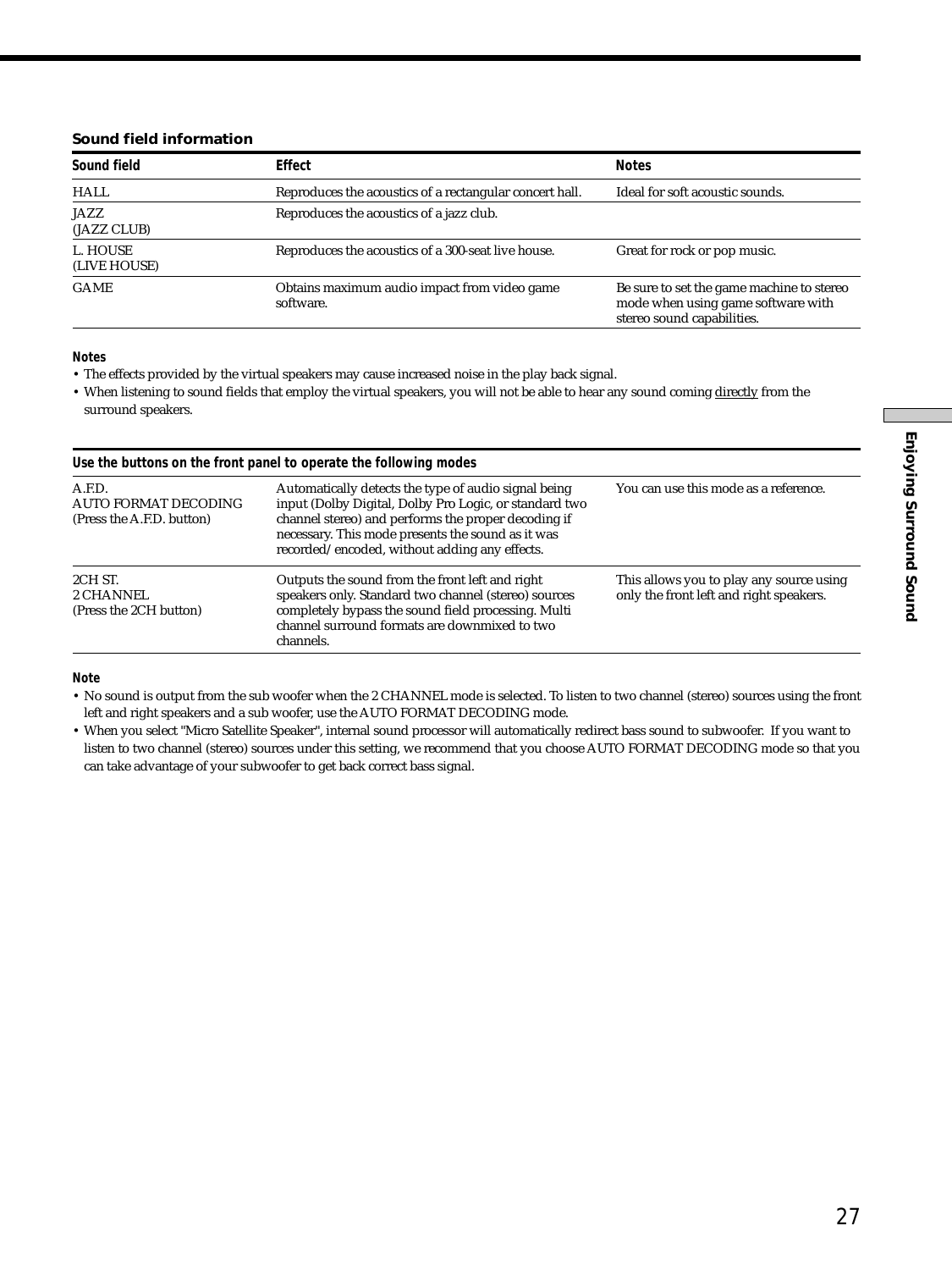## <span id="page-27-0"></span>**Understanding the Multi-Channel Surround Displays**



#### $1$  on digital

This indicator lights up when the receiver is decoding signals recorded in the Dolby Digital format.

#### 2 PRO LOGIC

Lights up when the receiver applies Pro Logic processing to two channel signals in order to output the center and surround channel signals.\*

*\* However, this indicator does not light if the center and surround speakers are set to "NO", and the A.F.D. or NORMAL SURROUND sound fields are selected.*

#### 3 DTS

Lights up when DTS signals are input.

#### **Note**

When playing a DTS format disc, be sure that you have made digital connections and that INPUT ÕODE is NOT set to ANALOG (see  $\overline{11}$  on page 23).

#### 4 Tuner indicators

These indicators light up when using the receiver to tune in radio stations, etc. See pages 34 – 37 for tuner operations.

#### 5 D. RANGE

Lights up when dynamic range compression is active. See page 32 to adjust the dynamic range compression.

#### 6 COAX

Lights up when the source signal is a digital signal being input through the COAX terminal.

#### 7 OPT

Lights up when the source signal is a digital signal being input through the OPT terminal.

8 Play back channel indicators

The letters light up to indicate the channels being played back. L: Front Left R: Front Right

- C: Center (monaural) SL: Surround Left
- SR: Surround Right S: Surround (monaural or the surround components obtained by Pro Logic processing)

The boxes around the letters light up to indicate the speakers used to playback the channels. See the next page for details regarding the playback

channel indicators.

#### 9 **L F E**

**L F E** will light up when the disc being played contains the LFE (Low Frequency Effect) channel and when the sound of the LFE channel signal is actually being reproduced.

#### 10 SP. OFF

Lights up when headphone is inserted.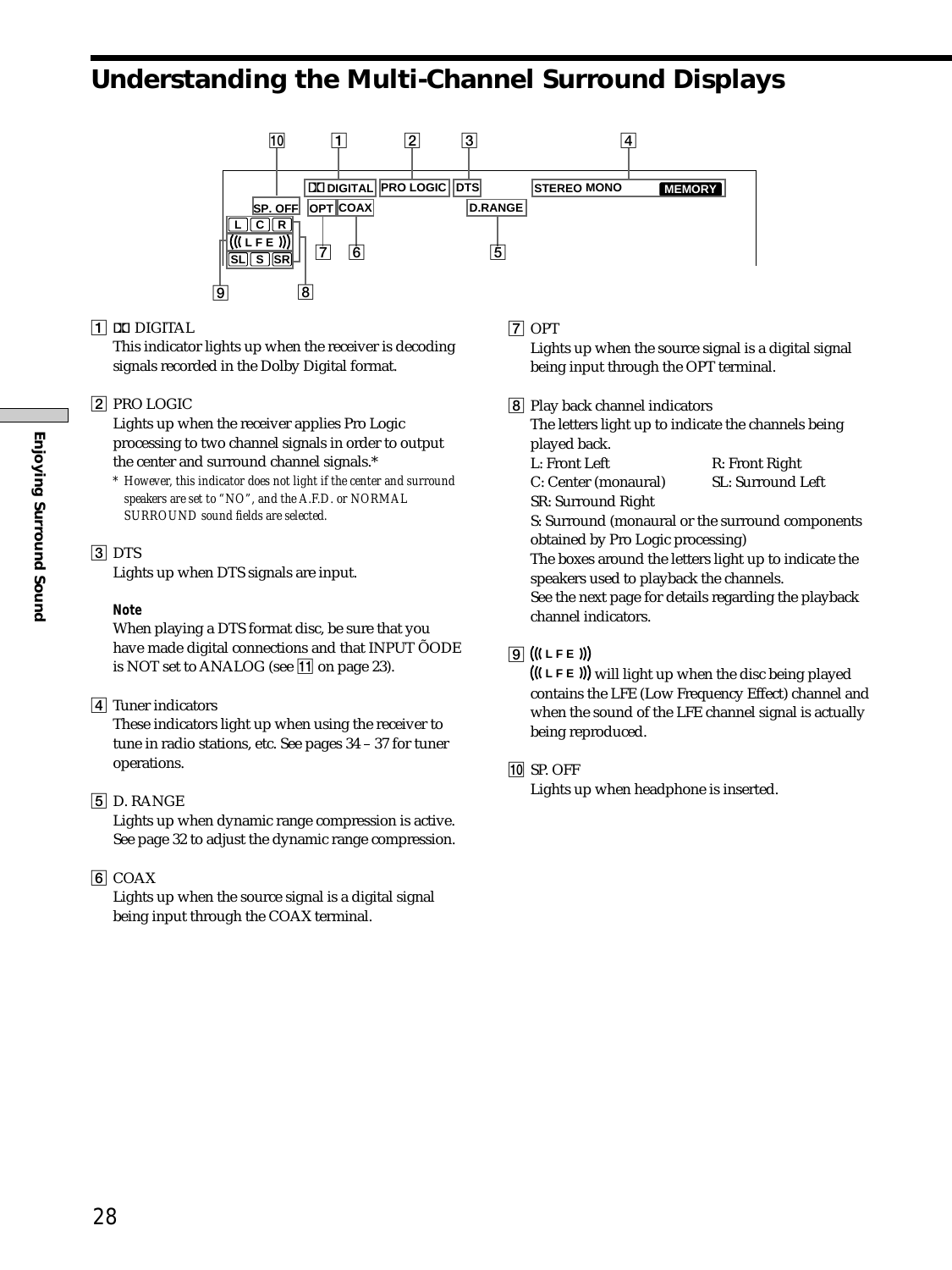**Source sound displays**

The letters (L, C, R, etc.) indicate the source sound. The box around the letters varies to show how the receiver downmixes the source sound (based on the speakers settings). When using music sound modes such as HALL or JAZZ CLUB, the receiver adds reverberation based on the source sound.

The following table shows how the indicators light up when using AUTO FORMAT DECODING mode.

Although the table below shows almost all of the configurations available from multi channel surround signals, the ones marked " $\star$ " are the most common.

| Recording<br>Format  | Input Channel Display       |                                          | Source sound and Output Channel Display        |                       |                                                |                       |                                                 |                                    |                                |                          |
|----------------------|-----------------------------|------------------------------------------|------------------------------------------------|-----------------------|------------------------------------------------|-----------------------|-------------------------------------------------|------------------------------------|--------------------------------|--------------------------|
| (Front/<br>Surround) |                             | All speakers<br>present                  |                                                | Surround speakers     | absent                                         |                       | Center speaker<br>absent                        | Surround/center<br>speakers absent |                                |                          |
| 1/0                  | DOLBY DIGITAL [1/0]         | <b>DO DIGITAL</b>                        | $\overline{\mathsf{c}}$                        | <b>DO DIGITAL</b>     | $\overline{\mathsf{c}}$                        |                       | $DI$ DIGITAL $\Box$ C                           | $DI$ DIGITAL $\Box$ C              |                                |                          |
|                      | DTS $[1/0]$                 | dts                                      | ୮ट।                                            | dts                   | $\overline{\mathsf{c}}$                        | dts                   | $c \Box$<br>П                                   | dts                                | ┌─┐                            | $c \Box$                 |
| $2/0*$               | DOLBY DIGITAL [2/0]         | <b>DI DIGITAL</b>                        | $\boxed{\mathsf{R}}$                           | <b>DO DIGITAL LA</b>  | $\boxed{\mathsf{R}}$                           | <b>DO DIGITAL LA</b>  | $\boxed{R}$                                     | <b>DO DIGITAL LA</b>               |                                | $\boxed{R}$              |
|                      | DTS $[2/0]$                 | dts                                      | 口<br>$\boxed{R}$                               | dts                   | 口<br>$\sqrt{R}$                                | dts                   | $\Box$<br>R                                     | dts                                | 吅                              | $\boxed{R}$              |
| 3/0                  | DOLBY DIGITAL [3/0]         | <b>DICIDIGITAL LICK DICIDIGITAL LICK</b> |                                                |                       |                                                |                       | <b>DIEDIGITAL</b> L C R                         | DIQDIGITAL L C R                   |                                |                          |
|                      | DTS $[3/0]$                 | dts                                      | L[C]R                                          | dts                   | $\Box$ C $\Box$                                | dts                   | $\boxed{L}$ C $\boxed{R}$                       | dts                                | $\Box$ $\Box$ $\Box$           |                          |
| 2/1                  | DOLBY DIGITAL [2/1]         | <b>DO DIGITAL ILI</b>                    | $\sqrt{R}$<br>$\sqrt{s}$                       | <b>DO DIGITAL THE</b> | $\sqrt{R}$<br>s                                | <b>DO DIGITAL LA</b>  | $\overline{R}$<br>ञि                            | <b>DO DIGITAL LA</b>               | s                              | $\sqrt{R}$               |
|                      | DTS $[2/1]$                 | dts                                      | $\sqrt{R}$<br>匸<br>$\sqrt{s}$                  | dts                   | $\sqrt{R}$<br>口<br>s                           | dts                   | $\sqrt{R}$<br>口<br>$\sqrt{s}$                   | dts                                | 工<br>s                         | $\sqrt{R}$               |
| 3/1                  | DOLBY DIGITAL [3/1]         | <b>DIGITAL LCR</b>                       | $\lceil s \rceil$                              |                       | <b>DIODIGITAL</b> LCR<br>S                     |                       | <b>DIDIGITAL</b> L C R<br>$\sqrt{s}$            | <b>DIODIGITAL</b> L C R            | s                              |                          |
|                      | DTS $[3/1]$                 | dts                                      | L[C]R<br>। डा                                  | dts                   | L[C]R<br>s                                     | dts                   | $\boxed{L}$ C $\boxed{R}$<br>। ऽ                | dts                                | $\boxed{L}$ C $\boxed{R}$<br>s |                          |
| 2/2                  | DOLBY DIGITAL [2/2]         | <b>DO DIGITAL LE</b>                     | $\boxed{\mathsf{R}}$<br><b>SR</b><br><b>SL</b> | <b>DO DIGITAL L</b>   | R<br><b>SR</b><br><b>SL</b>                    | <b>DIO DIGITAL L</b>  | $\boxed{\mathsf{R}}$<br><b>SL</b><br><b>SR</b>  | <b>DO DIGITAL ILI</b>              | SL                             | $\boxed{R}$<br><b>SR</b> |
|                      | DTS $[2/2]$                 | dts                                      | $\sqrt{\mathsf{R}}$<br>口<br> SL <br><b>SR</b>  | dts                   | 匸<br>$\sqrt{R}$<br><b>SL</b><br><b>SR</b>      | dts                   | $\overline{\mathsf{R}}$<br>┖<br>SI<br><b>SR</b> | dts                                | 工<br><b>SL</b>                 | $\sqrt{R}$<br><b>SR</b>  |
| 3/2                  | DOLBY DIGITAL [3/2]<br>☆    | <b>DI DIGITAL</b> LCR                    | <b>SL</b><br><b>SR</b>                         |                       | <b>DIDIGITAL</b> LCR<br><b>SR</b><br><b>SL</b> | <b>DODIGITAL II C</b> | $\sqrt{R}$<br>SL<br><b>SR</b>                   | <b>DO DIGITAL IL</b>               | С<br><b>SL</b>                 | $\sqrt{R}$<br><b>SR</b>  |
|                      | DTS $\left[3/2\right]$<br>☆ | dts                                      | ाटाह<br>$\overline{\text{s}}$<br><b>SR</b>     | dts                   | ा दाहि<br><b>SR</b><br><b>SL</b>               | dts                   | $\boxed{L}$ C $\boxed{R}$<br>Γsτ<br><b>SR</b>   | dts                                | 吅<br>C<br><b>SL</b>            | $\sqrt{R}$<br><b>SR</b>  |
| $2/0**$              | DOLBY DIGITAL [2/0]<br>☆    | <b>DODIGITAL LCR</b><br><b>PRO LOGIC</b> | ाड                                             | <b>PRO LOGIC</b>      | $D$ <b>IDIDIGITAL</b> $L$ $C$ $R$<br>s         | <b>PRO LOGIC</b>      | <b>DIODIGITAL</b> L C R<br>$\sqrt{s}$           | <b>DO DIGITAL <b>IL</b></b>        |                                | $\boxed{R}$              |
|                      | ☆<br><b>DOLBY PROLOGIC</b>  | <b>PRO LOGIC</b>                         | LCER<br>ाडा                                    | <b>PRO LOGIC</b>      | $\Box$ CR<br>s                                 | <b>PRO LOGIC</b>      | $\boxed{L}$ C $\boxed{R}$<br>$\sqrt{s}$         |                                    | 囗                              | $\sqrt{R}$               |
|                      | ☆<br>$PCM$ XX $kHz***$      |                                          | 工<br>$\lceil R \rceil$                         |                       | 工<br>R                                         |                       | 工<br>$\sqrt{R}$                                 |                                    | $\Box$                         | $\sqrt{R}$               |

\* Signals with Dolby surround encoded flag OFF

\*\*Signals with Dolby surround encoded flag ON

\*\*\* The sampling rate is displayed.

**Notes**

- The receiver performs Pro Logic decoding and the display conforms to  $2/0^{**}$  when using the following movie sound modes with  $2/0^*$ or STEREO PCM format signals. (STUDIO A, B, C, V.M.DIMENS. and V. SEMI M.D.)
- When using music sound modes such as HALL or JAZZ CLUB with standard audio formats e.g., PCM, the receiver creates surround signals from the front L and R signals. In this case, sound is output from the surround speakers, but output channel indicators for the surround speakers do not light.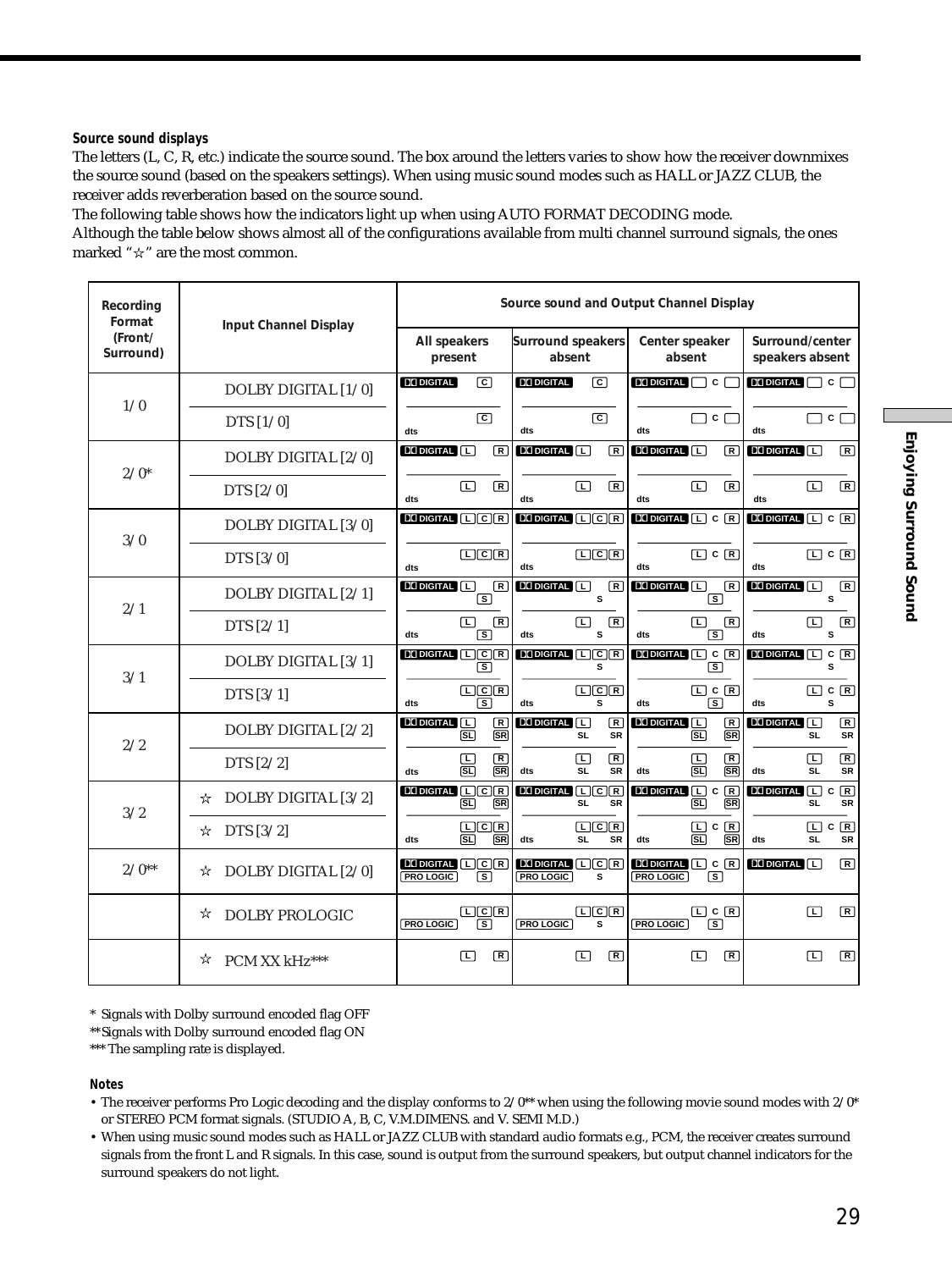## <span id="page-29-0"></span>**Customizing Sound Fields**

By adjusting the surround parameters and the tone characteristics of the front speakers, you can customize the sound fields to suit your particular listening situation.

Once you customize a sound field, the changes are stored in memory indefinitely (unless the receiver is unplugged for about two weeks). You can change a customized sound field any time by making new adjustments to the parameters.

See the table on page 33 for the parameters available in each sound field.

#### **To get the most from multi channel surround sound**

Position your speakers and do the procedures described in "Multi Channel Surround Setup" starting on page 15 before you customize a sound field.

#### **Adjusting the surround parameters**

The SURR menu contains parameters that let you customize various aspects of the current sound field. The settings available in this menu are stored individually for each sound field.

- **1 Start playing a program source encoded with multi channel surround sound.**
- **2 Press SURR.** The button lights up and the first parameter is displayed.
- **3** Press MENU  $\lt/$  to select the parameter you **want to adjust.**
- **4 Press MENU +/– to select the setting you want.** The setting is stored automatically.

#### **Effect level (EFFECT)**

Initial setting : (depends on sound field mode) This parameter lets you adjust the "presence" of the current surround effect.

#### **Wall type**

Initial setting : WALL MID

When sound is reflected off soft material, such as a curtain, the high frequency elements are reduced. A hard wall is highly reflective and does not significantly affect the frequency response of the reflected sound. This parameter lets you control the level of the high frequencies to alter the sonic character of your listening environment by simulating a softer (S) or harder (H) wall.

- The wall type can be adjusted from WALL S.  $1 \sim \text{WALL}$ S. 8 (soft) to WALL H.  $1 \sim$  WALL H. 8 (hard) in 17 steps.
- The midpoint WALL MID designates a nÂutral wall (made of wood).

#### **Reverberation**

Initial setting : REVB. MID

Before sound reaches our ears, it is reflected (reverberated) many times between the left and right walls, ceiling, and floor. In a large room, sound takes more time to bounce from one surface to another than in a smaller room. This parameter lets you control the spacing of the early reflections to simulate a sonically larger (L) or smaller (S) room.

- The reverberation can be adjusted from REVB. S.  $1 \sim REVB$ . S. 8 (short) to REVB. L.  $1 \sim REVB$ . L. 8 (long) in 17 steps.
- The midpoint REVB. MID designates a standard room with no adjustment.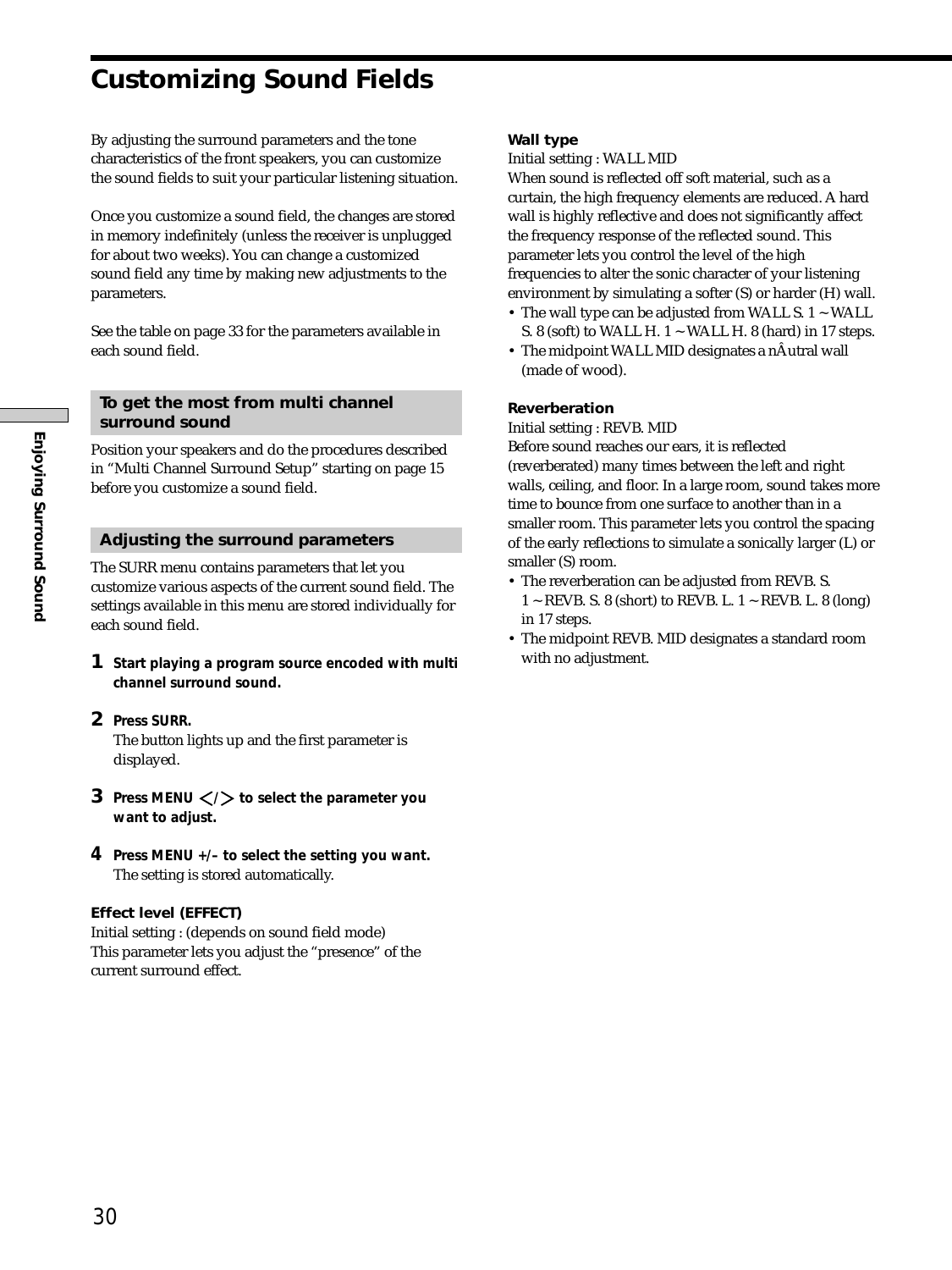#### **Adjusting the level parameters**

The LEVEL menu contains parameters that let you adjust the balance and speaker volumes of each speaker. The settings available in this menu are applied to all sound fields.

- **1 Start playing a program source encoded with multi channel surround sound.**
- **2 Press LEVEL.** The button lights up and the first parameter is displayed.
- **3** Press MENU  $\lt/$  to select the parameter you **want to adjust.**
- **4 Press MENU +/– to select the setting you want.** The setting is stored automatically.

#### **\*Front balance ( <sup>L</sup> <sup>R</sup> )**

Initial setting : BALANCE

Lets you adjust the balance between the front left and right speakers.

- The balance can be adjusted ±8 steps.
- These settings can also be adjusted using the supplied remote. See "Adjusting the speaker volume" (page 18).

#### $*$  Surround balance  $(\frac{1}{2} \sin \frac{1}{2} \sin \frac{1}{2})$

Initial setting : BALANCE

Lets you adjust the balance between the surround left and right speakers.

- The balance can be adjusted  $\pm 8$  steps.
- These settings can also be adjusted using the supplied remote. See "Adjusting the speaker volume" (page 18).

#### **\*Surround level**

Initial setting : SURR 0 dB

Lets you adjust level of the surround (left and right) speakers.

- The level can be adjusted in 1 dB steps from –10 dB to +6 dB.
- These settings can also be adjusted directly using the supplied remote. See "Adjusting the speaker volume" (page 18).

#### **\*Center level**

Initial setting : CTR 0 dB

Lets you adjust the level of the center speaker.

• The level can be adjusted in 1 dB steps from –10 dB to  $+6$  dB.

#### **\*Sub woofer level**

Initial setting : S. W. 0 dB

Lets you adjust the level of the sub woofer.

- The level can be adjusted in 1 dB steps from –10 dB to +6 dB.
- *\* The parameters can be adjusted separately for MULTI CH IN.*

#### **Low Frequency Effect**

Initial setting : L.F.E. 0 dB

This parameter lets you attenuate the level of the LFE (Low Frequency Effect) channel output from the sub woofer without affecting the level of the bass frequencies sent to the sub woofer from the front, center or surround channels via the bass redirection circuitry.

- The level can be adjusted in 1 dB steps from –20.0 dB to 0 dB (line level). 0 dB outputs the full LFE signal at the mix level determined by the recording engineer.
- Selecting OFF mutes the sound of the LFE channel from the sub woofer. However, the low frequency sounds of the front, center, or surround speakers are output from the sub woofer according to the settings made for each speaker in the speaker setup (page 15).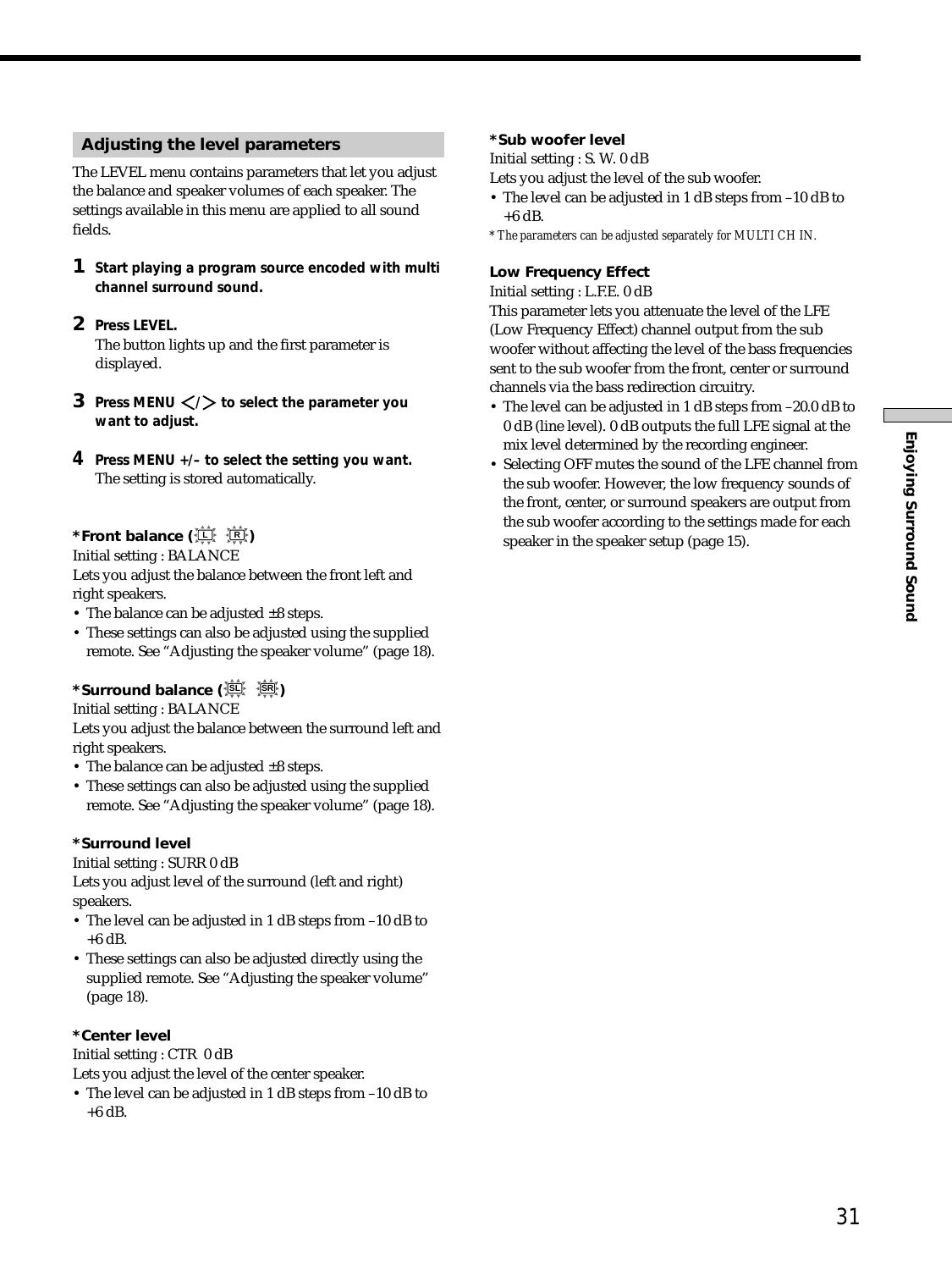#### **Customizing Sound Fields**

#### **Dynamic range compressor ( D. RANGE )**

Initial setting : COMP. OFF

Lets you compress the dynamic range of the sound track. This may be useful when you want to watch movies at low volumes late at night.

- COMP. OFF reproduces the sound track with no compression.
- COMP. STD reproduces the sound track with the dynamic range intended by the recording engineer.
- COMP. 0.1 ~ 0.9 allow you to compress the dynamic range in small steps to achieve the sound you want.
- COMP. MAX provides a dramatic compression of the dynamic range.

#### **Note**

Dynamic range compression does not work with DTS sources.

#### $\ddot{Q}$  About the Dynamic Range Compressor

This parameter allows you to compress the dynamic range of the soundtrack based on the dynamic range information included in the Dolby Digital signal. "COMP. STD" is standard compression, but because many sources have only light compression, you may not notice much difference when using COMP. 0.1~0.9. Therefore, we recommend using the "COMP. MAX" setting. This greatly compresses the dynamic range and allows you to view movies late at night at low volumes. Unlike analog limiters, the levels are predetermined and it provides a very natural

compression.

#### **Adjusting the bass/treble**

The BASS  $+/-$  or TREBLE  $+/-$  button lets you adjust the tone (bass or treble) of the front speakers for optimum sound. You can adjust the tone for each separate sound field.

- **1 Start playing a program source encoded with multi channel surround sound.**
- **2 Press BASS +/– to adjust the bass tone and TREBLE +/– to adjust the treble tone.** The setting is stored automatically. You can select a tone level of -6 dB to +6 dB in 2 dB steps.

#### **Resetting customized sound fields to the factory settings**

- **1** If the power is on, press  $I/\psi$  to turn off the power.
- **2 Hold down MODE and press**  $I/\psi$ **.** "S.F. CLR." appears in the display and all sound fields are reset at once.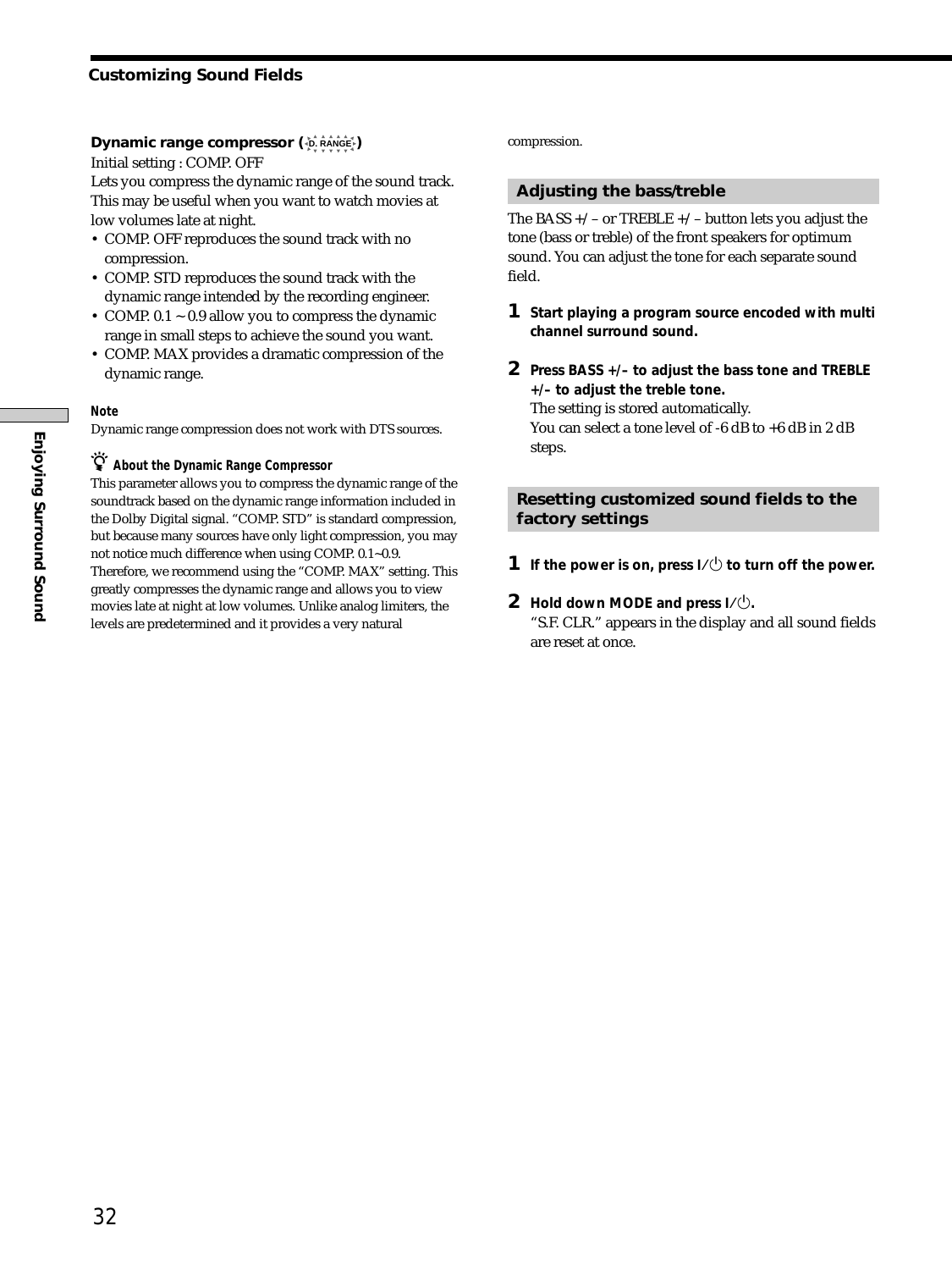#### **Adjustable parameters for each sound field**

|                        | <b>EFFECT</b> | <b>WALL</b> | <b>REVERB</b> | <b>FRONT</b> | <b>SURR</b> | <b>SURR</b> | <b>CENTER</b> | <b>SUB WOOFER</b> | <b>LFE</b> |  |
|------------------------|---------------|-------------|---------------|--------------|-------------|-------------|---------------|-------------------|------------|--|
|                        | LEVEL         | <b>TYPE</b> | <b>TIME</b>   | BAL.         | BAL.        | LEVEL       | Level         | LEVEL             | <b>MIX</b> |  |
| 2CH                    |               |             |               |              |             |             |               |                   |            |  |
| A.F.D.                 |               |             |               |              |             |             |               |                   |            |  |
| NORMAL SURROUND        |               |             |               |              |             |             |               |                   |            |  |
| <b>CINEMA STUDIO A</b> |               |             |               |              |             |             |               |                   |            |  |
| <b>CINEMA STUDIO B</b> |               |             |               |              |             |             |               |                   |            |  |
| CINEMA STUDIO C        |               |             |               |              |             |             |               |                   |            |  |
| V. MULTI DIMENSION     |               |             |               |              |             |             |               |                   |            |  |
| V. SEMI-M. DIMENSION   |               |             |               |              |             |             |               |                   |            |  |
| <b>HALL</b>            |               |             |               |              |             |             |               |                   |            |  |
| <b>JAZZ CLUB</b>       |               |             |               |              |             |             |               |                   |            |  |
| <b>LIVE HOUSE</b>      |               |             |               |              |             |             |               |                   |            |  |
| <b>GAME</b>            |               |             |               |              |             |             |               |                   |            |  |
| <b>MULTI CH IN</b>     |               |             |               |              |             |             |               |                   |            |  |
|                        |               |             |               |              |             |             |               |                   |            |  |

|                        | <b>D.RANGE</b><br>COMP. | <b>BASS/TREBLE</b> |
|------------------------|-------------------------|--------------------|
| 2CH                    |                         |                    |
| A.F.D.                 | O                       |                    |
| NORMAL SURROUND        | O                       | ٠                  |
| <b>CINEMA STUDIO A</b> | e                       |                    |
| <b>CINEMA STUDIO B</b> | ●                       |                    |
| CINEMA STUDIO C        | O                       | ٠                  |
| V. MULTI DIMENSION     | $\bullet$               | ●                  |
| V. SEMI-M. DIMENSION   |                         |                    |
| <b>HALL</b>            | Δ                       |                    |
| <b>JAZZ CLUB</b>       | n                       |                    |
| <b>LIVE HOUSE</b>      | D                       |                    |
| GAME                   | e                       | ●                  |
| <b>MULTI CH IN</b>     |                         |                    |
|                        |                         |                    |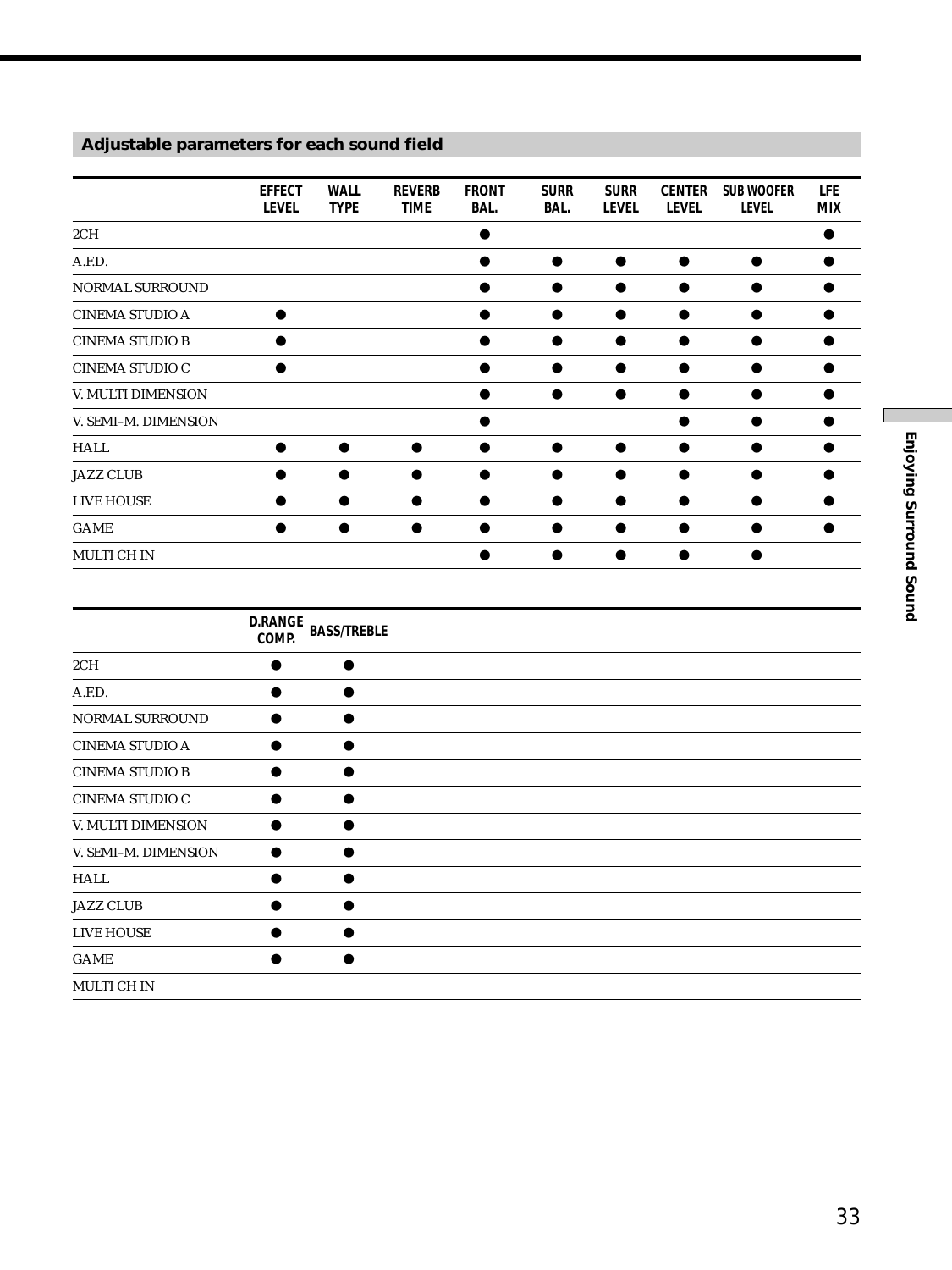## <span id="page-33-0"></span>**Receiving Broadcasts**

This chapter describes how to receive FM or AM broadcasts and how to preset selected stations.

You can tune in stations on this receiver in the following ways:

#### **Direct Tuning**

You can enter a frequency of the station you want directly by using the numeric buttons on the remote (see page 36).

#### **Automatic Tuning**

If you don't know the frequency of the station you want, you can let the receiver scan all available stations in your area (see page 36).

#### **Preset Tuning**

After you have tuned in stations using Direct Tuning or Automatic Tuning, you can preset them to the receiver (see page 37). Then you can tune in any of the stations directly by entering its 2-character code (see page 37). Up to 30 FM or AM stations can be preset. The receiver will also scan all the stations that you have preset (see page 37).

Before you begin, make sure you have:

• Connected an FM and AM antenna to the receiver (see page 5).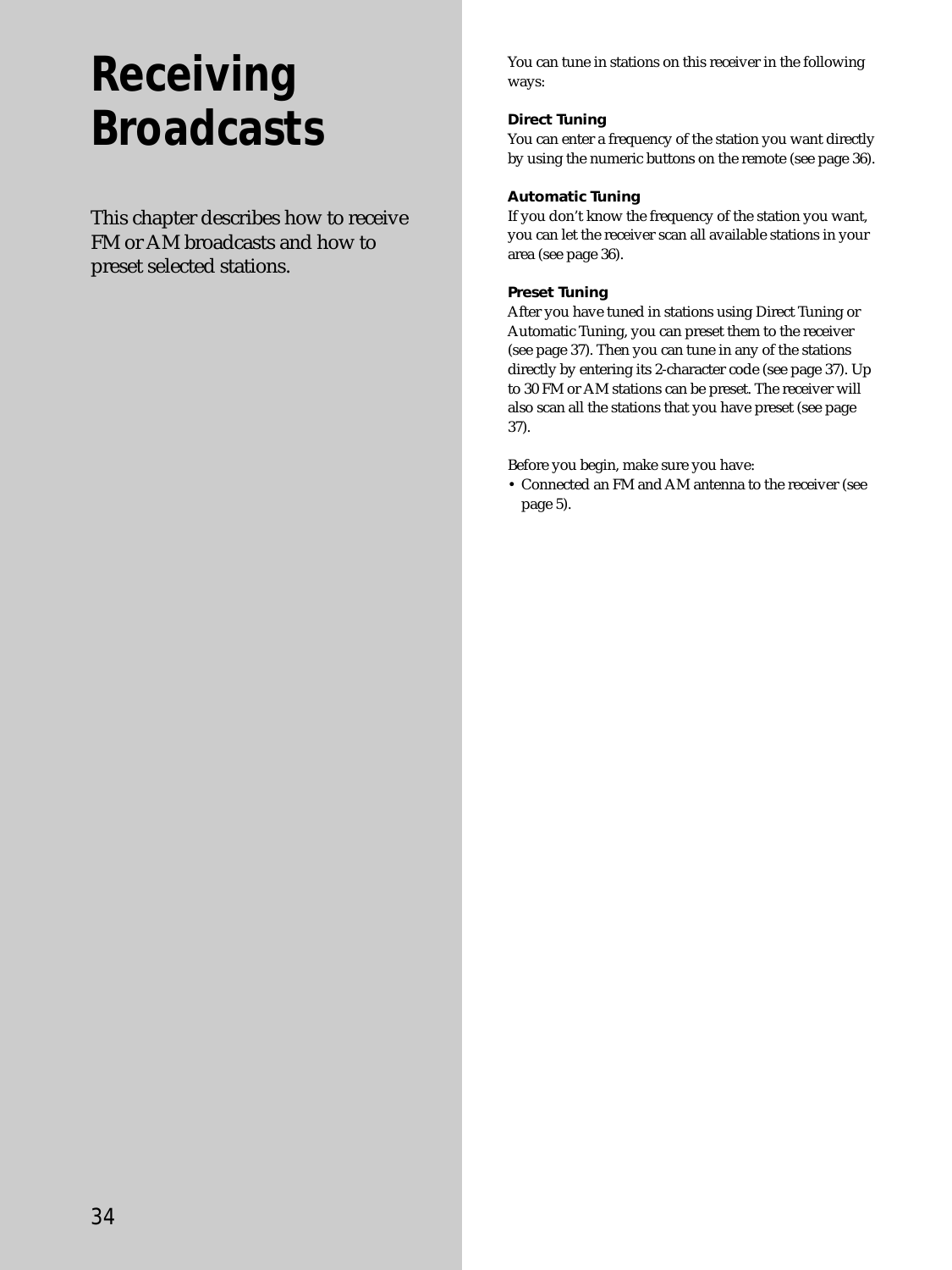

#### **Brief descriptions of buttons used to receive broadcasts**

**PRESET TUNING +/–:** Press to scan all preset radio stations.

**TUNING +/–:** Press to scan all available radio stations.

**FM MODE:** If "STEREO" flashes in the display and the FM stereo reception is poor, press this button to improve the sound. You will not be able to enjoy stereo effect but the sound will be less distorted.

#### **Note**

If "STEREO" does not appear at all even when the FM broadcast is received normally, press this button to turn on the "STEREO" indication.

**FM:** Press to select the FM band.

**AM:** Press to select the AM band.

**MEMORY:** Uses for memorizing preset stations.

**SHIFT:** Press to select a memory page (A, B, or C) for presetting radio stations or tuning to preset stations.

**TUNER:** Press to select the tuner.

#### **On the remote:**

**D. TUNING:** Press this button to enter a frequency directly using the numeric buttons.

**Numeric buttons:** Press to enter a numeric value when inputting the frequency directly, presetting radio stations, or tuning to preset stations.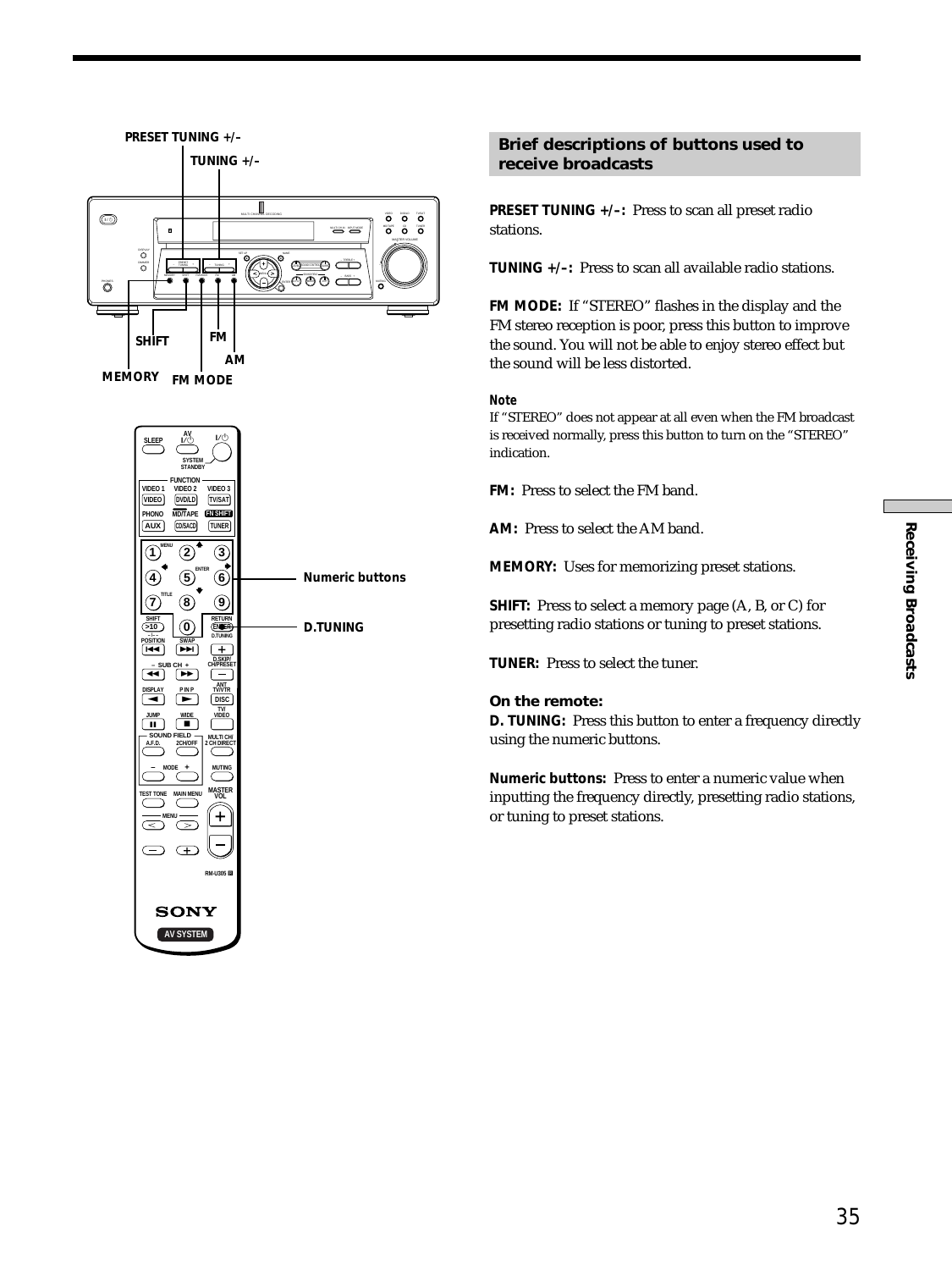## <span id="page-35-0"></span>**Direct Tuning**

For details on the buttons used in this section, see "Brief descriptions of buttons used to receive broadcasts" on page 35.

- **1 Press TUNER.** The last received station is tuned in.
- **2 Press FM or AM to select the FM or AM band.**
- **3 Press D.TUNING on the remote.**
- **4 Press the numeric buttons on the remote to enter the frequency.**

**Example 1: FM 102.50 MHz**

 $\widehat{1}$   $\rightarrow$   $\widehat{0}$   $\rightarrow$   $\widehat{2}$   $\rightarrow$   $\widehat{5}$   $\rightarrow$   $\widehat{0}$ 

#### **Example 2: AM 1350 kHz** (You don't have to enter the last "0" when the tuning interval is set to 10 kHz)

 $\widehat{1}$   $\rightarrow$   $\widehat{3}$   $\rightarrow$   $\widehat{5}$   $\rightarrow$   $\widehat{0}$ 

#### **If you cannot tune in a station and the entered numbers flash**

Make sure you've entered the right frequency. If not, repeat Steps 3 and 4.

If the entered numbers still flash, the frequency is not used in your area.

**5 If you've tuned in an AM station, adjust the direction of the AM loop antenna for optimum reception.**

#### **6 Repeat Steps 2 to 5 to receive other stations.**

 $\ddot{\mathbf{\hat{q}}}$  If you try to enter a frequency not covered by the tuning **interval**

The entered value is automatically rounded up or down.

This tuning scale for direct tuning differs depending on the area code as shown in the following table. For details on area codes, see page 3.

| Area code  | FM tuning scale | AM tuning scale                            |
|------------|-----------------|--------------------------------------------|
| U, CA      | $50$ kHz        | 10 kHz (can be changed<br>to $9$ kHz $)^*$ |
| E2, E3, TW | $50$ kHz        | 9 kHz (can be changed<br>to $10$ kHz $)^*$ |
| AU         | $50$ kHz        | $9$ kHz                                    |

\* To change the AM tuning scale, see page 45.

## **Automatic Tuning**

For details on the buttons used in this section, see "Brief descriptions of buttons used to receive broadcasts" on page 35.

- **1 Press TUNER.** The last received station is tuned in.
- **2 Press FM or AM to select the FM or AM band.**
- **3 Press TUNING + or TUNING –.** Press the + button to scan from low to high; press the – button to scan from high to low.

**When the receiver reaches either end of the band**

Scanning is repeated in the same direction.

The receiver stops scanning whenever a station is received.

**4 To continue scanning, press TUNING + or TUNING – again.**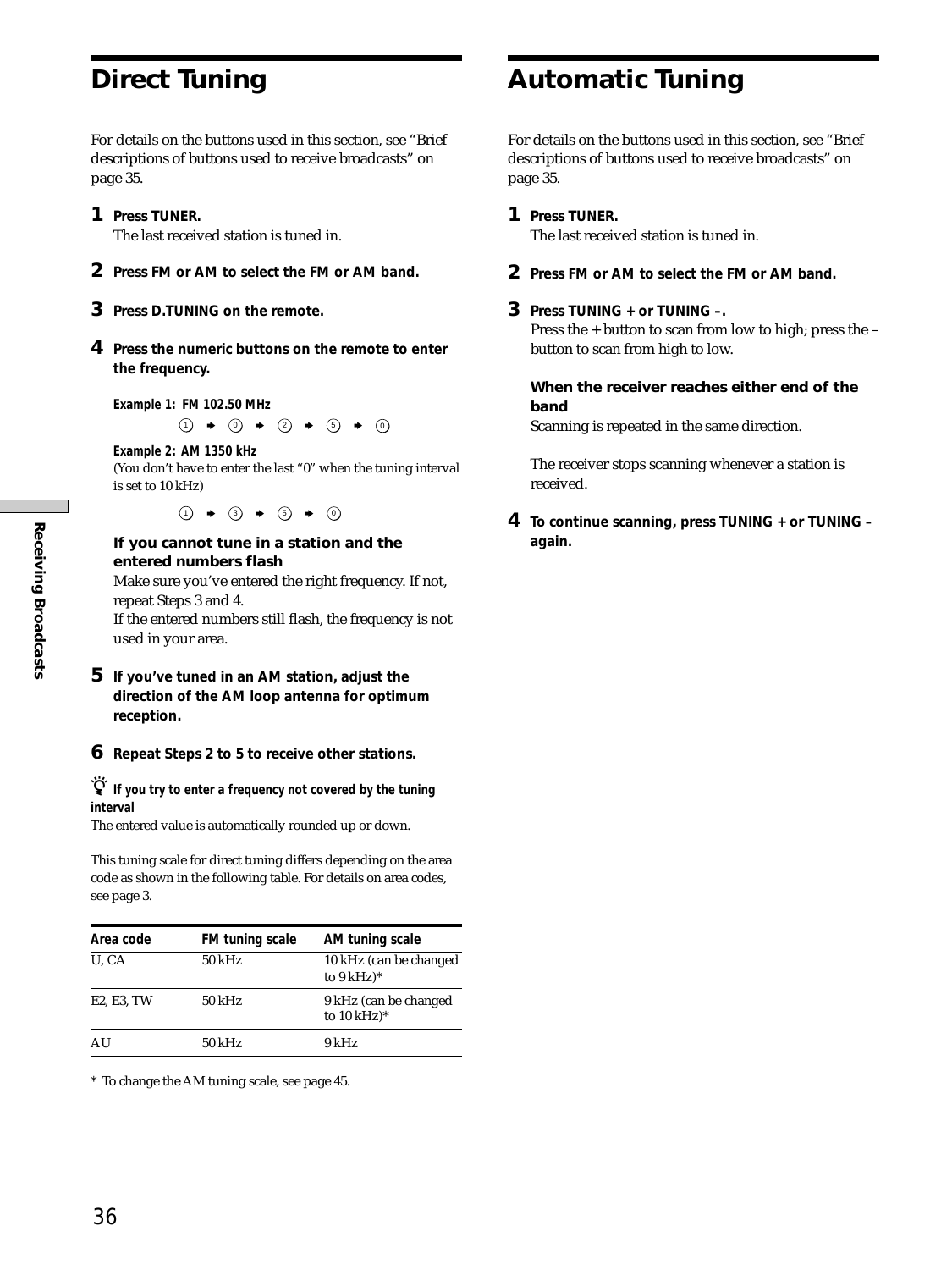## <span id="page-36-0"></span>**Preset Tuning**

For details on the buttons used in this section, see "Brief descriptions of buttons used to receive broadcasts" on page 35.

Before tuning to preset stations, be sure to preset them by performing steps on "Presetting radio stations" below.

#### **Presetting radio stations**

- **1 Press TUNER.** The last received station is tuned in.
- **2 Tune in the station that you want to preset using Direct Tuning or Automatic Tuning (page 36).**
- **3 Press MEMORY.** "MEMORY" appears in the display for a few seconds. Do Steps 4 to 6 before "MEMORY" goes out.
- **4 Press SHIFT to select a memory page (A, B or C).** Each time you press SHIFT, the letter "A", "B" or "C" appears in the display.
- **5 Select a preset number by pressing PRESET TUNING + or PRESET TUNING –.** If "MEMORY" goes out before you press the preset number, start again from Step 3.
- **6 Press MEMORY again to store the station.** If "MEMORY" goes out before you can store the station, start again from Step 3.
- **7 Repeat Steps 2 to 6 to preset another station.**

#### **To change a preset number to another station**

Do Steps 1 to 6 to preset the new station to the number.

#### **Note**

If the AC power cord is disconnected for about one week, all the preset stations will be cleared from the receiver's memory, and you will have to preset the stations again.

#### **Tuning to preset stations**

You can tune the preset stations either of the following two ways.

#### **Scanning the preset stations**

- **1 Press TUNER.** The last received station is tuned in.
- **2 Press PRESET TUNING + or PRESET TUNING – repeatedly to select the preset station you want.** Each time you press the button, the receiver tunes in one preset station at a time, in the corresponding order and direction as follows:

 $\rightarrow$ A1 $\leftarrow$ A2 $\leftarrow$ ... $\leftarrow$ A0 $\leftarrow$ B1 $\leftarrow$ B2 $\leftarrow$ ... $\leftarrow$ B0 $\leftarrow$  $-C0 \leftrightarrow C2 \leftrightarrow C1 \leftrightarrow$ 

#### **Using the preset codes**

- **1 Press TUNER.** The last received station is tuned in.
- **2 Press SHIFT to select a memory page (A, B or C), then press the preset number of the station you want using the numeric buttons on the supplied remote.**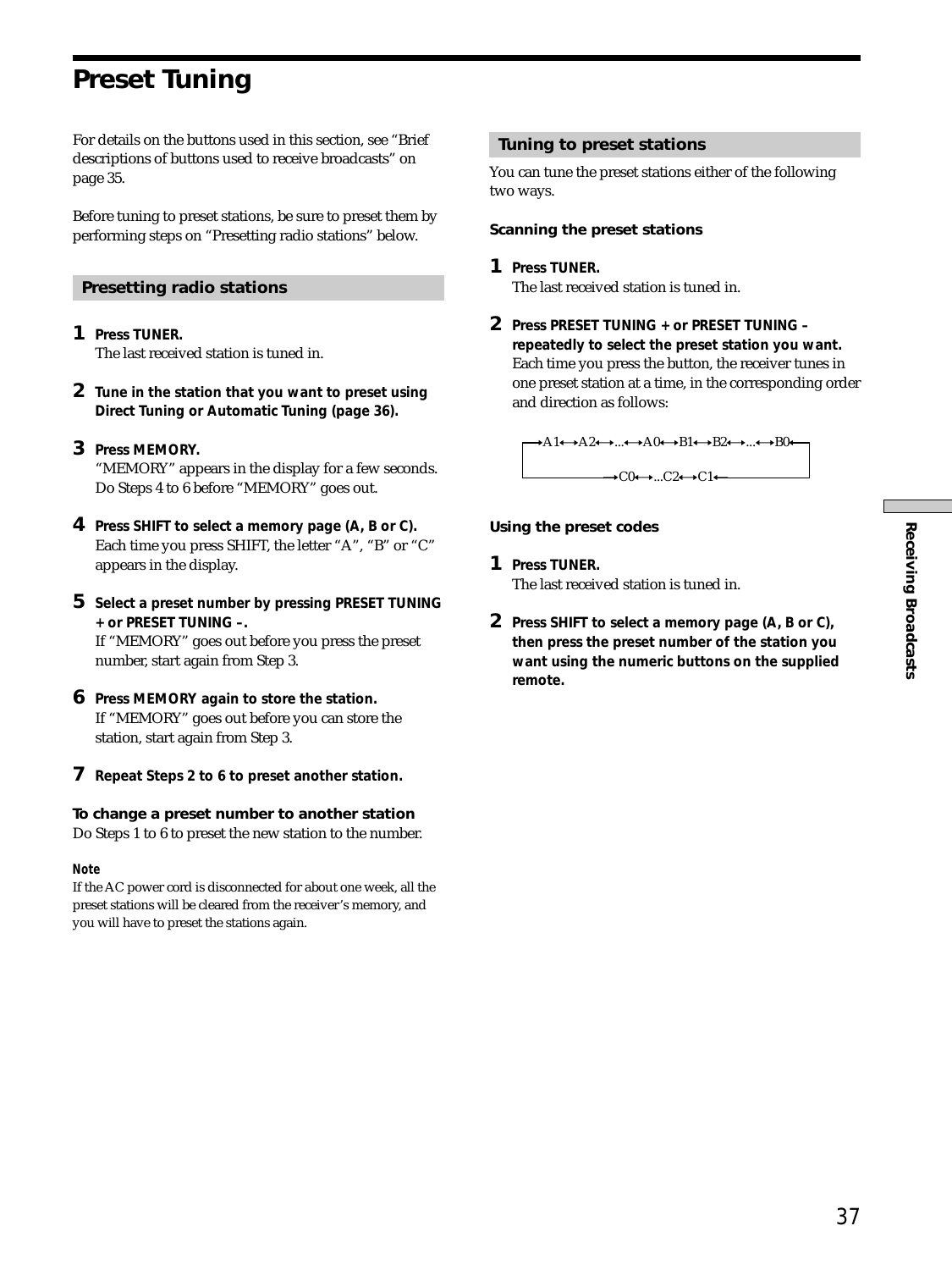## <span id="page-37-0"></span>**Other Operations**



**Brief descriptions of buttons that appear in this chapter**

**NAME button:** Press to name preset stations or program sources.

**MENU +/– buttons:** Use to select characters when naming preset stations or program sources.

**MENU**  $\langle \rangle$  buttons: Use to move the cursor when naming preset stations or program sources.

**TUNER button:** Press to select the tuner.

**SET UP button:** Press to enter the set up mode.

**ENTER button:** Press to enter the completed name of the preset station or program source.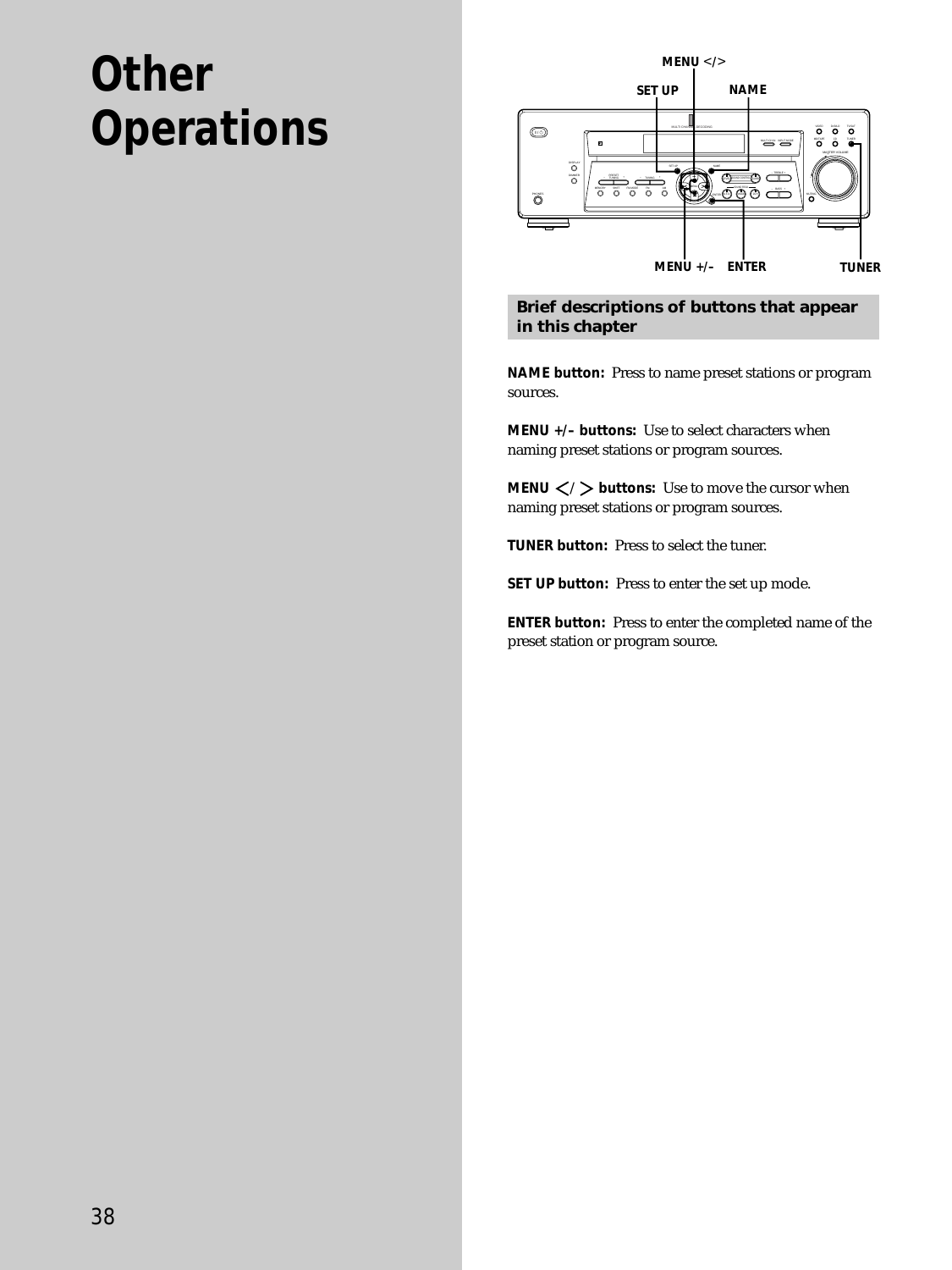### <span id="page-38-0"></span>**Naming Preset Stations and Program Sources**

You can enter a name (index name) of up to 8 characters for preset stations and program sources. These names (for example, "VHS") appear in the receiver's display when a station or program source is selected.

Note that no more than one name can be entered for each preset station or program source.

This function is useful for distinguishing components of the same kind. For example, two VCRs can be specified as "VHS" and "8MM", respectively. It is also handy for identifying components connected to jacks meant for another type of component, for example, a second CD player connected to the MD/TAPE jacks.

#### **1 To name a preset station Press TUNER.**

The last station you received is tuned in.

**To name a program source Select the program source (component) to be named, then go to Step 3.**

**2 Tune in the preset station you want to create an index name for.** If you are not familiar with how to tune in preset stations, see "Tuning to preset stations" on page 37.

- **3 Press NAME.**
- **4 Create an index name by using the MENU +/– and MENU**  $\lt$ **/>:**

Press MENU  $+/-$  to select a character, then press  $>$  to move the cursor to the next position.

#### **To insert a space**

Press MENU  $+/-$  until a blank space appears in the display (you can find the space character between "**]**" and "A").

#### **If you've made a mistake**

Press MENU  $\lt$  or  $>$  repeatedly until the character to be changed flashes, then press MENU + or – to select the right character.

#### **5 Press ENTER.**

#### **To assign index names to other stations** Repeat Steps 2 to 5.

## **Recording**

Your receiver makes it easy to record to and from the components connected to it. You don't have to connect the playback and recording components directly to each other: once you select a program source on the receiver, you can record and edit as you normally would using the controls on each component.

Before you begin, make sure you've connected all components properly.

**Function buttons**



#### **Recording on an audio tape or MiniDisc**

You can record on a cassette tape or MiniDisc using the receiver. Refer to the instruction manual of your cassette deck or MD deck if you need help.

- **1 Select the component to be recorded.**
- **2 Prepare the component for playing.** For example, insert a CD into the CD player.
- **3 Insert a blank tape or MD into the recording deck and adjust the recording level, if necessary.**
- **4 Start recording on the recording deck, then start playback on the playback component.**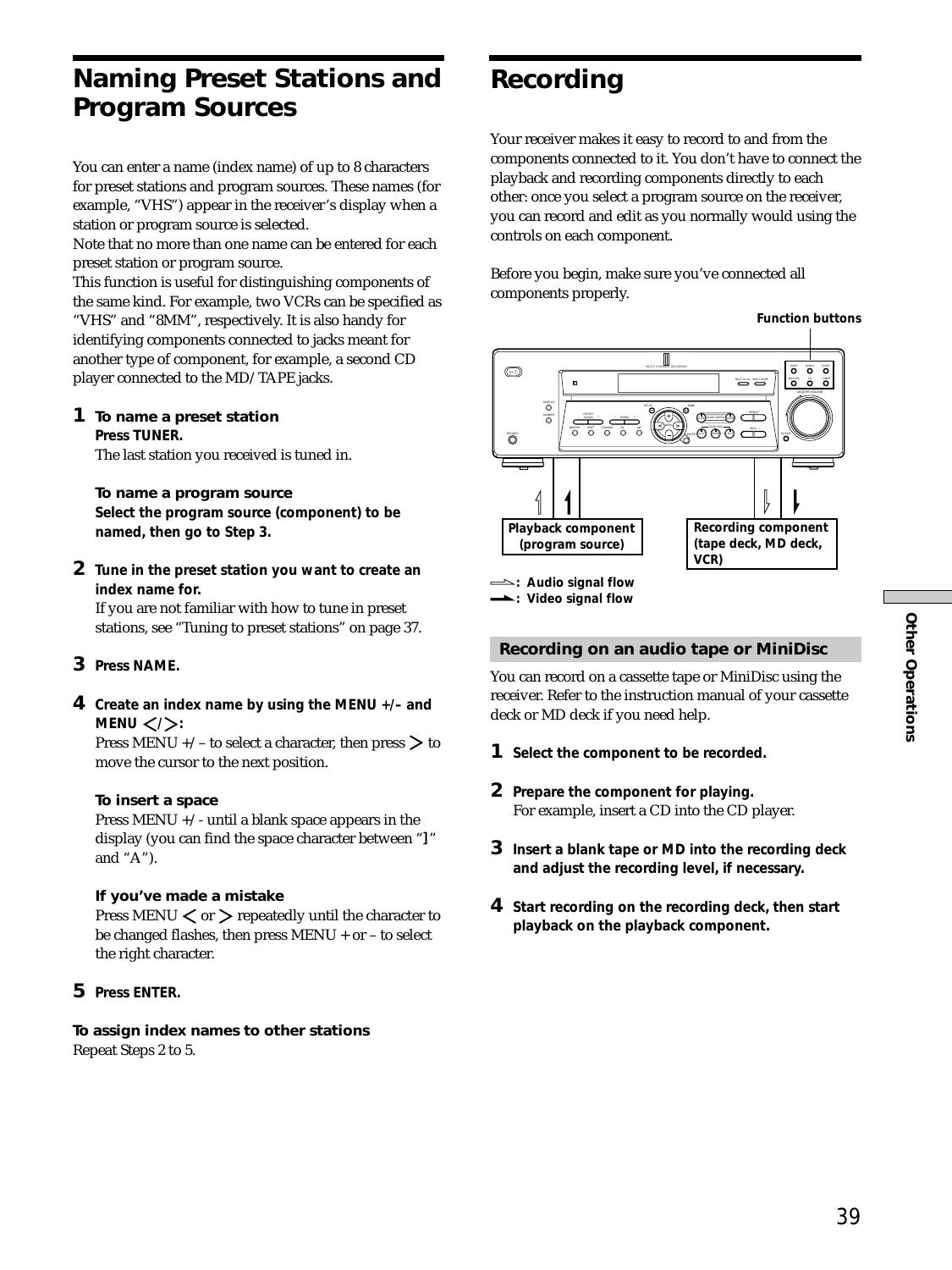#### <span id="page-39-0"></span>**Recording**

#### **Recording on a video tape**

You can record from a TV, or an LD player using the receiver. You can also add audio from a variety of audio sources when editing a video tape. See your LD player's instruction manual if you need help.

- **1 Select the program source to be recorded.**
- **2 Prepare the component for playing.** For example, insert the laser disc you want to record into the LD player.
- **3 Insert a blank video tape into the VCR for recording.**
- **4 Start recording on the recording VCR, then start playing the laser disc you want to record.**

 $\ddot{S}$  You can record the sound from any audio source onto a **video tape while recording from a laser disc**

Locate the point where you want to start recording from another audio source, select the program source, then start playback. The audio from that source will be recorded onto the audio track of the video tape instead of the audio from the original medium.

To resume audio recording from the original medium, select the video source again.

#### **Notes**

- You cannot record a digital audio signal using a component connected to the analog MD/TAPE OUT or VIDEO OUT jacks.
- Sound adjustments do not affect the signal output from the MD/TAPE OUT or VIDEO OUT jacks.
- When MULTI CH IN is selected, audio signals are not output from MD/TAPE OUT or VIDEO OUT jacks.

## **Using the Sleep Timer**

You can set the receiver to turn off automatically at a specified time.

#### **Press SLEEP on the remote while the power is on.** Each time you press SLEEP, the time changes as shown below.

 $\rightarrow$  2-00-00  $\rightarrow$  1-30-00 $\rightarrow$  1-00-00  $\rightarrow$  0-30-00  $\rightarrow$  OFF

The display dims after you have specified the time.

#### z **You can freely specify the time**

First, press SLEEP on the remote, then specify the time you want using MENU +/– on the receiver. The sleep time changes in 1 minute intervals. You can specify up to 5 hours.

You can check the time remaining before the receiver turns **off**

Press SLEEP on the remote. The remaining time appears in the display.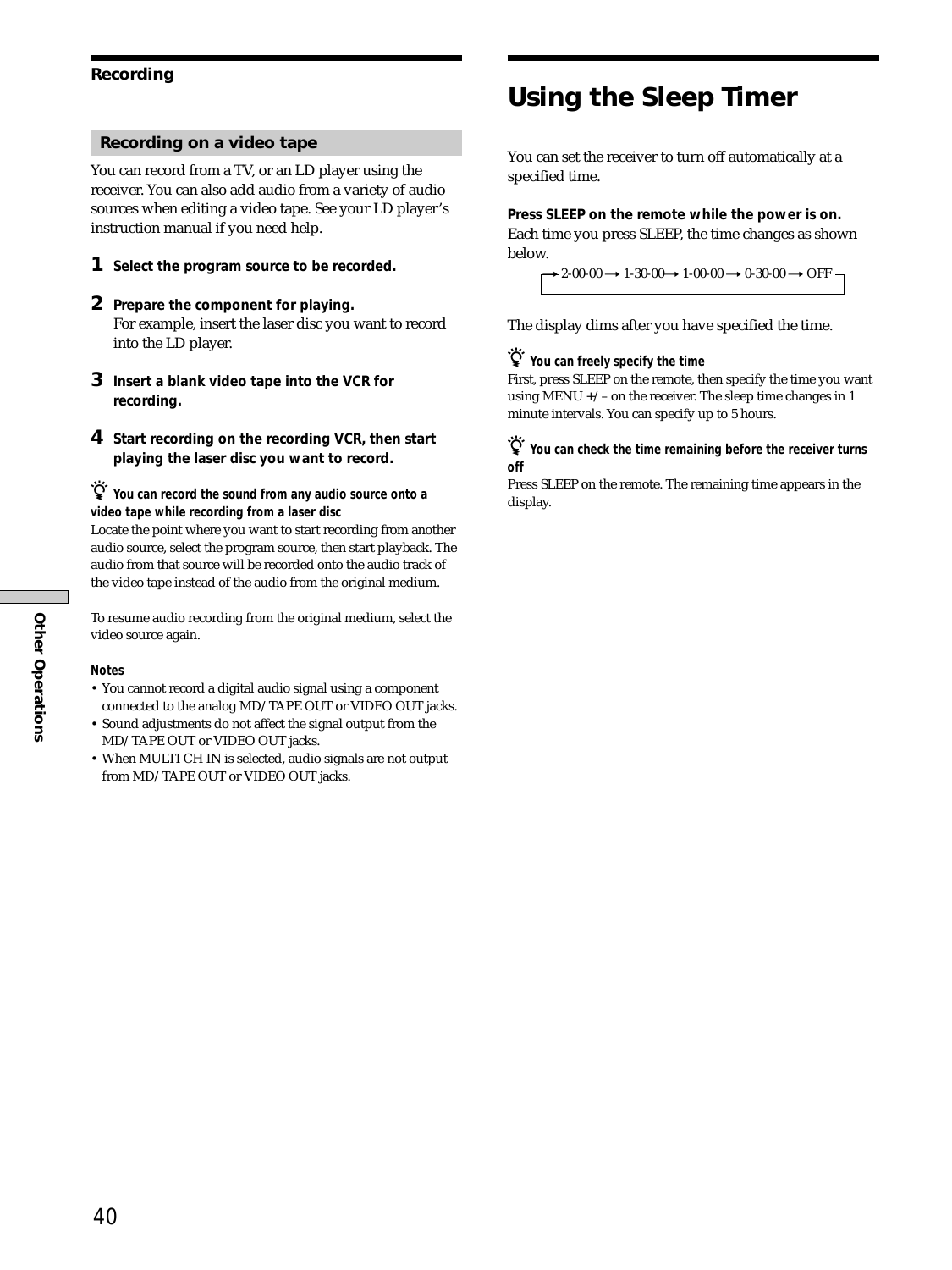## <span id="page-40-0"></span>**Adjustment Using the SET UP Button**

The SET UP button allows you to make the following adjustments.

#### **Selecting the MULTI CH IN video input**

This parameter lets you specify the video input to be used with the audio signals from the MULTI CH IN jack. The MULTI CH IN video input is set to DVD/LD by default.

- **1 Press SET UP.**
- **2** Press MENU  $\langle \cdot \rangle$  to select "  $\langle \psi \rangle$   $\psi$   $\psi$   $\langle \psi \rangle$  VISUAL".
- **3 Press MENU +/– to select the video input you want.**

#### **Set the display to turn off**

This parameter lets you specify whether or not the display turns off when you press the DIMMER button several times. When "WIDE" is selected, you can set the display to turn off, but when "NARROW" is selected, you cannot set the display to turn off. The default setting is set to "NARROW".

- **1 Press SET UP.**
- **2** Press MENU  $\lt/$  to select "DIM.RANGE".
- **3 Press MENU +/– to select "NARROW" or "WIDE".**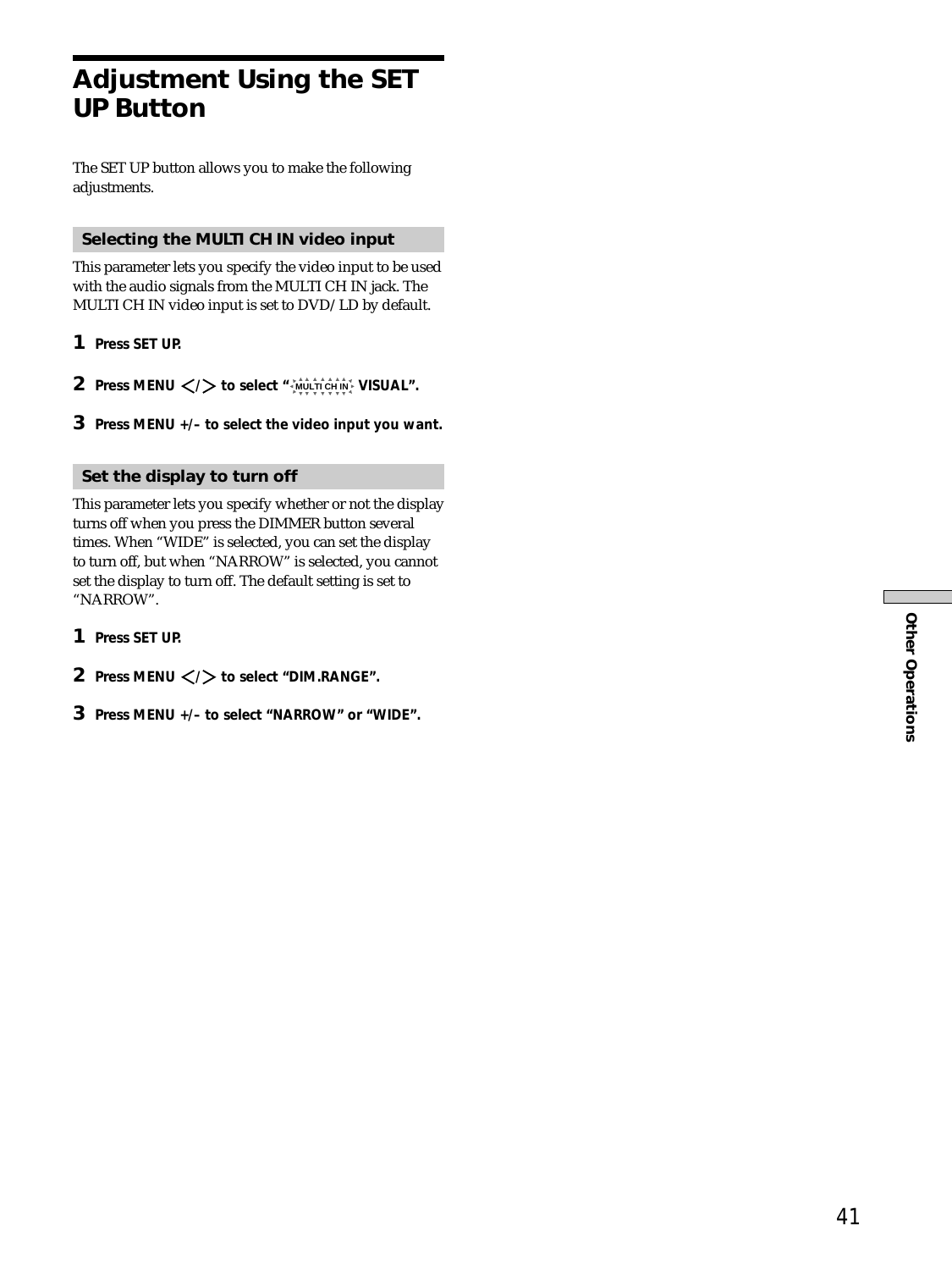## <span id="page-41-0"></span>**Additional Information**

## **Troubleshooting**

If you experience any of the following difficulties while using the receiver, use this troubleshooting guide to help you remedy the problem. Also, see "Checking the connections" on page 19 to verify that the connections are correct. Should any problem persist, consult your nearest Sony dealer.

#### **There's no sound or only a very low-level sound is heard.**

- $\rightarrow$  Check that the speakers and components are connected securely.
- $\rightarrow$  Make sure that you've selected the correct component on the receiver.
- **→ Press MUTING if MUTING appears on the display.**
- $\rightarrow$  The protective device on the receiver has been activated because of a short circuit. Turn off the receiver, eliminate the short-circuit problem and turn on the power again.

#### **The left and right sounds are unbalanced or reversed.**

- $\rightarrow$  Check that the speakers and components are connected correctly and securely.
- $\rightarrow$  Adjust front balance parameter in the LEVEL menu.

#### **Severe hum or noise is heard.**

- $\rightarrow$  Check that the speakers and components are connected securely.
- $\rightarrow$  Check that the connecting cords are away from a transformer or motor, and at least 10 feet (3 meters) away from a TV set or fluorescent light.
- $\rightarrow$  Move your TV away from the audio components.
- $\rightarrow$  The plugs and jacks are dirty. Wipe them with a cloth slightly moistened with alcohol.

#### **No sound is heard from the center speaker.**

- $\rightarrow$  Make sure the sound field function is on (press SOUND FIELD MODE).
- $\rightarrow$  Select the appropriate center mode (see pages 25–27).
- $\rightarrow$  Adjust the speaker volume (see page 18).
- $\rightarrow$  Make sure the center speaker size parameter is set to either SMALL or LARGE (see page 16).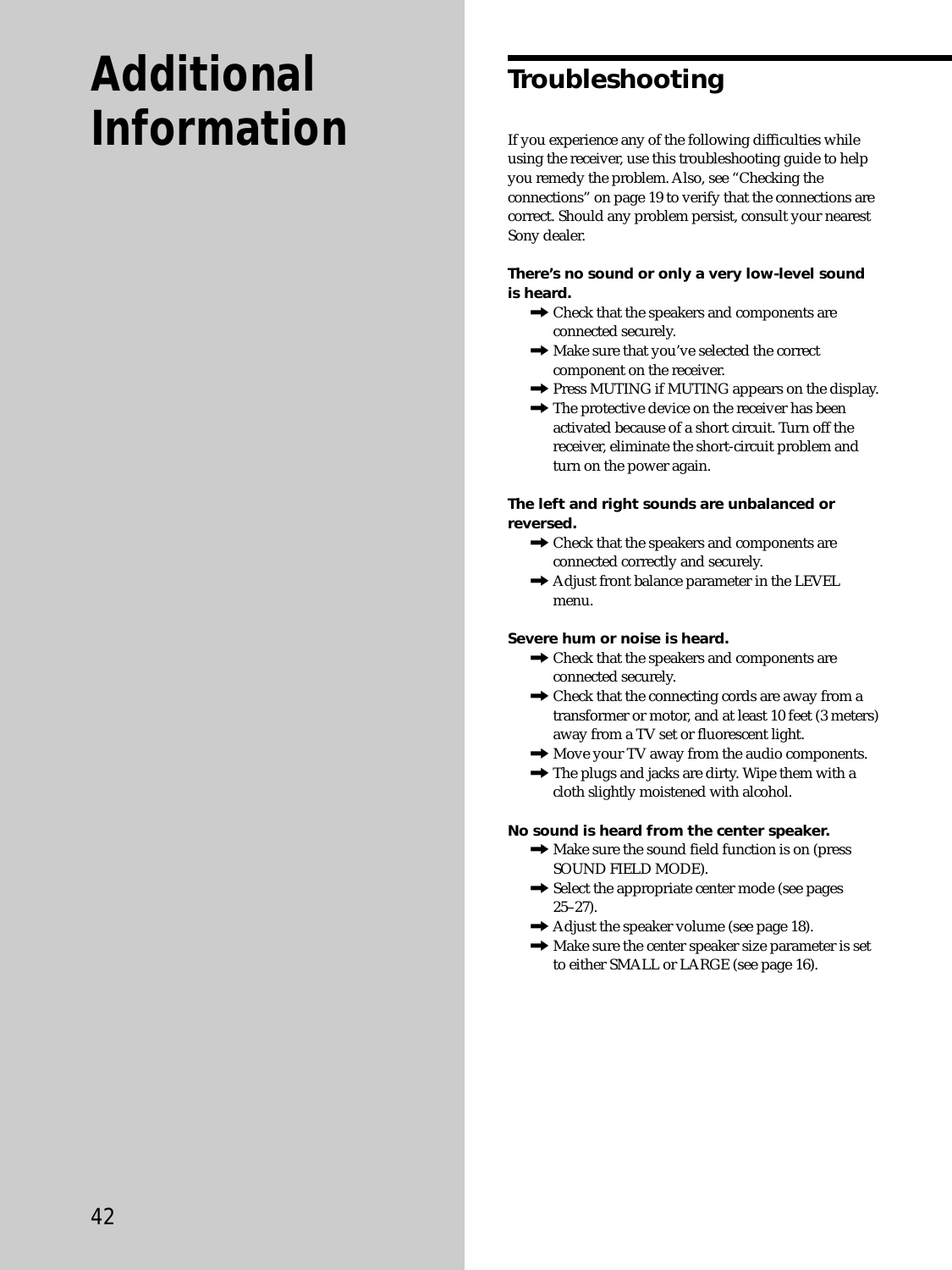- $\rightarrow$  Make sure the sound field function is on (press SOUND FIELD MODE).
- $\rightarrow$  Select the appropriate center mode (see pages 25–27).
- $\rightarrow$  Adjust the speaker volume (see page 18).
- $\rightarrow$  Make sure the surround speaker size parameter is set to either SMALL or LARGE (see page 16).

#### **No sound is heard from the sub woofer.**

- $\rightarrow$  Make sure the sub woofer is set to YES (see page 17).
- → Check that 2CH mode has not been selected (see page 27).

#### **Recording cannot be done.**

- $\rightarrow$  Check that the components are connected correctly.
- $\rightarrow$  Select the source component with a FUNCTION button.
- $\rightarrow$  When recording from a digital component, make sure the input mode is set to ANALOG (see page 23) before recording with a component connected to the analog MD/TAPE terminals.

#### **Radio stations cannot be tuned in.**

- $\rightarrow$  Check that the antennas are connected securely. Adjust the antennas and connect an external antenna if necessary.
- $\rightarrow$  The signal strength of the stations is too weak (when tuning in with automatic tuning). Use direct tuning.
- $\rightarrow$  Make sure you set the tuning interval correctly (when tuning in AM stations with direct tuning) (see pages 36 and 45).
- $\rightarrow$  No stations have been preset or the preset stations have been cleared (when tuning by scanning preset stations). Preset the stations (see page 37).
- $\rightarrow$  Press DISPLAY so that the frequency appears in the display.

#### **The surround effect cannot be obtained.**

 $\rightarrow$  Make sure the sound field function is on (press SOUND FIELD MODE).

#### **"PCM--kHz" appears on the display.**

 $\rightarrow$  The sampling frequency is more than 48 kHz. Change the input player setting to 48 kHz.

#### **Nothing appears on the display.**

 $\rightarrow$  When the display turns off immediately after the receiver is turned on, press DIMMER to change the display mode.

#### **No picture or an unclear picture appears on the TV screen or monitor.**

- $\rightarrow$  Select the appropriate function on the receiver.
- $\rightarrow$  Set your TV to the appropriate input mode.
- $\rightarrow$  Move your TV away from the audio components.

#### **The remote does not function.**

- $\rightarrow$  Point the remote at the remote sensor  $\blacksquare$  on the receiver.
- $\rightarrow$  Remove any obstacles in the path between the remote and the receiver.
- $\rightarrow$  Replace both batteries in the remote with new ones, if they are weak.
- $\rightarrow$  Make sure you select the correct function on the remote.
- $\rightarrow$  If the remote is set to operate the TV only, use the remote to select a source or component other than TV before operating the receiver or other component.

#### **Reference sections for clearing the receiver's memory**

| To clear                | See     |  |
|-------------------------|---------|--|
| All memorized settings  | page 14 |  |
| Customized sound fields | page 32 |  |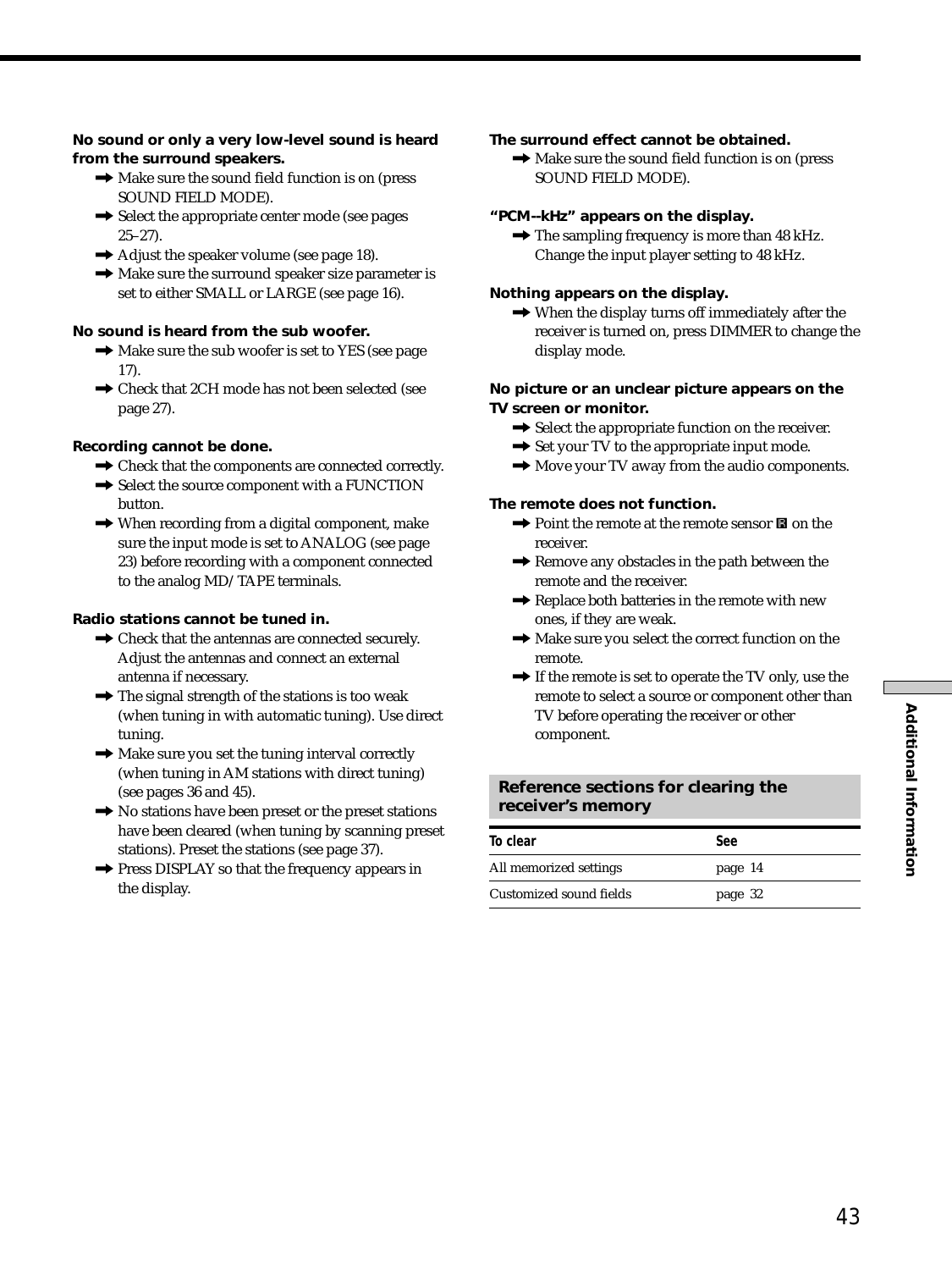## <span id="page-43-0"></span>**Specifications**

#### **AUDIO POWER SPECIFICATIONS**

**POWER OUTPUT AND TOTAL HARMONIC DISTORTION: With 8 ohm loads, both channels driven, from 40 - 20,000 Hz; rated 80 watts per channel minimum RMS power, with no more than 0.09% total harmonic distortion from 250 milliwatts to rated output (USA model only).**

#### **Amplifier section**

#### **POWER OUTPUT**

**Models of area code U, CA Rated Power Output at Stereo mode** (8 ohms 40 Hz - 20 kHz, THD 0.09%) 80 W + 80 W

**Reference Power Output** (8 ohms 1 kHz, THD 0.7%) Front<sup>1)</sup>: 80 W/ch  $Center<sup>1</sup>$ : 80 W Surround<sup>1)</sup>: 80 W/ch

**Models of area code TW Rated Power Output at Stereo mode** (8 ohms at 1 kHz, THD 0.7%)  $80 W + 80 W^{2}$ (at 110 V AC, 50Hz)

**Reference Power Output** (8 ohms at 1 kHz, THD 10% at 110 V  $AC$ , 50 Hz) Front<sup>1)</sup>: 90 W/ch  $Center<sup>1</sup>$ : 90 W Surround<sup>1)</sup>: 90 W/ch

**Models of other area code Rated Power Output at Stereo mode** (8 ohms 1kHz, THD 0.7%)  $80 W + 80 W^{2}$ 

**Reference Power Output2)** (8 ohms 1 kHz, THD 10%)  $Front<sup>1</sup>$ . 90 W/ch Center<sup>1)</sup>: 90 W Surround<sup>1)</sup>: 90 W/ch

*1) Depending on the sound field settings and the sources, there may be no sound output. 2) Measured under the following conditions:* **Area code Power requirement** AU,E2/E3 240 V AC, 50 Hz TW 110 V AC, 50 Hz

#### **Frequency response**

MULTI CH IN, CD, MD/TAPE, DVD/LD, TV/SAT, VIDEO: 20 Hz – 20 kHz  $0/- 0.5$  dB (sound field, and tone bypassed)

#### **Inputs (Analog)**

MULTI CH IN, CD, MD/TAPE, DVD/LD, TV/SAT, VIDEO: Sensitivity: 250 mV Impedance: 50 kilohms  $S/N^{3}$ : 85 dB  $(A, 250 \text{ mV}^4)$ 

*3) INPUT SHORT 4) Weighted network, input level*

#### **Inputs (Digital)**

DVD/LD (coaxial): Sensitivity: – Impedance: 75 ohms S/N: 100 dB (A, 20 kHz LPF) TV/SAT (Optical): Sensitivity: – Impedance: –  $S/N<sub>100</sub> dB$ (A, 20 kHz LPF)

**Outputs** MD/TAPE (OUT):

VIDEO (AUDIO OUT): Voltages: 250 mV, Impedance: 10 kilohms SUB WOOFER: Voltage: 2 V Impedance : 1 kilohms PHONES: Accepts low– and high-impedance headphones

**TONE** ±6 dB at 100 Hz and 10 kHz

**Sampling frequency** 48 kHz (OPTICAL IN) 96 kHz (COAXIAL IN)

#### **FM tuner section**

**Tuning range** 87.5 - 108.0 MHz

**Antenna terminals** 75 ohms, unbalanced

**Intermediate frequency** 10.7 MHz

**Sensitivity** Mono: 18.3 dBf, 2.2 µV/75 ohms Stereo: 38.3 dBf, 22.5 µV/75 ohms

**Usable sensitivity**

11.2 dBf, 1 µV/75 ohms

**S/N** Mono: 76 dB Stereo: 70 dB

**Harmonic distortion at 1 kHz** Mono: 0.3% Stereo: 0.5%

**Separation** 45 dB at 1 kHz

**Frequency response** 30 Hz - 15 kHz  $+0.5/-2$  dB

**Selectivity** 60 dB at 400 kHz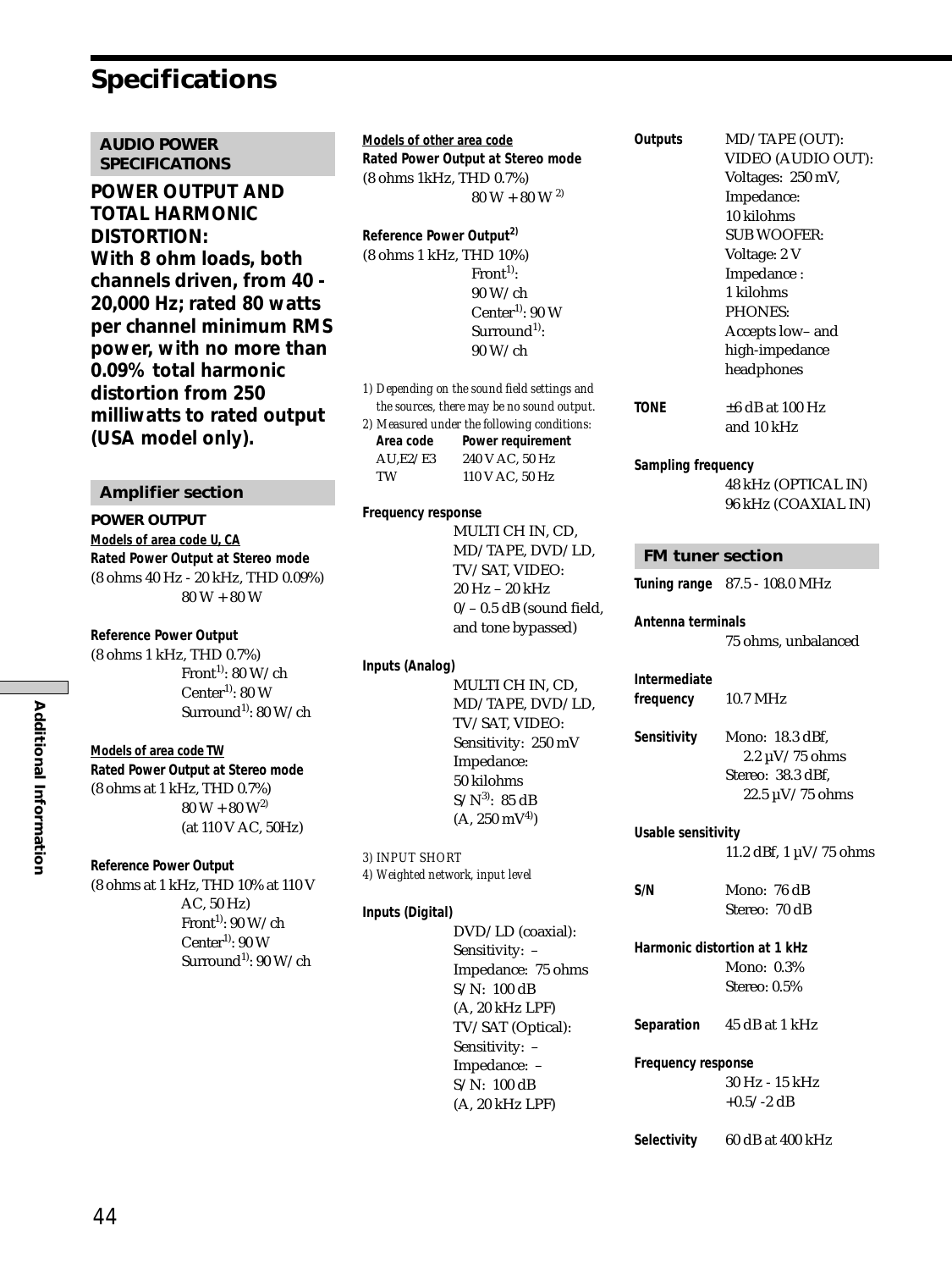| <b>AM tuner section</b>                |                                                                                                                                                                                                                                                                                                                                                 |
|----------------------------------------|-------------------------------------------------------------------------------------------------------------------------------------------------------------------------------------------------------------------------------------------------------------------------------------------------------------------------------------------------|
| Tuning range<br>Models of area code AU | Models of area code U, CA<br>With 10-kHz tuning<br>scale:<br>530 - 1710 $kHz^{5}$<br>With 9-kHz tuning<br>scale:<br>531 - 1710 $kHz^{5)}$<br>With 9 kHz tuning<br>scale:<br>531 - 1602 kHz                                                                                                                                                      |
|                                        | Models of area code E2/E3, TW<br>With 10-kHz tuning<br>scale:<br>530-1610 kHz <sup>5)</sup><br>With 9-kHz tuning<br>scale:<br>531-1602 kHz <sup>5)</sup>                                                                                                                                                                                        |
| Antenna                                | Loop antenna                                                                                                                                                                                                                                                                                                                                    |
| Intermediate 450 kHz<br>frequency      |                                                                                                                                                                                                                                                                                                                                                 |
| Usable sensitivity                     | 50 dB/m (at 1,000 kHz<br>or 999 kHz)                                                                                                                                                                                                                                                                                                            |
| S/N                                    | 54 dB (at $50mV/m$ )                                                                                                                                                                                                                                                                                                                            |
| Harmonic distortion                    | $0.5\%$ (50mV/m, 400 Hz)                                                                                                                                                                                                                                                                                                                        |
|                                        | Selectivity: At 9 kHz: 35 dB<br>At 10 kHz: 40 dB                                                                                                                                                                                                                                                                                                |
|                                        | 5) You can change the AM tuning scale to 9<br>kHz $\longleftrightarrow$ 10 kHz. After tuning in any AM<br>station, turn off the receiver. Hold down the<br>TUNING + button and press the $I/\bigcirc$<br>button. All preset stations will be erased<br>when you change the tuning scale. To reset<br>the scale to 10 kHz (or 9 kHz), repeat the |

*procedure.*

| Video: 1 Vp-p 75 ohms<br><b>Inputs</b><br>Video: 1 Vp-p 75 ohms<br>Outputs<br>General<br>Tuner section:<br>System<br>PLL quartz-locked<br>digital synthesizer<br>system<br>Preamplifier section:<br>Low-noise NF type<br>equalizer | Pα |
|------------------------------------------------------------------------------------------------------------------------------------------------------------------------------------------------------------------------------------|----|
|                                                                                                                                                                                                                                    |    |
|                                                                                                                                                                                                                                    |    |
|                                                                                                                                                                                                                                    |    |
| Power amplifier section:<br>Pure-complementary<br><b>SEPP</b>                                                                                                                                                                      |    |
| Power requirements                                                                                                                                                                                                                 |    |
| Models of area code U,<br>CA<br>120 V AC, 60 Hz<br>Models of area code AU<br>240 V AC, 50 Hz<br>Models of area code<br>E2/E3                                                                                                       | Di |
| 120/220/240 V AC,<br>50/60 Hz                                                                                                                                                                                                      | м  |
| Models of area code<br>TW<br>110 V AC, 50/60 Hz                                                                                                                                                                                    | Sι |

**Power consumption** Models of area code U 185 W In Standby Condition: 1 W Models of area code CA 280 VA In Standby Condition: 1 W Models of area code E2/E3, AU 175 W In Standby Condition: 1 W Models of area code TW 340 W In Standby Condition: 1 W **Dimensions**  $430 \times 145 \times 298$  mm  $(17 \times 5^{6}/\text{s} \times 11^{6}/\text{s} \text{ in.})$ 

including projecting parts and controls

**Mass (Approx.)**

7.2 kg (15 lb 14 oz)

**Supplied accessories**

See page 4.

 For details on the area code of the component you are using, see page 3.

Design and specifications are subject to change without notice.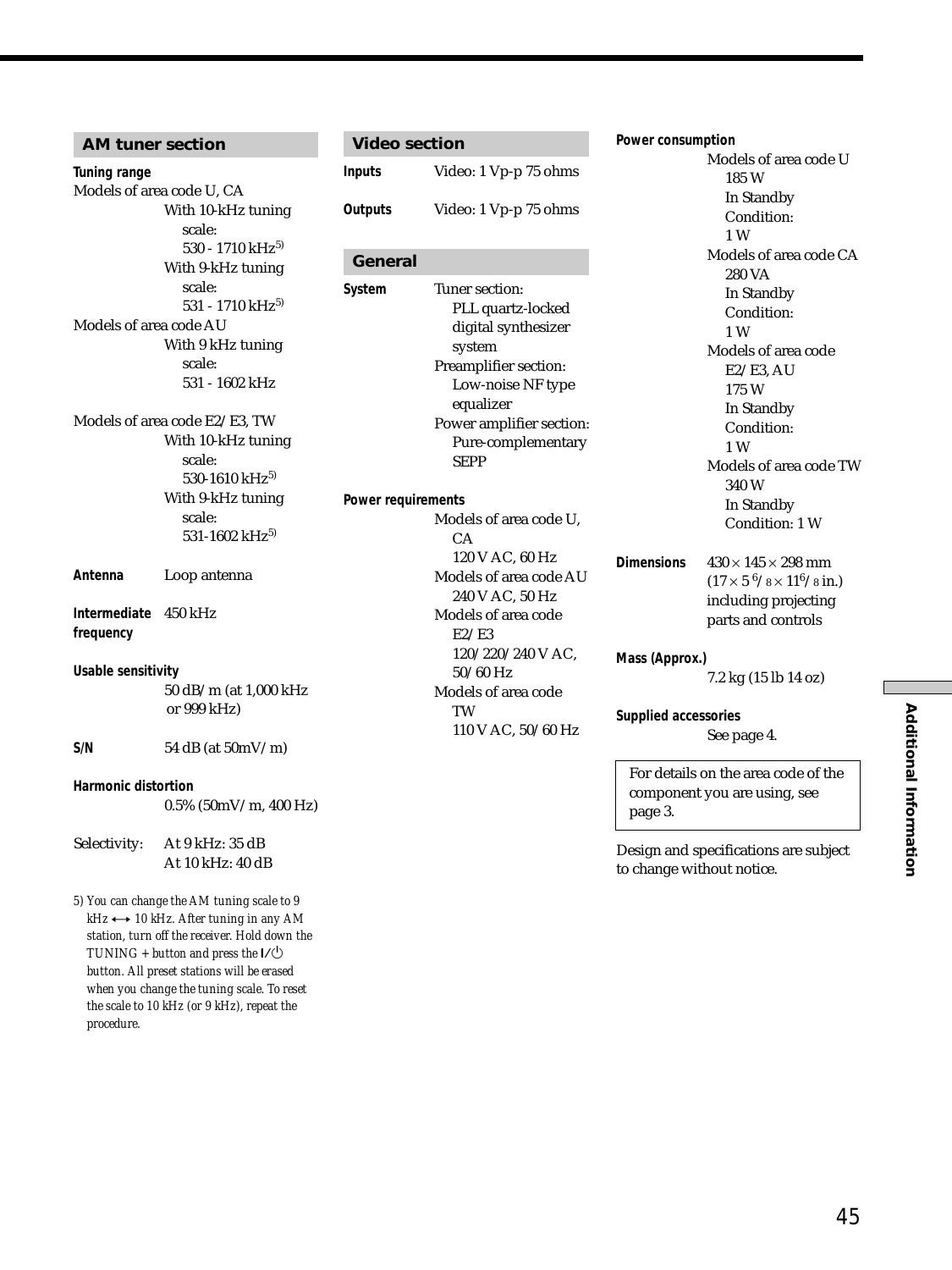## <span id="page-45-0"></span>**Glossary**

#### **Surround sound**

Sound that consists of three elements: direct sound, early reflected sound (early reflections) and reverberative sound (reverberation). The acoustics of the surrounding space affect the way these three sound elements are heard. Surround sound combines these sound elements in such a way that you actually can sense the size of the venue, as well as its type.

**• Types of sound**



**• Transition of sound from surround speakers**



#### **Dolby Pro Logic Surround**

As one method of decoding Dolby Surround, Dolby Pro Logic Surround produces four channels from twochannel sound. Compared with the former Dolby Surround system, Dolby Pro Logic Surround reproduces left-to-right panning more naturally and localizes sounds more precisely. To take full advantage of Dolby Pro Logic Surround, you should have one pair of surround speakers and a center speaker. The surround speakers output monaural sound.

#### **Dolby Digital**

This sound format for movie theaters is more advanced than Dolby Pro Logic Surround. In this format, the surround speakers output stereo sound with an expanded frequency range and a sub woofer channel for deep bass is independently provided. This format is also called "5.1" because the sub woofer channel is counted as 0.1 channel (since it functions only when a deep bass effect is needed). All six channels in this format are recorded separately to realize superior channel separation. Furthermore, since all the signals are processed digitally, less signal degradation occurs.

#### **Digital Cinema Sound**

This is the generic name of the surround sound produced by digital signal processing technology developed by Sony. Unlike previous surround sound fields mainly directed at the reproduction of music, Digital Cinema Sound is designed specifically for the enjoyment of movies.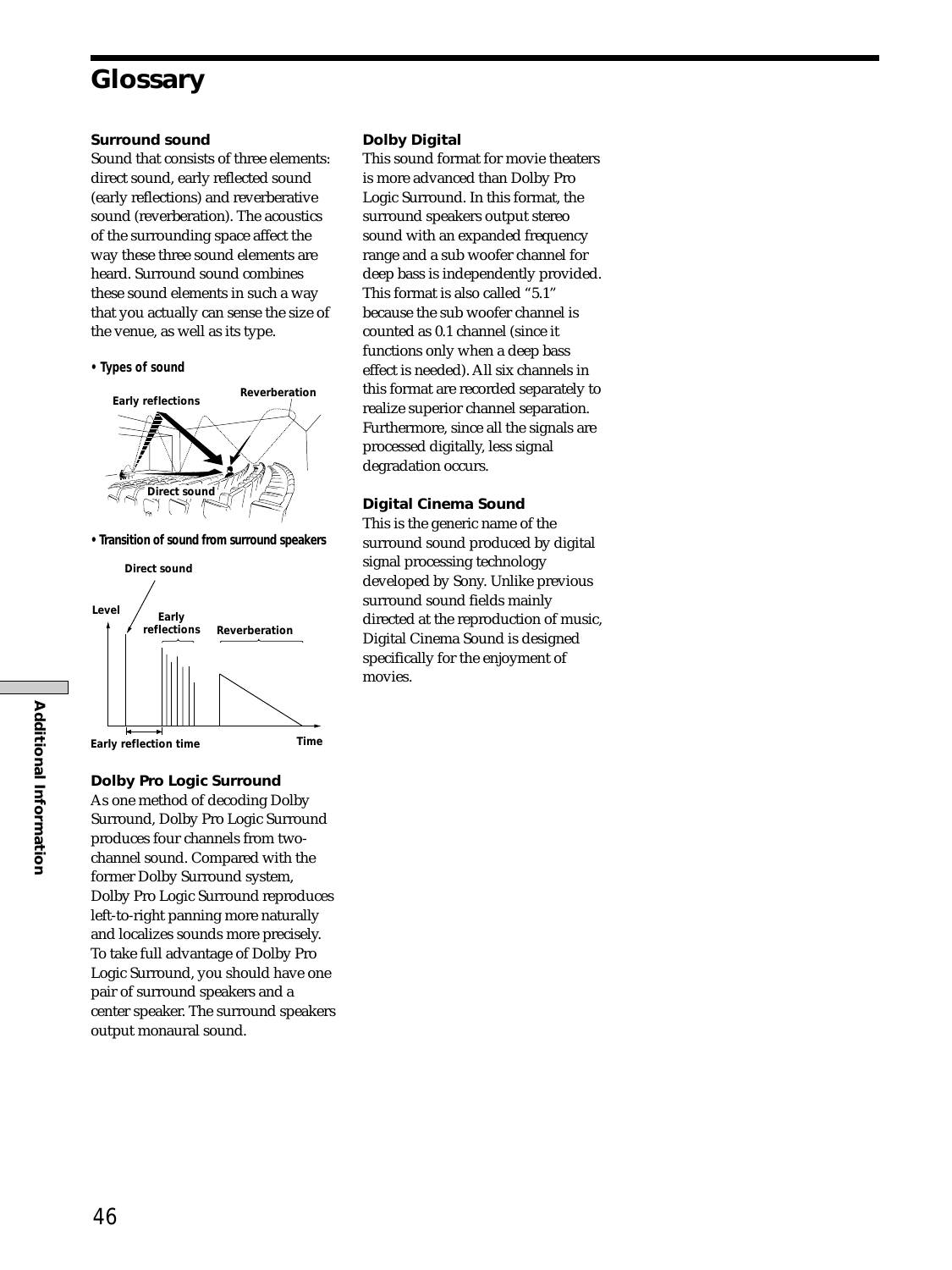## <span id="page-46-0"></span>**Settings Using SURR, LEVEL, and SET UP buttons**

You can make various settings using the LEVEL, SURR, SET UP, MENU </> and MENU +/- buttons. The table below shows each of the settings that these buttons can make.

| Press and light     | Press MENU $\le$ or $>$ to select         | Press MENU + or - to select                                                            | See page |
|---------------------|-------------------------------------------|----------------------------------------------------------------------------------------|----------|
| <b>SURR</b> button  | <b>EFFECT LEVEL</b>                       | depends on sound mode (in 16 steps)                                                    | 30       |
|                     | <b>WALL TYPE</b>                          | between $-8$ to $+8$ (in 1 increment steps)                                            |          |
|                     | <b>REVERBERATION TIME</b>                 | $-8$ to $+8$ (in 1 increment steps)                                                    |          |
| <b>LEVEL</b> button | <b>FRONT BALANCE</b>                      | between $-8$ to $+8$ (in 1 increment steps)                                            | 31       |
|                     | <b>SURR BALANCE</b>                       | between $-8$ to $+8$ (in 1 increment steps)                                            |          |
|                     | <b>SURR LEVEL</b>                         | between $-10$ dB to $+6$ dB (in 1 dB steps)                                            |          |
|                     | CENTER LEVEL                              | between $-10$ dB to $+6$ dB (in 1 dB steps)                                            |          |
|                     | <b>SUB WOOFER LEVEL</b>                   | between $-10$ dB to $+6$ dB (in 1 dB steps)                                            |          |
|                     | LFE MIX LEVEL                             | OFF, or -20 dB to 0 dB (in 1 dB steps)                                                 |          |
|                     | DYNAMIC RANGE COMP                        | OFF, 0.1 to 0.9 (in 0.1 dB steps), STD, or MAX                                         |          |
| *SET UP             | $\Box$ $\Box$ (FRONT)                     | <b>LARGE or SMALL</b>                                                                  | 15       |
|                     | $\Box$ (CENTER)                           | LARGE, SMALL, or NO                                                                    |          |
|                     | $SL$ $SR$ (SURR)                          | LARGE, SMALL, or NO                                                                    |          |
|                     | <b>SLI SRI (SURR) PL. XXX</b>             | PL. SIDE or PL. BEHD.                                                                  |          |
|                     | $ SL $ $ SR $ (SURR) HGT. XXX             | HGT. LOW or HGT. HIGH                                                                  |          |
|                     | S. W. (SUB WOOFER)                        | S.W. YES or S.W. NO                                                                    |          |
|                     | $\Box$ $\Box$ (FRONT) XX.X ft. (m)        | between 3 feet (1.0 meters) and 40 feet (12.0<br>meters) (in 1 foot (0.1 meter) steps) |          |
|                     | $\boxed{\subseteq}$ (CENTER) XX.X ft. (m) | between FRONT and 5 feet (1.5 meters) (in 1 foot<br>$(0.1$ meter) steps)               |          |
|                     | $SL$ $SR$ (SURR) XX.X ft. $(m)$           | between FRONT and 15 feet (4.5 meters) (in 1<br>foot (0.1 meter) steps)                |          |
|                     | DIM.RANGE                                 | <b>NARROW</b> or WIDE                                                                  | 41       |
|                     | √MULTI CH IN VISUAL XXX                   | V-TV/SAT, V-DVD/LD, V-VIDEO                                                            |          |

\* When you press the SET UP button, you can select NORM. SP. (for normal speakers) or MICRO SP. (for Micro Satellite speakers). (page 15)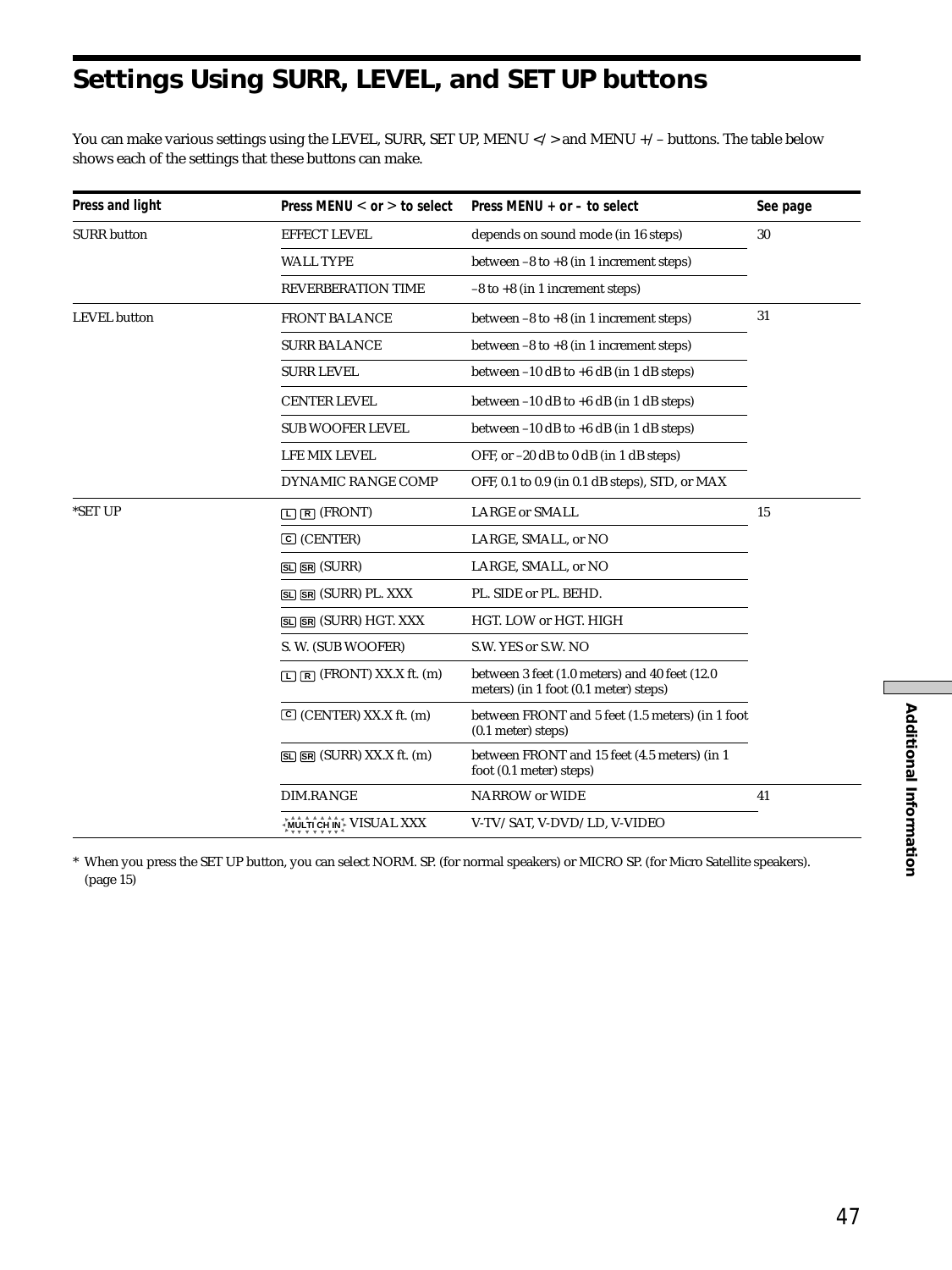### <span id="page-47-0"></span>**Remote Button Description**

You can use the remote to operate the components in your system. The tables below show the settings of each button.

| <b>Remote Button</b> | <b>Operations</b>                                                                         | <b>Function</b>                                                                                                                 |
|----------------------|-------------------------------------------------------------------------------------------|---------------------------------------------------------------------------------------------------------------------------------|
| <b>SLEEP</b>         | Receiver                                                                                  | Activates the sleep<br>function and the<br>duration which the<br>receiver turns off<br>automatically.                           |
| AVI/D                | TV/VCR/<br>CD player/<br>DVD player/<br>MD deck/<br>VCD player/<br>LD player/<br>DAT deck | Turns the audio and<br>video components on or<br>off.                                                                           |
| 1/(1)                | Receiver                                                                                  | Turns the receiver on or<br>off.                                                                                                |
| VIDEO/<br>VIDEO 1    | Receiver                                                                                  | To watch VCR<br>(VTR mode 3)                                                                                                    |
| VIDEO 2              | Receiver                                                                                  | To watch VCR<br>(VTR mode 1)                                                                                                    |
| VIDEO 3              | Receiver                                                                                  | To watch VCR<br>(VTR mode 2)                                                                                                    |
| DVD/LD               | Receiver                                                                                  | To watch DVD or laser<br>disc.                                                                                                  |
| TV/SAT               | Receiver                                                                                  | To watch TV programs or<br>satellite receiver.                                                                                  |
| MD/TAPE              | Receiver                                                                                  | To listen Minidisc<br>or audio tape.                                                                                            |
| CD/SACD              | Receiver                                                                                  | To listen to compact disc.                                                                                                      |
| TUNER                | Receiver                                                                                  | To listen to radio<br>programs.                                                                                                 |
| PHONO                | Receiver                                                                                  | To listen to turn table.                                                                                                        |
| <b>AUX</b>           | Receiver                                                                                  | To listen to an audio<br>equipment.                                                                                             |
| <b>FN SHIFT*</b>     | Remote                                                                                    | Use simulaneously to<br>select other function.                                                                                  |
| $0-9$                | Receiver                                                                                  | Use with "SHIFT" button<br>to select tuner preset<br>station numeric input<br>during DIRECT<br><b>TUNING or MEMORY</b><br>mode. |
|                      | $CD$ player/<br>MD deck/<br>VCD player/<br>$LD$ player/<br>DAT deck                       | Selects track numbers.<br>0 selects track 10.                                                                                   |
|                      | TV/VCR/SAT                                                                                | Selects channel numbers.                                                                                                        |
| >10                  | CD player/<br>MD deck/<br>Tape deck/<br>LD player/<br>VCD player                          | Selects tracks numbers<br>over 10.                                                                                              |

| <b>Remote Button</b> | Operations                                                                                       | <b>Function</b>                                                                                                  |
|----------------------|--------------------------------------------------------------------------------------------------|------------------------------------------------------------------------------------------------------------------|
| <b>ENTER</b>         | TV/VCR/SAT/<br>Tape deck/<br>LD player/<br>VCD player/<br>MD deck/<br>DAT deck                   | After selecting a channel,<br>disc or track using the<br>numeric buttons, press<br>to enter the value.           |
| <b>SHIFT</b>         | Receiver                                                                                         | Press repeatedly to select<br>a memory page for<br>presetting radio stations<br>or tuning to preset<br>stations. |
| -/--                 | TV                                                                                               | Selects the channel<br>entry mode, either<br>one or two digit.                                                   |
| D.TUNING             | Receiver                                                                                         | Tuner station direct key-<br>in mode.                                                                            |
| KK ⁄ DDI             | CD player/<br>MD deck/<br>DVD player/<br>LD player∕<br>VCD player/<br>Tape deck/VCR/<br>DAT deck | Skips tracks.                                                                                                    |
| ◀∕▶▶                 | CD player/<br>DVD player/<br>VCD player                                                          | Searches tracks<br>(forward or backward).                                                                        |
|                      | MD deck/<br>Tape deck/VCR/<br>LD player/<br>DAT deck                                             | Fastforwards or rewinds.                                                                                         |
|                      | Tape deck                                                                                        | Starts play on the<br>reverse side.                                                                              |
|                      | CD player/<br>MD deck/Tape<br>deck/VCR/<br>DVD player/<br>VCD player/<br>LD player/<br>DAT deck  | Starts play.                                                                                                     |
| Ш                    | CD player/<br>MD deck/Tape<br>deck/VCR/<br>DVD player/<br>VCD player/<br>LD player/<br>DAT deck  | Pauses play or record.<br>(Also starts recording<br>with components in<br>record standby.)                       |

\* VIDEO 1, VIDEO 2, VIDEO 3, PHONO and MD/TAPE function is a 2-key operation. To select the above function, press FN SHIFT (function shift) and the function key you want simultaneously.

For example, press FN SHIFT and CD/SACD to select MD/TAPE function.

#### **Note**

When you press the function buttons (VIDEO, DVD/LD, TV/SAT), the input mode of the TV might not switch to the corresponding input mode that you want. In this case, press the TV/VIDEO button to switch the input mode of the TV.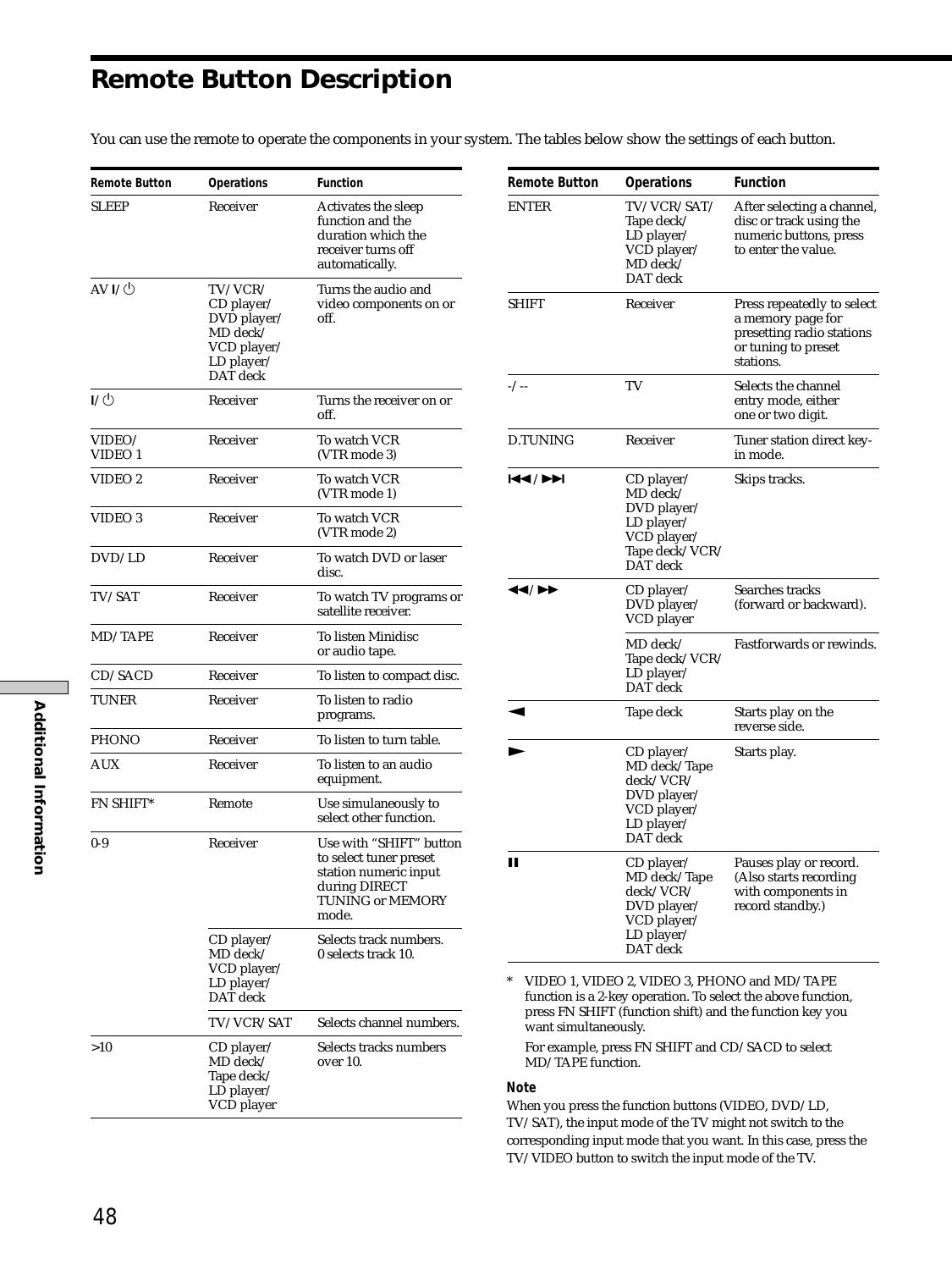| <b>Remote Button</b>      | Operations                                                                                        | <b>Function</b>                                                                                     |
|---------------------------|---------------------------------------------------------------------------------------------------|-----------------------------------------------------------------------------------------------------|
|                           | $CD$ player/<br>MD deck/Tape<br>deck/VCR/<br>DVD player/<br>VCD player/<br>LD player/<br>DAT deck | Stops play.                                                                                         |
| POSITION**                | TV                                                                                                | Changes the position of<br>the small picture.                                                       |
| SWAP**                    | TV                                                                                                | Swaps the small and the<br>large picture.                                                           |
| <b>DISC</b>               | CD player                                                                                         | Select discs (Mega<br>storage CD player only).                                                      |
| $SUB CH + / -$ **         | TV                                                                                                | Selects preset channels<br>for the small picture.                                                   |
| D. SKIP/<br>CH/PRESET +/- | Receiver                                                                                          | Scans and selects preset<br>stations.                                                               |
|                           | TV/VCR/SAT                                                                                        | Selects preset channels.                                                                            |
|                           | CD player                                                                                         | Skips discs (CD player<br>with multi-disc changer<br>only).                                         |
| <b>DISPLAY</b>            | TV/VCR/<br>LD player/<br>DVD player/<br>VCD player                                                | Selects information<br>displayed on the TV<br>screen.                                               |
| $P IN P^{**}$             | TV                                                                                                | Activates the picture-in-<br>picture function.                                                      |
| <b>JUMP</b>               | TV                                                                                                | Toggles between the<br>previous and the current<br>channels.                                        |
| WIDE                      | TV                                                                                                | Selects the wide picture<br>mode.                                                                   |
| <b>ANT TV/VTR</b>         | VCR                                                                                               | Selects output signal<br>from the aerial terminal:<br>TV signal or VCR<br>program.                  |
| <b>TV/VIDEO</b>           | TV/VCR                                                                                            | Selects input signal: TV<br>input or video input.                                                   |
| A. F. D.                  | Receiver                                                                                          | Auto Format Decoding.                                                                               |
| 2CH/OFF                   | Receiver                                                                                          | Turns off sound field or<br>selects 2CH mode.                                                       |
| $MODE +/-$                | Receiver                                                                                          | Selects sound field mode.                                                                           |
| MULTI CH/<br>2 CH DIRECT  | Receiver                                                                                          | Selects MULTI CH IN<br>source.                                                                      |
| MUTING                    | Receiver                                                                                          | Mutes the sound from<br>the receiver.                                                               |
| <b>TEST TONE</b>          | Receiver                                                                                          | Press to output test tone.                                                                          |
| <b>MAIN MENU</b>          | Receiver                                                                                          | Press this button<br>repeatedly to select one<br>of the two cursor<br>modes: LEVEL and<br>SURROUND. |

| <b>Remote Button</b>       | <b>Operations</b> | <b>Function</b>                                    |
|----------------------------|-------------------|----------------------------------------------------|
| <b>MASTER VOL</b><br>$+/-$ | Receiver          | Adjusts the master<br>volume of the receiver.      |
| $MENII <$ />               | Receiver          | Selects a menu item.                               |
| $MENU + / -$               | Receiver          | Makes adjustment or<br>change the setting.         |
| MENU                       | DVD               | Displays DVD menu.                                 |
| ↑/↑/⇔/↔                    | DVD               | Selects a menu item.                               |
| <b>ENTER</b>               | DVD               | Enters the selection.                              |
| <b>RETURN</b>              | DVD               | Returns to the previous<br>menu or exits the menu. |
| TITI E                     | DVD               | Displays DVD title.                                |
|                            |                   |                                                    |

\*\* Only for Sony TVs with the picture-in-picture function.

#### **Notes**

- Some functions explained in this section may not work depending on the model of the receiver.
- The above explanation is intended to serve as an example only. Therefore, depending on the component the above operation may not be possible or may operate differently than described.
- The VIDEO 1, VIDEO 2, VIDEO 3, PHONO and AUX functions are not available for set operation.

#### **Changing the factory setting of a function button**

If the factory settings of the FUNCTION buttons don't match your system components, you can change them. For example, if you have an MD player and a tape deck and you don't have a CD player, you can assign the CD/ SACD button to your tape deck.

Note that the settings of the TUNER and FN SHIFT functions (VIDEO 1, VIDEO 2, VIDEO 3, PHONO and MD/TAPE) cannot be changed.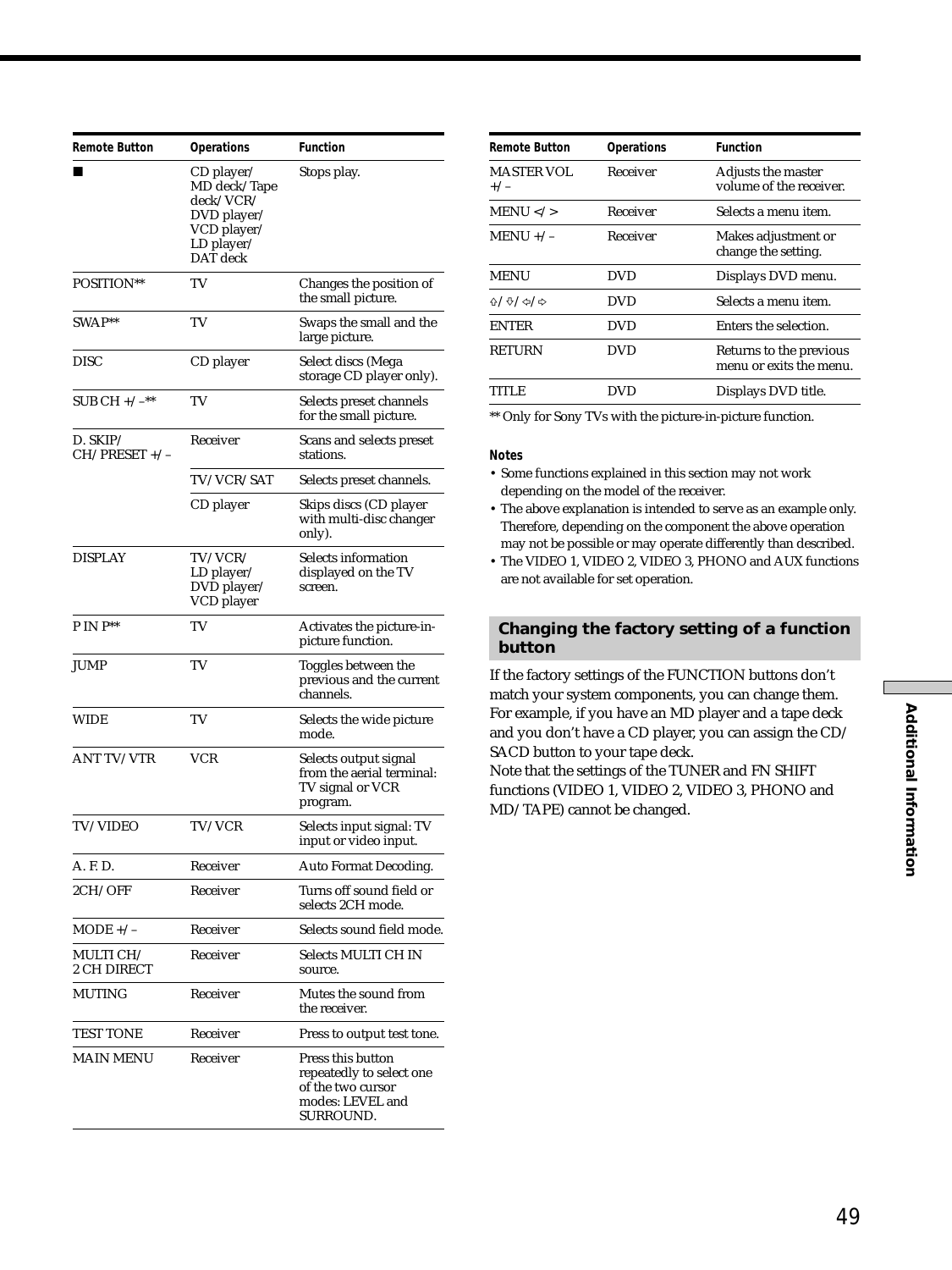#### **Remote Button Description**



- **1** Hold down the Function button whose function you want to change (for example, CD/SACD).
- **2** Press the corresponding button of the component you want to assign to the Function button (for example, 4 - Tape deck).

The following buttons are assigned to select the functions:

| To operate                              | Press          |
|-----------------------------------------|----------------|
| CD player                               | 1              |
| DAT deck                                | $\overline{c}$ |
| MD deck                                 | 3              |
| Tape deck A                             | 4              |
| Tape deck B                             | 5              |
| LD player                               | 6              |
| VCR (remote control mode VTR 1*)        | 7              |
| VCR (remote control mode VTR 2*)        | 8              |
| VCR (remote control mode VTR 3*)        | 9              |
| TV                                      | $\bf{0}$       |
| <b>DSS</b> (Digital Satellite Receiver) | >10            |
| <b>DVD</b>                              | <b>ENTER</b>   |
| VCD player                              | ю              |

\* Sony VCRs are operated with a VTR 1, 2 or 3 setting. These correspond to Beta, 8mm and VHS respectively.

Now you can use the CD/SACD button to control the tape deck.

**To reset a button to its factory setting** Repeat the above procedure.

**To reset all the function buttons to their factory setting** Press  $I/\bigcirc$ , AV  $I/\bigcirc$  and MASTER VOL – at the same time.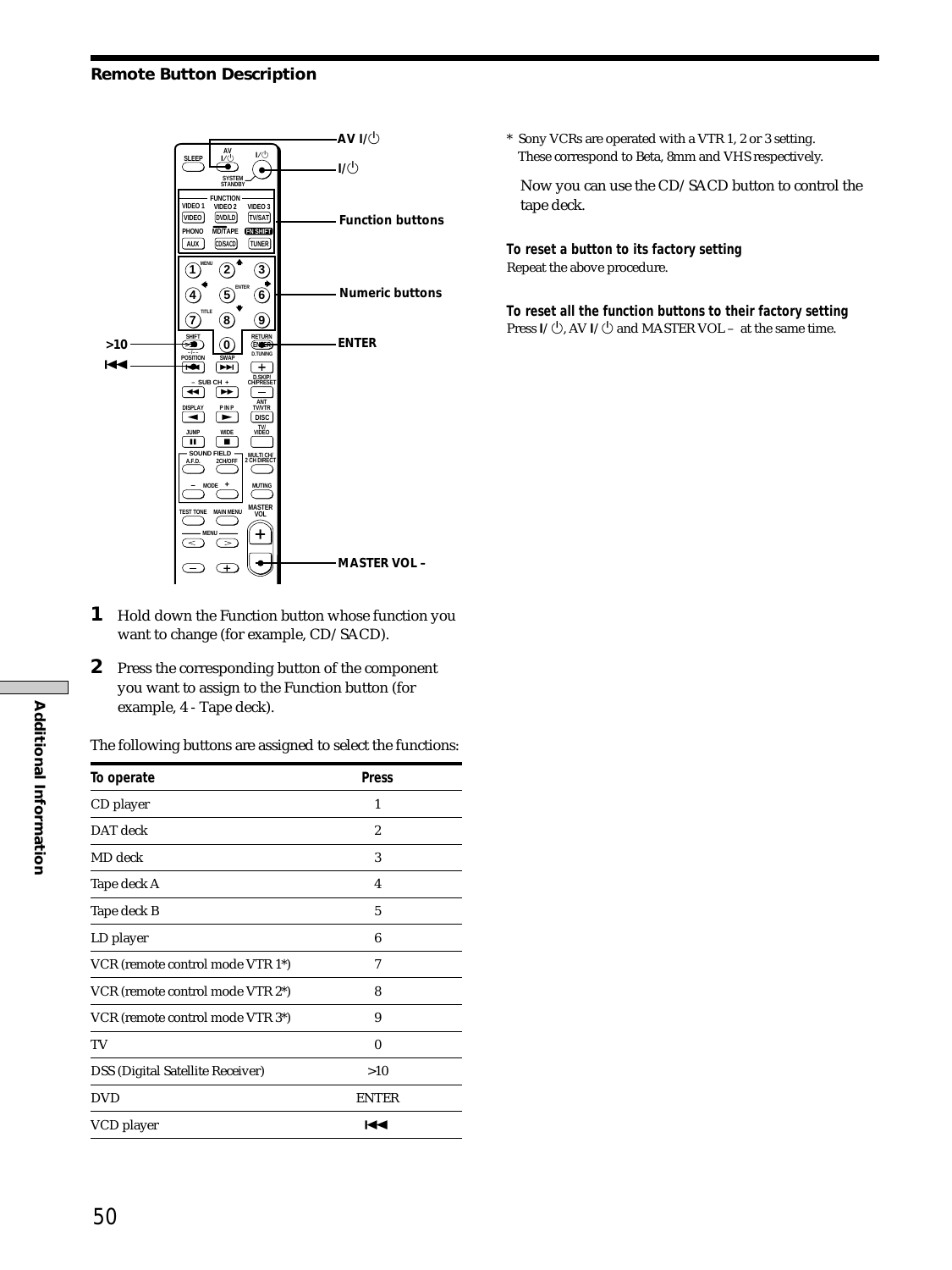### <span id="page-50-0"></span>**Index**

#### **A**

AC-3. *See Dolby Digital (AC-3)* Adjusting brightness of the display 21 speaker volumes 18 surround parameters 30 Automatic tuning 36

#### **B**

Basic receiver operations 21–23 Batteries 4

#### **C**

Changing display 21 effect level 30 Checking the connections 19 Clearing receiver's memory 14 Connecting. *See Hookups* Customizing sound fields 30

#### **D**

Demonstration mode 14 Digital Cinema Sound 46 Direct tuning 36 Dolby Digital (AC-3) 46 Dolby Pro Logic Surround 46 Dubbing. *See Recording*

#### **E, F, G**

Editing. *See Recording* Effect level 30

#### **H**

Hookups MULTI CH IN 9 AC power cord 10 antennas 5 audio components 6 digital components 8 speaker system 12 video components 7

#### **I, J, K**

Indexing. *See Naming*

#### **L, M**

Labeling. *See Naming*

#### **N, O**

Naming preset stations 39 program sources 39

#### **P, Q**

Parameter 31, 33 Preset stations how to preset 37 how to tune 37 Preset tuning 37

#### **R**

Receiving broadcasts automatically 36 directly 36 preset stations 37 Recording on an audio tape or MD 39 on a video tape 40

#### **S**

Scanning preset stations. *See Preset tuning* radio stations. *See Automatic tuning* Selecting component 21 sound field 25 Sleep timer 40 Sound field adjustable parameters 31 customizing 30 pre-programmed 25–27 resetting 32 selecting 25 Speakers adjusting speaker volume 18 connection 12 placement 16 Supplied accessories 4 Surround sound 24–33

#### **T**

Test tone 18 Troubleshooting 42 Tuning automatically 36 directly 36 preset stations 37

#### **U, V, W, X, Y, Z**

Unpacking 4